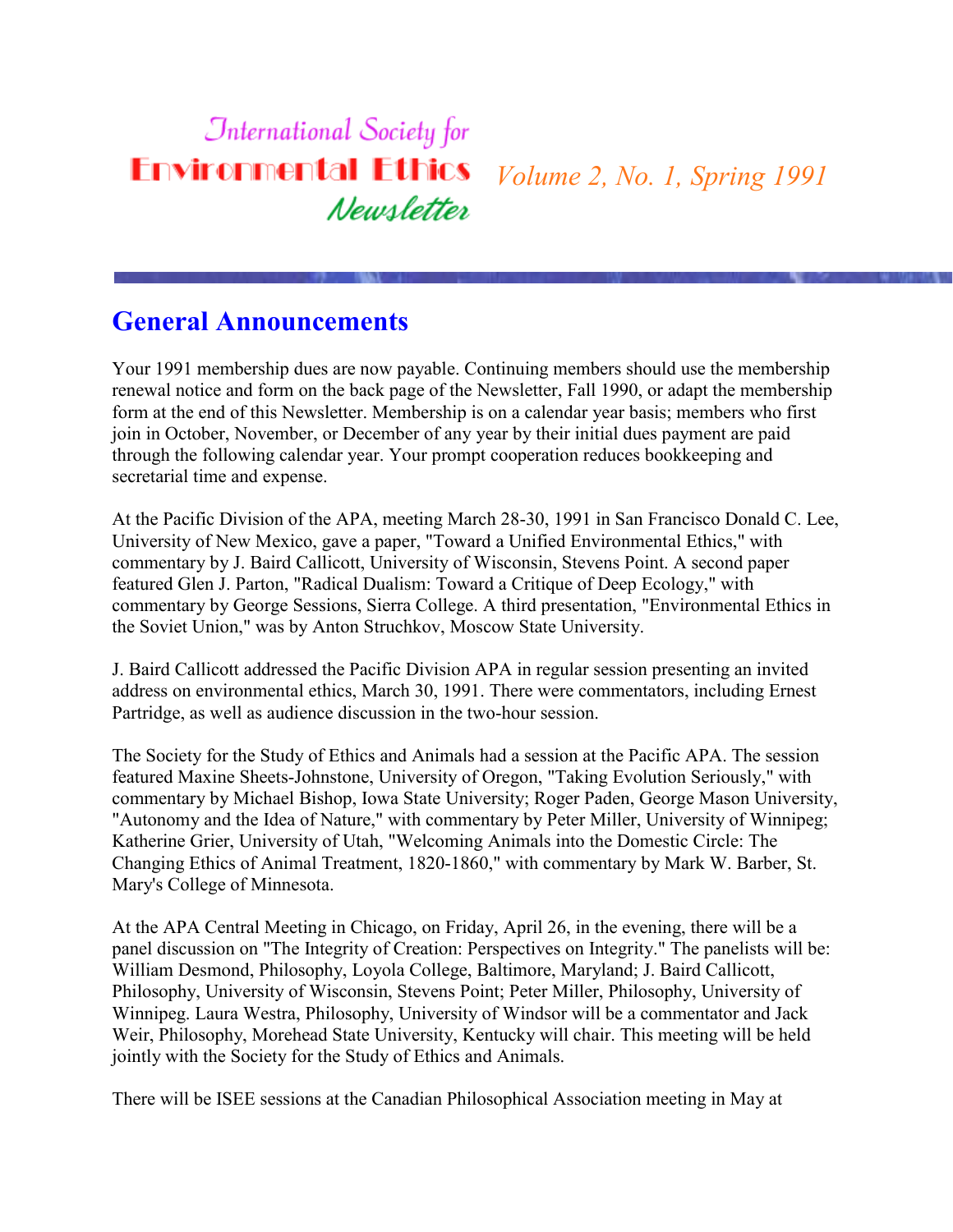Queens University, Kingston, Ontario, on May 29. In an afternoon session, Tom Regan, Philosophy, North Carolina State University, will give an address, "Intrinsic Values in Nature?", with commentary by Peter Miller, Laura Westra, and Eric Katz. Presiding, Bruce Morito, Philosophy, University of Guelph. An all-morning session, held jointly with the Canadian Society for Aesthetics, is entitled "Art and the Environment." In the first half of this session, Yrjo Sepanmaa, Comparative Literature, Aesthetics, and Theatre Research, University of Helsinki, will speak on "Towards Synthetic Beauty: The Environment as a Total Work of Art," followed by Karen Baltgailis, Visual Arts, York University, on the theme, "Towards an Art of Environmental Activism: Five Case Studies." The commentator is Allen Carlson, University of Alberta. In the second half of the morning session, Merry-Ellen Scully-Mosna, Arts Cultural Officer, City of Windsor, will speak on "Working in a Material World--Artists and the Environment: Some Ontarian Projects," followed by Jeffrey Childs, Director, The Millennium Project, Kingston, on "Kingston's Millennium Project: Art in a Nature Conservation Area." Tom Heyd, Faculty of General Studies, University of Calgary, will moderate the morning session. Contact Peter Miller, Department of Philosophy, University of Winnipeg, Winnipeg, Manitoba R3B 2E9, Canada. Phones 204/786-9395 (office), 204/786-9340 (philosophy office), 204/452- 9017 (home).

In a second session, also on May 29, ISEE will join with the Canadian Society for Aesthetics on the theme of aesthetic values in nature. Allen Carlson, Philosophy, University of Edmonton, Alberta, will moderate the session.

Andrew Brennan is organizing an ISEE session at the Joint Session of the Mind and Aristotelian Societies, Saturday, July 13, Durham, England. Contact him by June 1. Address below.

At the World Congress of Philosophy, meeting in Nairobi, Kenya, with the theme "Man and the Environment," July 21-25, 1991, participants at an ISEE session will include: Frederick FerrÇ, University of Georgia, session moderator; Anna Lazou, Philosophy Department, Athens University; Paul Niebanck, Environmental Planning, University of California, Santa Cruz, and David Rothenberg, Cambridge, MA. Robin Attfield, Cardiff College, University of Wales, will present a major conference address, "Development and Environmentalism," as well as present a paper addressing some of the issues in Eugene Hargrove's book, FOUNDATIONS OF ENVIRONMENTAL ETHICS. Professor Evandro Agazzi, Fribourg University and President of the Federation International Des Societies de Philosophie, will participate informally. Because of uncertainties in the Middle East this spring, planning for events at the Nairobi conference has been delayed, but the Conference is now slated to occur as originally planned. Contact Frederick FerrÇ, Department of Philosophy, University of Georgia, Athens, GA 30602. Phone 404/542- 2823. Fax 404/613/0137.

The proposed ISEE Program for AAAS, Chicago, February 6-11, 1992 is "International Law and Environmental Ethics. The principal organizer for the day-long panel is John E. Carroll, Department of Natural Resources, University of New Hampshire, Durham, NH and the coorganizer is Laura Westra, Department of Philosophy, University of Windsor, Ontario. Additional speakers are: Lynton K. Caldwell, Indiana University; Edith Brown-Weiss, U. S. Environmental Protection Agency; Mark Sagoff, University of Maryland; Holmes Rolston, III, Colorado State University; Henry Regier, University of Toronto, and Margaret Mellon, National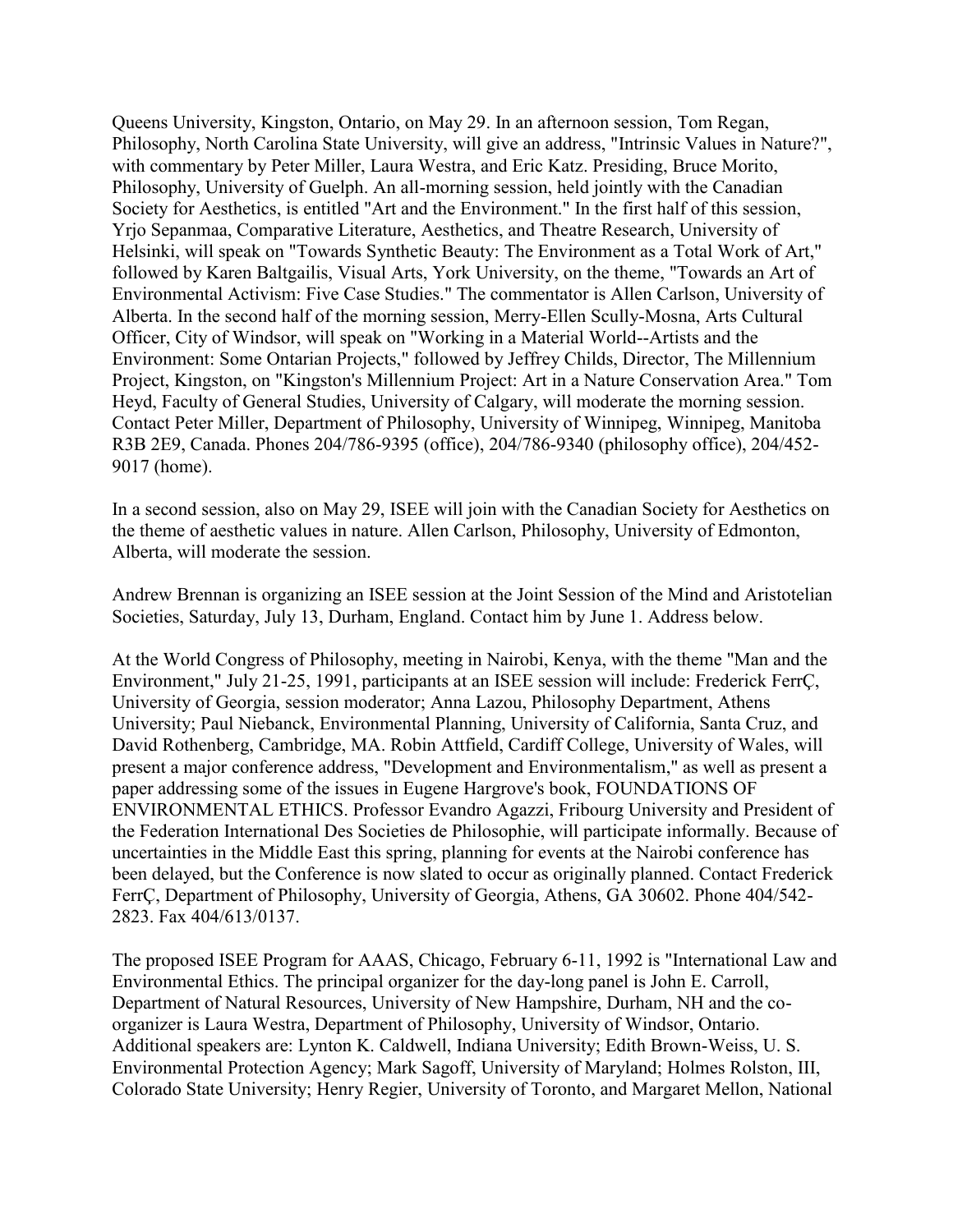Wildlife Federation. More details on each of the speakers topics in a later ISEE NEWSLETTER.

The overall intent of the AAAS session is to analyze prospects for the conservation of biodiversity through the use of international law and ethical imperatives, anticipating the forthcoming United Nations World Conference on Environmental and Development in Brazil, June 1992. Various scientific indices of diversity will be examined with inquiry whether international laws, conventions, protocols are adequate for the protection of such diversity. These issues include endangered species of transnational interest, transnational ecosystems, global climate change, marine species, migratory species, species of importance in international commerce, effects of military operations on biodiversity, the mixture of political with ecosystemic boundaries, and the effects of transnational corporations on environmental degradation, etc. Since, at the international level, there is no sovereign state, persuasion must involve voluntary compliance in perceived national self-interests as these may be coupled with ethical considerations for human and nonhuman values at stake in such conservation. Endangered fauna and flora form an environmental commons of multinational concern, and any adequate conservation program must involve an unprecedented mix of science, international law, and environmental conscience.

The Eastern Division APA, in December in New York, will feature three ISEE sessions. Session I will be of contributed papers. Session II will be held jointly with the Society for the Philosophic Study of Genocide and Holocaust and the Radical Philosophy Association on the theme, "Holocaust, Genocide, Ecocide." Session III will be held jointly with the American Society for Value Inquiry on the theme, "Value and Advocacy."

This last session will be chaired jointly by John M. Abbarno, D'Youville College, Buffalo, NY and Laura Westra, and the speakers are: Tom Regan, North Carolina State University; Kristin Shrader- Frechette, University of South Florida, Tampa; and Mark Sagoff, Institute for Philosophy and Public Policy, University of Maryland.

Eric Katz has recently completed his second annotated bibliography of recent work in environmental ethics, covering the years 1987- 1990. There are 27 books, 13 anthologies, and over 100 articles, all annotated. This bibliography will appear in RESEARCH IN PHILOSOPHY AND TECHNOLOGY 12 (1992). To facilitate preparation of a third bibliography, covering the years 1990-1993, Katz would appreciate authors sending him reprints of articles in environmental ethics and environmental philosophy. Contact: Eric Katz, Center for Technology Studies, Department of Humanities, New Jersey Institute of Technology, Newark, NJ 07102.

The March 1993 issue of TOPOI will be devoted to issues in environmental ethics. Submissions on any theme in environmental ethics are welcome, but papers dealing with moral holism are especially encouraged. Deadline: December 1. Contact Kent Baldner, Department of Philosophy, Western Michigan University, Kalamazoo, MI 49008-5022.

Ann Causey, Instructor in Biology at Auburn University and a Ph.D. Candidate in Environmental Ethics at the University of Georgia, will assume a position on the faculty of Prescott College, Arizona, fall 1991.

The 5th Australian Ecopolitics Conference will be held at the University of New South Wales in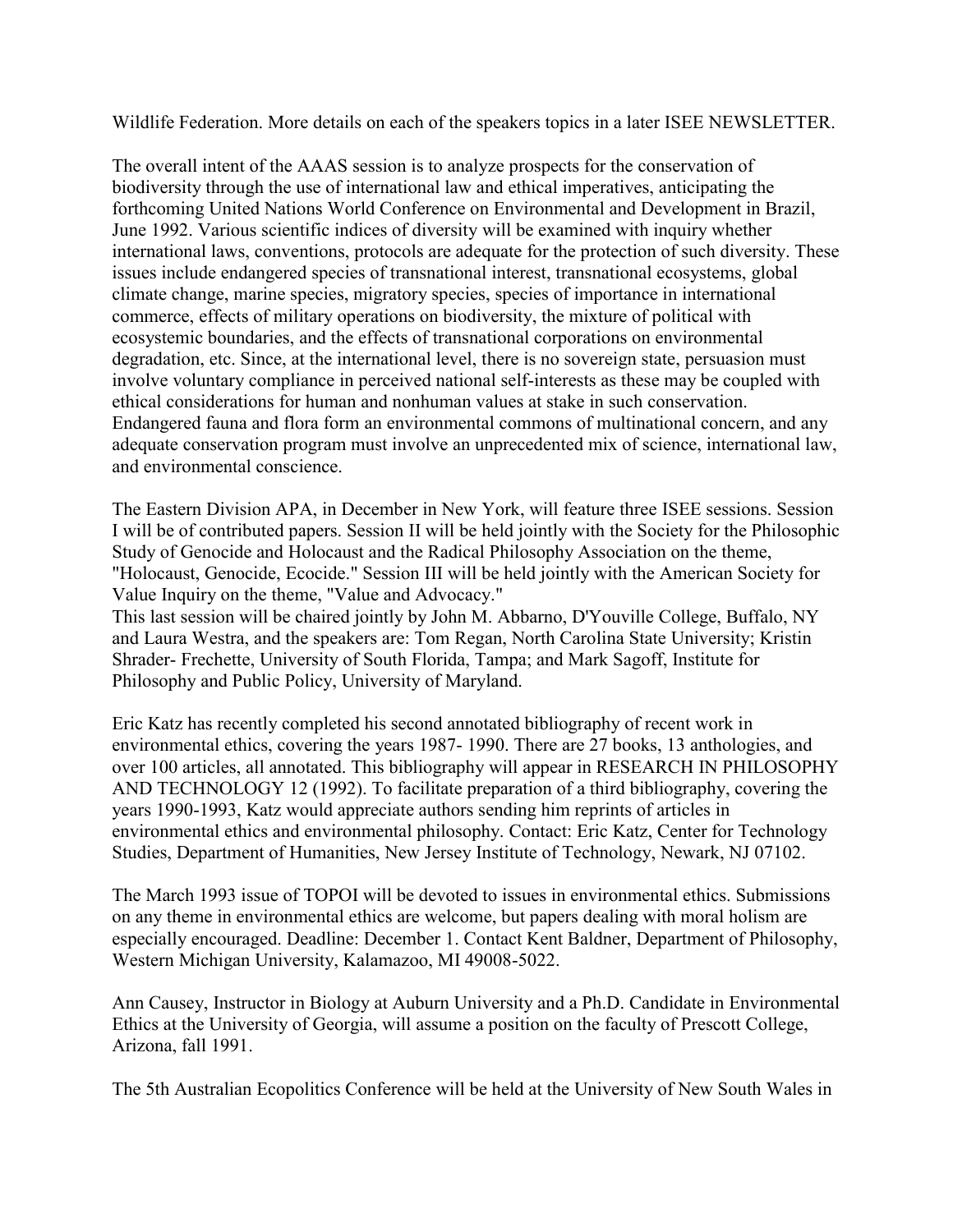Sydney, April 4-7, 1991. Contact The Secretary, Ecopolitics V, Centre for Liberal and General Studies, University of New South Wales, P. O. Box 1, Kensington, N.S.W., 2033, Australia.

The topic of the 1991 Mountain-Plains Philosophy Conference will be "Nature and Value." The conference will be held at Colorado State University, Fort Collins, October 10-12, 1991. The invited speaker will be Margaret Wilson, Princeton University, who will speak on "Pascal and Spinoza on Salvation: Two Views of the `Thinking Reed'." Paper submissions are invited. Submit papers to Deborah Soles, Philosophy Department, Wichita State University, Wichita, KS 67208. Phone 316/689-3125. For local arrangements contact: Michael Losonsky, Department of Philosophy, Colorado State University, Fort Collins, CO 80523. Phone 303/491-6734 or 6315.

Professor Andrew Brennan is the contact person in the United Kingdom. Department of Philosophy, University of Stirling, Stirling FK9 4LA, Scotland. Telephone (0786) 73171. Dues can be sent to Brennan, with checks made to the Society in amount ú6.50.

Robert Elliot is the contact person for Australia and New Zealand. Send membership forms and dues in amount \$ 15.00 Australian (\$ 7.50 for students) to him. Address: Department of Philosophy, University of New England, Armidale, N.S. W. 2351, Australia. Telephone (087) 7333. Fax (067) 73 3122.

Persons elsewhere in Europe, Asia, and South America may remit to any of the above persons, as seems convenient in any of the four currencies.

Persons interested in an ISEE association on the continent are invited to contact Professor Achim Kîddermann, Philosophisches Seminar (Department of Philosophy), Johannes Guttenberg University, Saarstrasse 21, 6500 Mainz, Germany. He has been incorporating the teaching of some environmental ethics into both philosophy courses and the general curriculum at the University of Mainz.

Environmental ethics in Hungary. Dr. Staller Tam\_s has sent a letter desiring contacts abroad. He is an adjunct professor in philosophy in the Agricultural University of Gîdîllît), not far from Budapest, author of about sixty publications including a thesis in environmental ethics. He plans to introduce a two semester course on human ecology there. Address: Dr. Staller Tam\_s, GôD-ALS, Szt. Istv\_n ut 6, Hungary 2131.

The Eco-Philosophy Center, Henryk Skolimowski, Director, seeks to further ecological awareness, ecological values, and other means to heal the Earth and find meaningful and sustainable lifestyles. As well as conferences and seminars, the Center offers retreats in Thassos, Greece. Contact the Eco-Philosophy Center, 1002 Granger, Ann Arbor, MI 48104. Phone 313/665-7279.

"Recovering Creation" was the inaugural address by George H. Kehm, installed at Pittsburgh Theological Seminary on March 20, 1991, in the James Henry Snowden Chair of Systematic Theology. Kehm was active with the recent Presbyterian Eco-Justice Task Force, whose report was passed by the Presbyterian Church (U.S.A.) last year.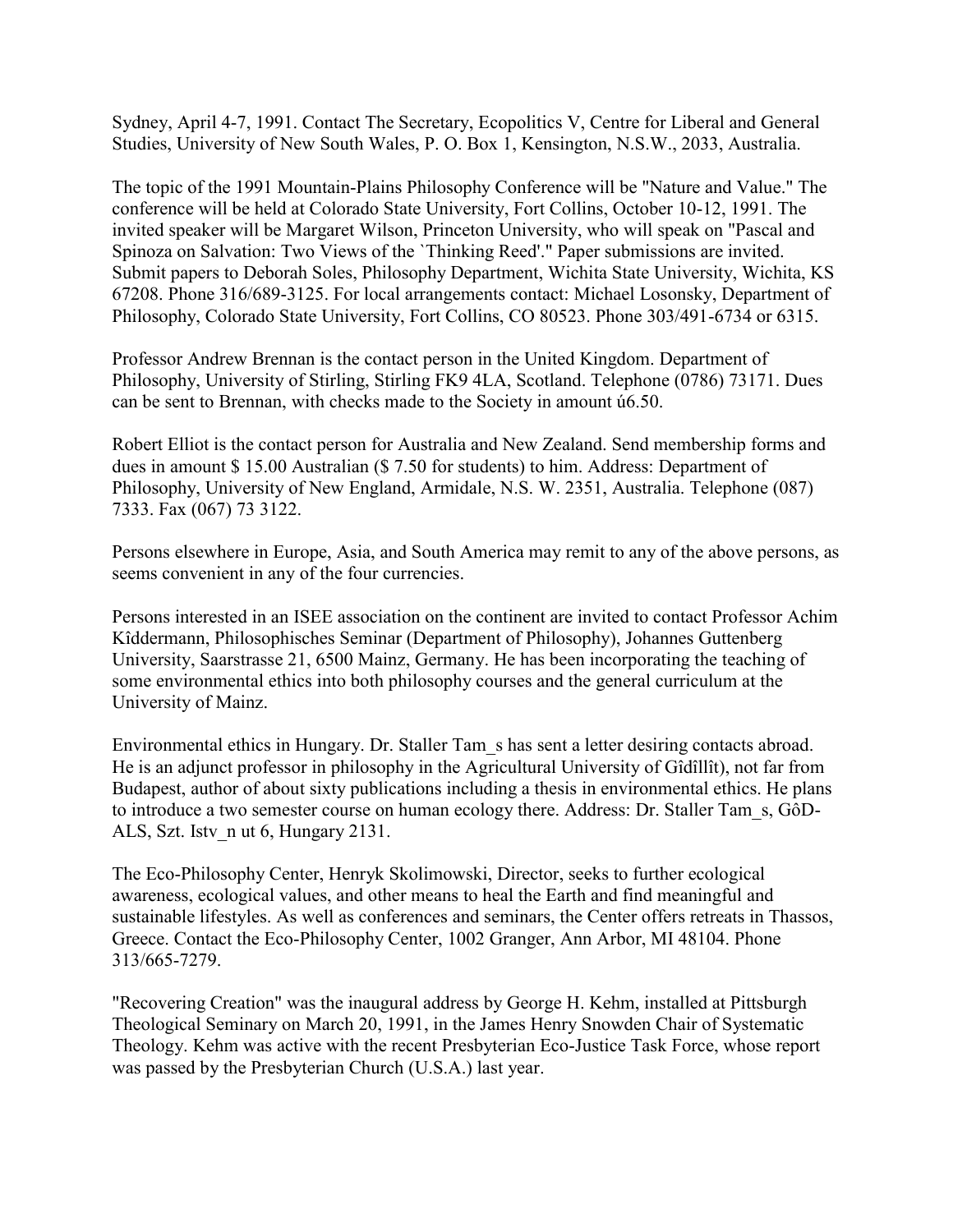Also on at Pittsburgh, on March 14, Gerald Alonza Smith, of Mankato State University, gave an address, "E5: Economics, Ethics, Environment, Ecology, Energy," as part of a series sponsored by the Center for Business, Religion, and the Professions, a division of Pittsburgh Theological Seminary.

At the Lutheran School of Theology at Chicago, David Rhoades, Professor of New Testament, and Thomas Gilbert, of the Chicago Center for Religion and Science, are teaching this spring a course on "The Care of the Earth in Theological and Scientific Perspectives." The course draws upon the work of numerous experts in the area to clarify the dimensions of the environmental crisis, to reflect theologically upon creation, and to discuss practical options for change.

The Marsh Institute for Research in Ecology invites inquiries. The Institute, named for George Perkins Marsh, was founded on the first Earth Day in 1970 and coordinates a large number of research projects intended to promote biological conservation and make nature a fit home for humanity. The corporation office is at 100 Market Street, Wilmington, Delaware 19801-0101. A research center is located on twenty acres of land between Potlatch and Moscow, Idaho. Correspondence should be directed to P. O. Box 566, Cambridge, MA 02238-0566.

The 1991 Environmental Ethics Curricula Development Workshop will be held at the Holiday Inn in Denton, Texas July 12-14, 1991. The workshop will be conducted by Eugene C. Hargrove, editor of ENVIRONMENTAL ETHICS. Speakers include Max Oelschlaeger, author of a forthcoming book, THE IDEA OF WILDERNESS (details below) and Pete Gunter, an environmental philosopher known for his work in preserving the Big Thicket in Texas. For more information write Eugene C. Hargrove, ENVIRONMENTAL ETHICS, University of North Texas, P. O. Box 12396, Denton, TX 76203-3496. Phone 817/565- 2727.

Environmental Ethics and the Greater Yellowstone Ecosystem. A three-week field course with college credit through the University of Wyoming, sponsored by the Teton Science School, August 9-30, 1991. Faculty are Nancy Shea, Ph.D. in philosophy and Bruce Thompson, MST in environmental studies. Cost \$ 995, all costs from Jackson, Wyoming. Interviews with management persons in six national forests and two national parks applying environmental ethics to the Greater Yellowstone Ecosystem. Contact Bobbi Keck, Registrar, Teton Science School, Box 68, Kelly, WY 83011. Phone 307/733-4765.

The Snake River Institute, Jackson Hole, Wyoming, holds 16 workshops and seminars in art, literature, photography, natural history, all held over the summer of 1991 in an outdoor setting and featuring appreciation of the natural world. Contact Snake River Institute, P. O. Box 7724, Jackson, WY 83001.

Deadline for contributed papers for the 1992 Central APA, in April, is September 15. Send papers and proposals to Laura Westra, address below.

Deadline for contributed papers for the 1992 Pacific APA, in March, is also September 15. Send papers and proposals to Ernest Partridge, address above.

The United Nations plans an "Earth Summit" in June 1992. Various heads of state and other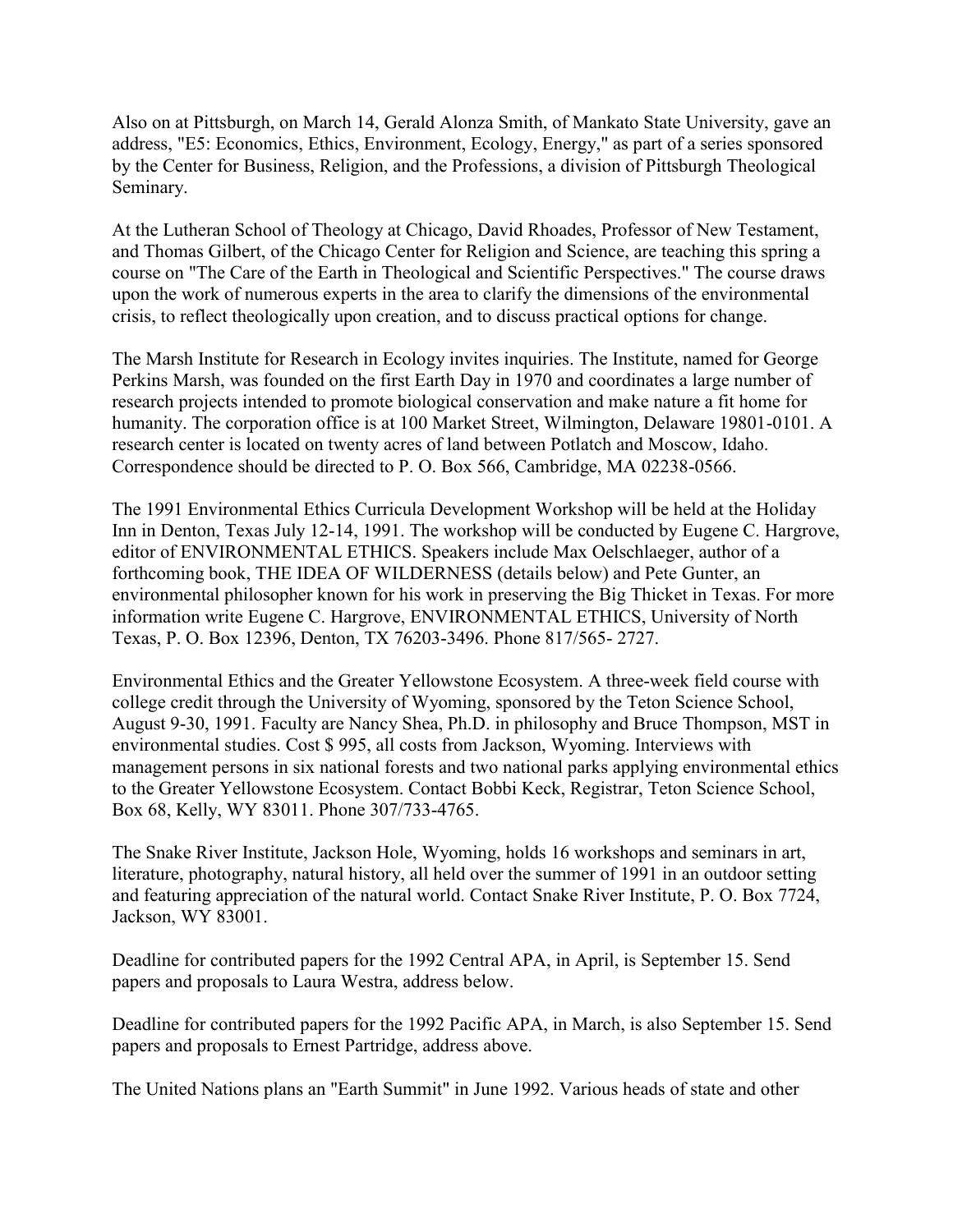officials are expected to attend a Conference on Environment and Development to be held in Rio de Janeiro, Brazil, June 1-12, 1992. The acronym is UNCED. Maurice Strong is Secretary-General of the Conference. NGO's that fit certain criteria of relevance and competence will be able to address meetings of the UNCED preparatory committees and to participate in the discussions of its working groups, though they will not take part in negotiations nor vote in decisions. UNCED is expected to continue the work of the 1972 Conference held at Stockholm and also that of the Bruntland Report in 1987. A Preparatory Committee has been meeting in Geneva, March 18-April 12, 1991. The UNCED New York office is Room S-3060, United Nations, New York, NY 10017. Phone 212/963-5959. Fax: 212/963- 1019.

On March 7-9, the Philosophy Department and Environmental Studies Program at California State University, Fullerton, held a symposium, "Environmental Ethics: Now and into the 21st Century."

The symposium included: Eugene Hargrove, University of North Texas, "Environmental Ethics Today"; Anton Struchkov, Moscow State University, "Environmental Ethics in the Soviet Union"; Susan Finsen, California State University, San Bernardino, "The Animal Rights Approach to Environmental Ethics"; Norman Care, Oberlin College, "The Duty to Posterity and the Motivation Problem"; Bryan Norton, Georgia Institute of Technology, "Species Integrity and Ecosystem Integrity"; J. Baird Callicott, University of Wisconsin Stevens Point, "The Land Ethic Today"; Stephen Schneider, National Center for Atmospheric Research, "The State of the World: Now and into the 21st Century"; Bill Devall, "Deep Ecology"; Holmes Rolston, Colorado State University, "Disvalues in Nature"; Tibor Machan, Auburn University, "Anthropocentrism: Mankind as the Measure"; John Holdren, University of California Berkeley, "Population, Resources and the Future Environment." For a report contact Ernest Partridge, Department of Philosophy, California State University, Fullerton, CA 92634. Phones 714/773-3611 (office) and 714/441-2353 (home).

Holmes Rolston was J. K. Russell Distinguished Fellow in Religion and Science at the Center for Theology and the Natural Sciences at the Graduate Theological Union, Berkeley, CA, February 8-16, 1991. Among his lectures there was the Fellowship Lecture: "Respect for Life: Christians, Creation, and Environmental Ethics."

In 1989, Peter Singer was invited to give a speech at the University of Bochum, Germany, on animal liberation. The invitation was extended by Professor Meggele, then at Bochum, since moved to the University of Saarbr£cken. Due to opposition from the philosophy department there and from the German association of philosophers the invitation was withdrawn and he was forbidden to speak. An important factor was religious interests. Protestants and Catholics were in the middle of a debate on abortion. Singer's PRACTICAL ETHICS (Cambridge University Press, 1979) had been translated into an inexpensive German edition receiving wide circulation, PRAKTISCHE ETHIK (Stuttgart: Philipp Reclam, 1984). In it Singer claims that solidarity with sentient animals can be of greater value than solidarity with unborn and unconscious life. Details from Professor Achim Kîddermann, Philosophisches Seminar (Department of Philosophy), Johannes Guttenberg University, Saarstrasse 21, 6500 Mainz, Germany.

THE NATIONAL GEOGRAPHICAL JOURNAL OF INDIA is interested in publishing articles on environmental ethics. For more information or to submit, write to Dr. Rana P. B. Singh,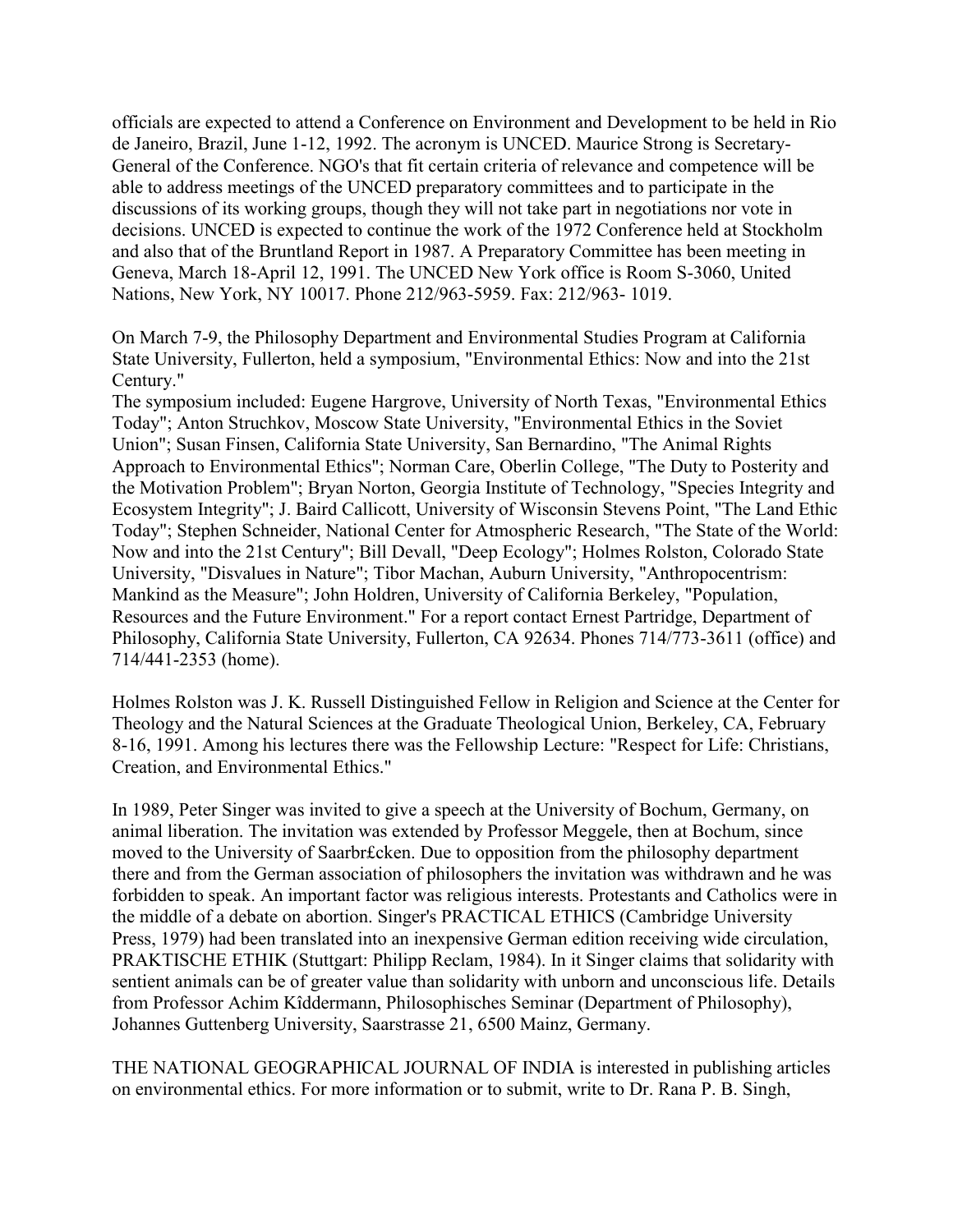Associate Editor, NGJI, No. B29.12A (II) Lanka, Varanasi 221005, U. P. India.

A new academic journal in Britain, ENVIRONMENTAL VALUES, is planned. The journal will be interdisciplinary, with particular reference to philosophy, economics, and law. Papers are invited, to be sent to the editor designate: Alan Holland, Department of Philosophy, Bowland College, University of Lancaster, Lancaster LA1 4YT, United Kingdom. Another contact is Andrew Johnson, The White Horse Press, 10 High Street, Knapwell, Cambridge CB3 8NR, United Kingdom. Phone 095 47 527.

The University of Strathclyde announces that it will host a conference on "International Arrangements for Reaching Environmental Goals, September 10-12, at the University. Papers are invited on international environmental negotiation, especially from specialists in law, economics, political science, international relations, and ethics. Contact: Anthony Clunies Ross, Department of Economics, University of Strathclyde, Glasgow G4 0LN, Scotland, United Kingdom.

The University of Nevada, Las Vegas is establishing an environmental studies program that will include a significant component in environmental ethics. This will include an environmental ethics class at the lower level, PHI 112, Philosophy and Ecology, currently taught by Paul Schollmeier, Department of Philosophy, a new upper level class taught by Craig Walton, Department of Philosophy, environmental policy issues at the graduate level in various seminars in their Institute for Ethics and Policy Studies, and a component in an introductory biology class, "Environment and Man." The latter is taken by many hundreds of students each year. Contact: Craig Walton, Department of Philosophy, University of Nevada, Las Vegas, NV 89154. Phone 702/739-3433.

The WOMEN'S STUDIES QUARTERLY will have a special issue on "Women and Nature." It will focus on the relationship of women and nature in all disciplines: humanities, social science, science, and technology. Of special interest is material for classroom use. Completed manuscripts in MLA style should be submitted by September 1, 1991. Contact Margery Cornwell, Department of English (A-324), College of Staten Island, 715 Ocean Terrace, Staten Island, NY 10301.

Robert E. Rhoades has become professor and chair of the Department of Anthropology at the University of Georgia, Athens, part of the University's plan to build a major anthropology program oriented toward ecology, agriculture, and environment. Rhoades was until recently in Manilla, Philippines.

Membership in ISEE now stands at about 350 members in 25 different nations. About 250 are academics, the others students, business persons, civil servants, clergy, and assorted environmentalists. About 275 are male, about 60 female; the others are groups, institutions, and so forth. About 250 are located in the United States; about 40 Canadian, about 35 in Europe. Members are encouraged to share their NEWSLETTER with internationals as they have opportunity and to seek an enlarged international membership.

Another environmentalist organization with the acronym ISEE is the International Society for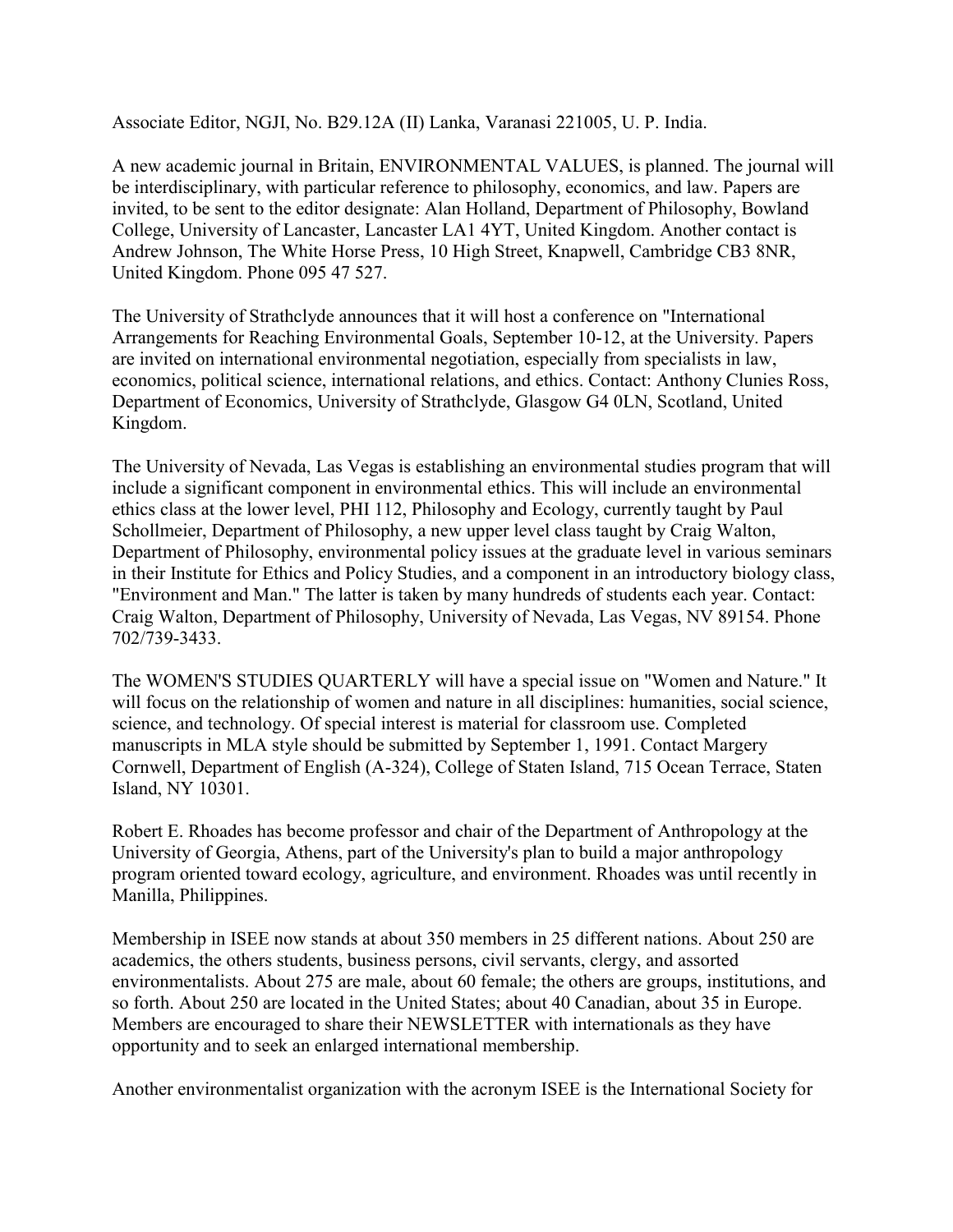Ecological Economics, who invite inquiries. They publish a journal, ECOLOGICAL ECONOMICS. Contact Robert Costanza, Coastal and Environmental Policy Program, Center for Environmental and Estuarine Studies, University of Maryland, Box 38, Solomons, MD 20688- 0038.

Members are invited and encouraged, in consultation with the officers and governing board, to arrange programs and presentations at appropriate learned societies and other suitable forums.

Members and others are encouraged to submit appropriate items for the newsletter to Holmes Rolston, Department of Philosophy, Colorado State University, Fort Collins, CO 80523, who is editing the newsletter. Phone 303/491-5328 (office) or 491-6315 (philosophy office) or 484-5883 (home). Fax: 303-491-0528, 24 hours. E-mail: philo@csugreen.colostate.edu. Items may also be submitted to other members of the Governing Board. Include the name of an appropriate contact person, where relevant and possible. International items are especially welcomed.

## **Jobs in Environmental Conservation**

"Western Environmental Jobs" is a regular section of AZTLN JOURNAL: ENVIRONMENTAL NEWS FOR THE AZTLN BIOREGIONAL PROVINCE (the Southwest). This continues the former WESTERN ENVIRONMENTAL JOBLETTER, and typically lists several dozen employment opportunities. Contact Jill J. Smith, Editor, AZTLN JOURNAL, P. O. Box 178, Crestone, CO 81131.

# **Recent Books, Articles, and Other Materials**

Articles in ENVIRONMENTAL ETHICS are not reported here, on the assumption that readers of ISEE are also readers of ENVIRONMENTAL ETHICS. Other journals that readers will wish to consult regularly are BETWEEN THE SPECIES, JOURNAL OF AGRICULTURAL ETHICS, EARTH ETHICS, AGRICULTURE AND HUMAN VALUES, and THE TRUMPETER.

ENVIRONMENTAL CONSERVATION is an international journal devoted to maintaining global viability through exposing and countering environmental deterioration resulting from human population pressure and unwise technology. Now in its eighteenth year, it is published quarterly for the Foundation for Environmental Conservation, in Lausanne, Switzerland, with the collaboration of the United Nations Environment Programme (UNEP), the International Union for the Conservation of Nature and Natural Resources (IUCN), the International Association for Ecology (INTECOL), the International Society of Naturalists (INSONA), the International Conferences on Environmental Future (IECFs), the World Council for the Biosphere-International Society for Environmental Education (WCB-ISEE) and the World Wide Fund for Nature (WWF).

CONSERVATION BIOLOGY is another journal that ISEE members should consult regularly. Some representative articles from the September 1990 issue: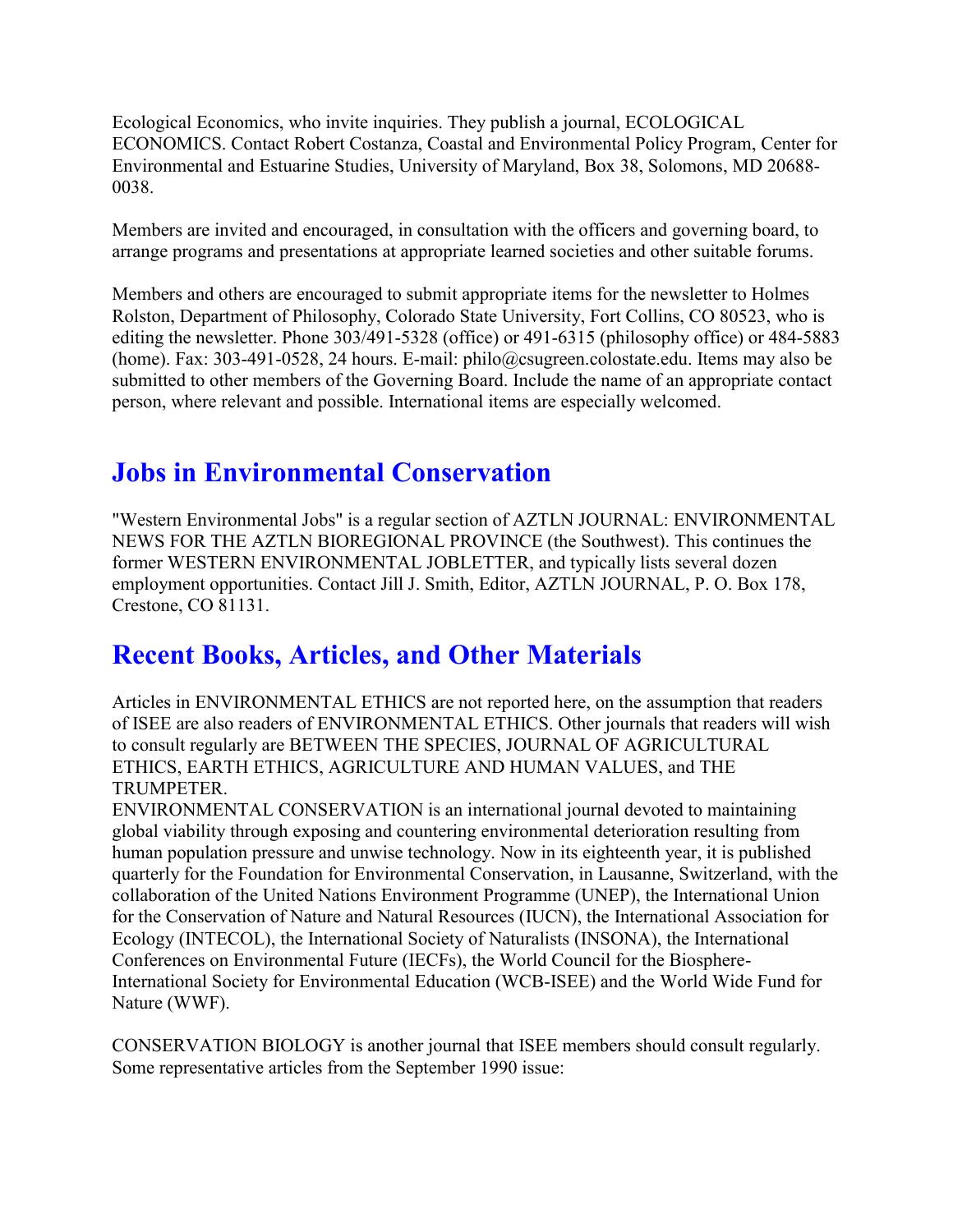--David W. Orr, "The Virtue of Conservation Education."

--Aldo Leopold, "Standards of Conservation," a previously unpublished manuscript with comment by J. Baird Callicott.

--Reed F. Moss, "Can We Maintain Biological and Ecological Integrity?"

--James R. Karr, "Biological Integrity and the Goal of Environmental Legislation: Lessons for Conservation Biology."

--Michael E. SoulÇ, "The Onslaught of Alien Species, and Other Challenges in the Coming Decades."

THE REPORT FROM THE INSTITUTE FOR PHILOSOPHY AND PUBLIC POLICY, vol. 10, nos. 3 and 4, a double issue, summer/fall 1990, contains the following short articles:

--Mark Sagoff, "The Greening of the Blue Collars."

--H. P. Young, "Sharing the Burden of Global Warming."

--Peter G. Brown, "Greenhouse Economics: Think Before You Count."

--Leo Marx, "Post-Modernism and the Environmental Crisis."

--UNDERCURRENTS: A JOURNAL OF CRITICAL ENVIRONMENTAL STUDIES is produced annually by the Faculty of Environmental Studies, York University, Ontario. The 1991 theme is "The Representation and Domination of Nature." \$5.00. Contact: Faculty of Environmental Studies, York University, 4600 Keele Street, North York, Ontario M3J 1P3, Canada.

--Lynn Ross-Bryant, "The Land in American Religious Experience," JOURNAL OF THE AMERICAN ACADEMY OF RELIGION 58(1990):333-355. The images Americans have used for the land as they have attempted to define themselves have shaped their conceptions and experience of the land. Conversely, the land has shaped the American imagination. Concentrates on literary naturalists, with particular focus on Gretel Ehrlich, with attention to Annie Dillard and Barry Lopez, all related to historical background. Ross-Bryant is in the Department of Religious Studies, University of Colorado, Boulder.

--EARTH is a newly launched magazine, by the editors of ASTRONOMY, devoted to the geology and evolution of the Earth. "Our magazine focuses on the magnificence of our world as a planet ... the Earth. We will explore this ever-changing, vital, awesome body of great force and beauty." -- Robert Burnham, Editor. Address: 21027 Crossroads Circle, P. O. Box 1612, Waukesha, WI 53187-1612.

--GOOD HOUSEKEEPING, April 1991, contains a considerable section on saving the Earth, including a message from President Bush, articles by Michael Oppenheimer, Gregg Easterbrook, Norman Myers, Stephen H. Schneider, Amory Lovins, Bill McKibben, and others on global warming, acid rain, landfills, pollution, diapers, wildlife, wetlands, energy, and other topics.

--POLICY IMPLICATIONS OF GREENHOUSE WARMING (Washington: National Academy Press, 1991). A report by the Committee on Science, Engineering, and Public Policy of the National Academies of Science and Engineering and the Institute of Medicine. The United States could cut emissions of greenhouse gases by 10% to 40% for little or no cost. Meanwhile ozone destruction worsens. New satellite data show that the ozone shield over the United States is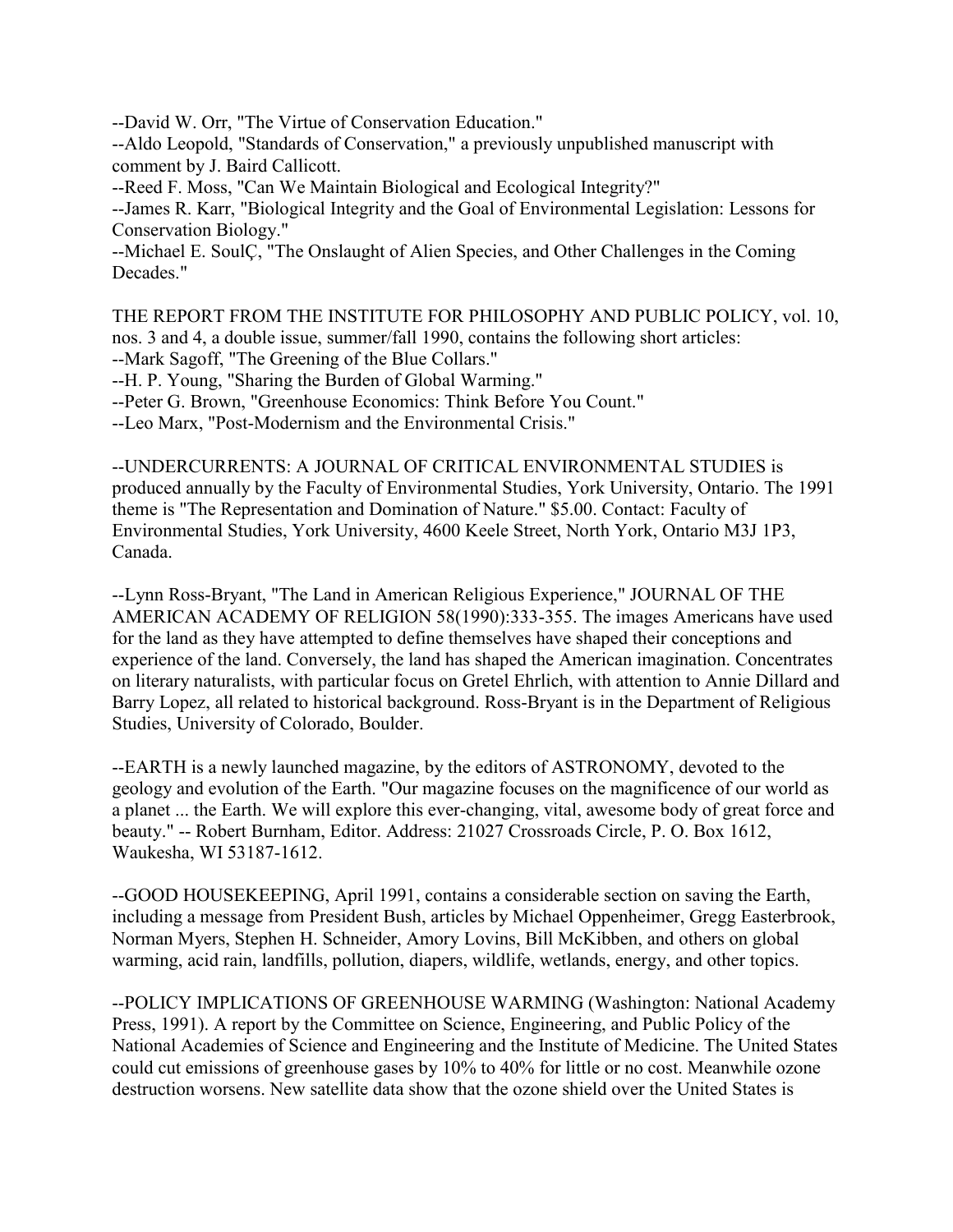eroding twice as fast as had been assumed. See SCIENCE, April 12, 1991.

--Karl F. Norstrom, "The Concept of Intrinsic Value and Depositional Coastal Landforms," GEOGRAPHICAL REVIEW 80(1990):68- 81. Norstrom is a research professor at the Center for Coastal and Environmental Studies at Rutgers University.

--Charles F. Wilkinson, CROSSING THE NEXT MERIDIAN: SUSTAINING THE LANDS, WATERS, AND HUMAN SPIRIT IN THE WEST, ENVIRONMENT 32 (no. 10, December 1990):14-20, 32. Federal subsidies and laissez-faire policies have left a legacy of widespread environmental degradation in the western United States. Heretofore, most discussions of the changes needed to reverse the trend have been purely technical and neglected the humanistic issues involved. But to achieve any kind of sustainability, the West must find an approach that is humanistically, as well as scientifically and economically, correct. Wilkinson is professor of law at the University of Colorado, Boulder.

--Barbara Noske, HUMANS AND OTHER ANIMALS: BEYOND THE BOUNDARIES OF ANTHROPOLOGY (London: Pluto Press, 1989). Available in the U. S. from Paul and Company Publishers Consortium, Inc., P. O. Box 442, Concord, MA 01742. Noske is a free lance writer in the Netherlands.

--ANIMAL RIGHTS HANDBOOK: EVERYDAY WAYS TO SAVE ANIMAL LIVES (Los Angeles: Living Planet Press, 1990). \$4.95. 113 pages.

--Ingrid Newkirk, SAVE THE ANIMALS: 101 EASY THINGS YOU CAN DO (New York: Warner Books, 1990). 192 pages.

--Bruce N. Anderson, eds, ECOLOGUE: THE ENVIRONMENTAL CATALOGUE AND CONSUMER'S GUIDE FOR A SAFE EARTH (Englewood Cliffs, NJ: Prentice-Hall, 1990). \$18.95. 256 pages.

--Van Andruss, Christopher Plant, Judith Plant, and Eleanor Wright, eds., HOME! A BIOREGIONAL READER (Philadelphia: New Society Publishers, 1990). \$14.95. 181 pages.

--Rupert Sheldrake, THE REBIRTH OF NATURE: THE GREENING OF SCIENCE AND GOD (New York: Bantam Books, 1991). \$ 21.95. 260 pages. An iconoclastic scientist takes a look at the regenerative power of nature and offers his own controversial theory of a living Earth, Gaia, that is far from its end. Sheldrake also takes a religious turn. After several years in India, Sheldrake reports, "Much to my surprise, I found myself being drawn back to Christianity." Nor does he mind including many New Age ideas. Sheldrake is a maverick biochemist and cell biologist at Cambridge University and sometime philosophy student at Harvard University.

--Rik Scarce, ECO-WARRIORS: UNDERSTANDING THE RADICAL ENVIRONMENTAL MOVEMENT (Chicago: Noble Press, 1990). \$ 11.95. 291 pages.

--Dave Foreman, CONFESSIONS OF AN ECO-WARRIOR (New York: Harmony Books, 1991. \$20.00. 229 pages. By the controversial founder of Earth First!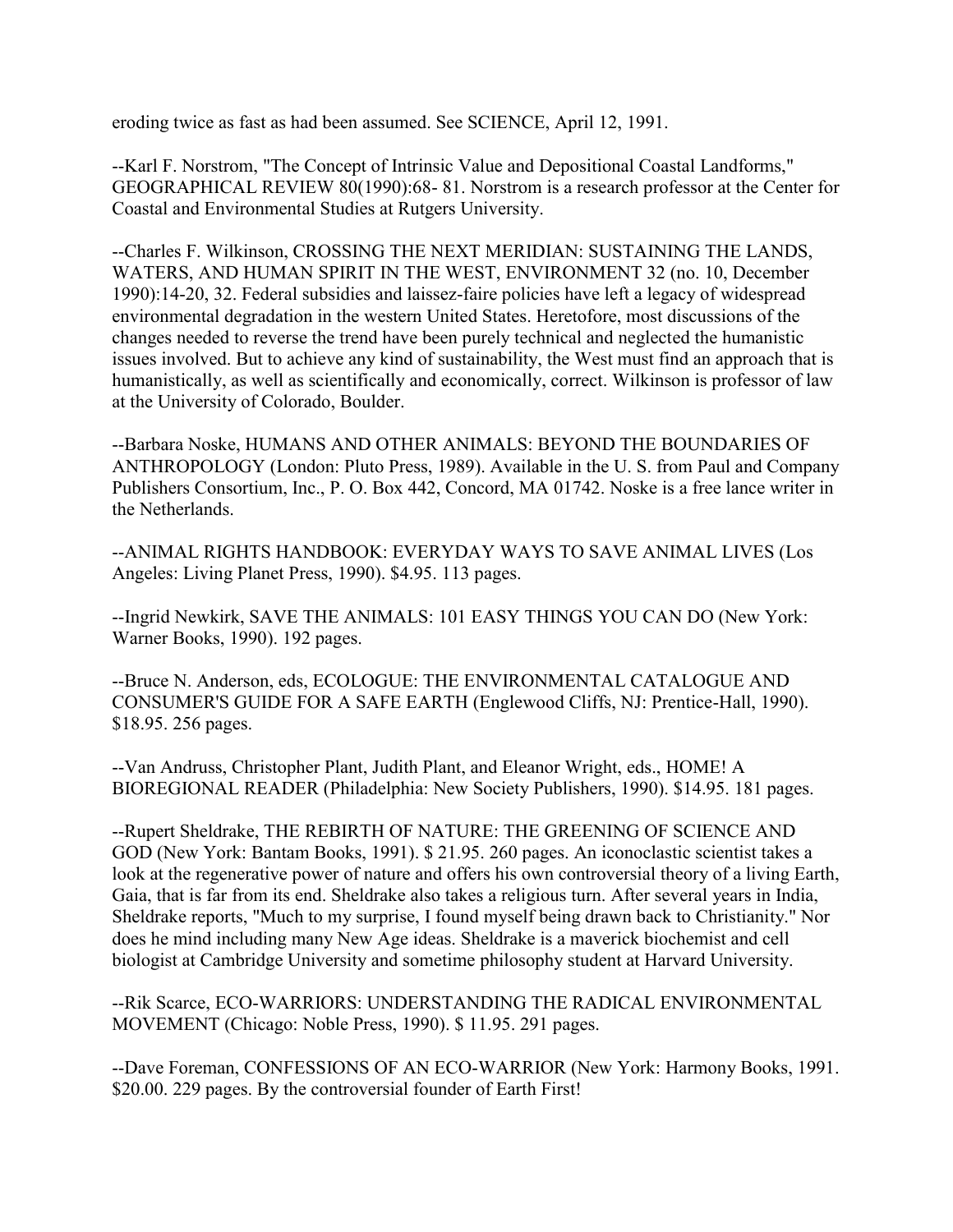--Jessica Tuchman Mathews, ed., PRESERVING THE GLOBAL ENVIRONMENT: THE CHALLENGE OF SHARED LEADERSHIP (New York: W. W. Norton, 1991). A collection from The American Assembly, Columbia University and The World Resources Institute, Washington. Twelve contributors. \$22.95. 363 pages.

--Richard Elliot Benedick, OZONE DIPLOMACY: NEW DIRECTIONS IN SAFEGUARDING THE PLANET (Cambridge: Harvard University Press, 1991). \$10.95. 300 pages. By the chief negotiator of the Montreal Protocol.

--THE GREEN PAGES: YOUR EVERYDAY SHOPPING GUIDE TO ENVIRONMENTALLY SAFE PRODUCTS (New York: Random House, 1990). \$8.95. 238 pages.

--John J. Berger, ed., ENVIRONMENTAL RESTORATION: SCIENCE AND STRATEGIES FOR RESTORING THE EARTH (Washington, DC: Island Press, 1990). \$19.95. 398 pages.

--John C. Freemuth, ISLANDS UNDER SIEGE: NATIONAL PARKS AND THE POLITICS OF EXTERNAL THREATS (Lawrence, KS: University Press of Kansas, 1991). Attacks on the national parks from outside their boundaries (pollution, acid rain, noise, fragmented habitats) and beyond the control of the Park Service. \$25.00. 186 pages. Freemuth is a political scientist at Boise State University.

--Michael W. Fox, INHUMANE SOCIETY: THE AMERICAN WAY OF EXPLOITING ANIMALS (New York: St. Martins's Press, 1990). \$18.95. 269 pages. By the vice-president of the Humane Society of the United States.

--Stephen L. Wasby, ed., "HE SHALL NOT PASS THIS WAY AGAIN": THE LEGACY OF JUSTICE WILLIAM O. DOUGLAS (Pittsburgh: University of Pittsburgh Press, 1990). An assessment on the 50th anniversary of the appointment of Douglas to the U. S. Supreme Court, with a section on Douglas as an environmentalist.

--Cheryl Simon Silver and Ruth S. DeFries, ONE EARTH, ONE FUTURE: OUR CHANGING GLOBAL ENVIRONMENT (Washington, DC: National Academy Press, 1990). \$14.95. 196 pages. Features the basic science behind global environmental problems and the policy implications of this science. A report from the National Academy of Sciences.

--Norman Myers, THE GAIA ATLAS OF FUTURE WORLDS: CHALLENGE AND OPPORTUNITY IN AN AGE OF CHANGE (New York: Doubleday Anchor Books, 1990). \$15.95. 191 pages. The present forces for change, likely outcomes with their multiple interplays, and the routes to a sustainable and viable future. Myers is an international consultant on environment, conservation, and development.

--George J. Mitchell, WORLD ON FIRE: SAVING AN ENDANGERED EARTH (New York: Scribners, 1990). \$22.50. 247 pages. George Mitchell is Senate Majority Leader, Democrat from Maine, and a key person in most of the current environmental legislation.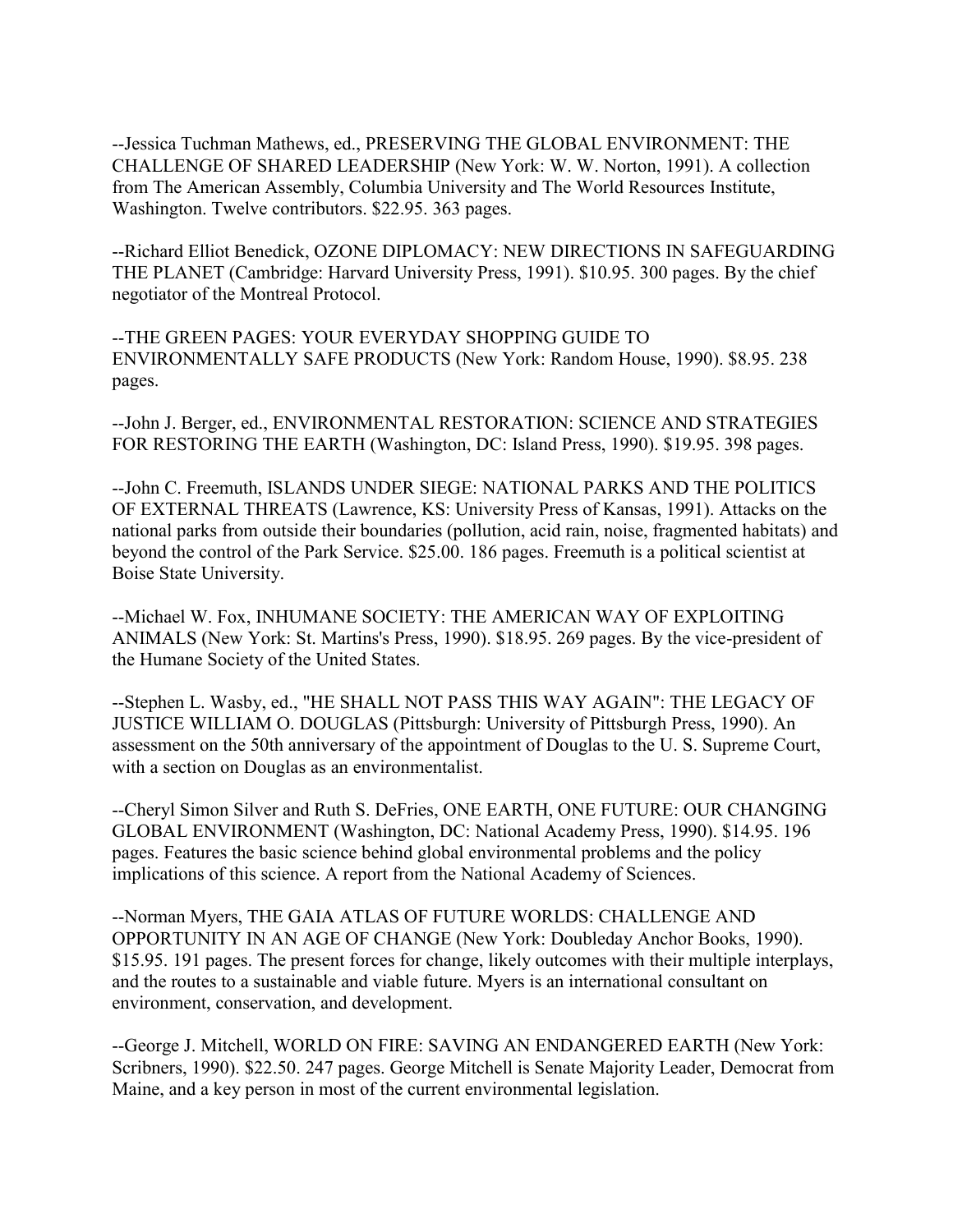--John G. Mitchell, THE MAN WHO WOULD DAM THE AMAZON AND OTHER ACCOUNTS FROM AFIELD (Lincoln: University of Nebraska Press, 1990). \$24.95. 368 pages. Twelve essays from AUDUBON and WILDERNESS demonstrating the systematic defilement of the environment and the bureaucratic neglect of natural resources. Stories from Kentucky, Utah, Alaska, Interstate highways, and elsewhere.

--Phil Brown and Edwin J. Mikkelsen, NO SAFE PLACE: TOXIC WASTE, LEUKEMIA, AND COMMUNITY ACTION (Berkeley: University of California Press, 1990). \$24.95. 260 pages. Focuses on Woburn, a community outside Boston, a bleak story of the dynamics of a citizens' struggle against corporate malfeasance. The authors are associated with Harvard Medical School.

--Anna Bramwell, ECOLOGY IN THE 20TH CENTURY: A HISTORY (New Haven: Yale University Press, 1989). \$16.95. 292 pages. An intellectual and political history of the ecology movement in this century.

--David Brower, FOR EARTH'S SAKE: THE LIFE AND TIMES OF DAVID BROWER (Salt Lake City, UT: Gibbs Smith, 1990). \$ 24.95. 556 pages.

--Sergio Bartolommei, ETICA E AMBIENTE, Guerini e Associati s.r.l., Via A. Sciena 7, 20135 Milano, Italy, sec. ed., 1990. L. 25,000. 187 pages. An Italian work on environmental ethics.

--Antonio Tamburrino, EVOLUZIONE AMBIENTALE, Guiffre' Editore 1988, Libera Universita' Internazionale deli Studi Sociali, Roma, Italy. L. 36,000. 480 pages. Another Italian work bearing on environmental ethics.

--Harriet H. Christensen and Daniel L. Dustin, "Reaching Recreationists at Different Levels of Moral Development," JOURNAL OF PARK AND RECREATION ADMINISTRATION 7(no. 4, Winter 1989):72-80. Illustrations of interpretive signs and other appeals in environmental ethics directed toward persons at different levels of moral development. Differences between Lawrence Kohlberg and Carol Gilligan on what these levels are and the consequent appeals. Especially at the higher levels, men are characterized by an ethic of justice, fairness, and selfrespect, women by an ethic of reference and relation to self and others, with caring the highest value. Christensen is a social scientist with the U. S. Forest Service Pacific Northwest Research Station, Seattle. Dustin is a professor in the Department of Recreation at San Diego State University.

--George N. Wallace, "Law Enforcement and the `Authority of the Resource,'" LEGACY: JOURNAL OF THE NATIONAL ASSOCIATION FOR INTERPRETATION 1(no. 2, October/November, 1990):4-8. Moral and behavioral appeals based on the authority of law versus appeals based on respect for nature. "Wild nature can be said to have its own authority. Nature has her own rules, operates in certain ways; there are consequences when we violate that order. ... Desirable behavior is more likely to occur if people understand how their actions affect the way nature operates." "Once the person understands what is happening in nature, or in the wilderness experience of others, ... they will want to stop what is recognized as undesirable behavior." Wallace is in the Department of Recreation Resources at Colorado State University.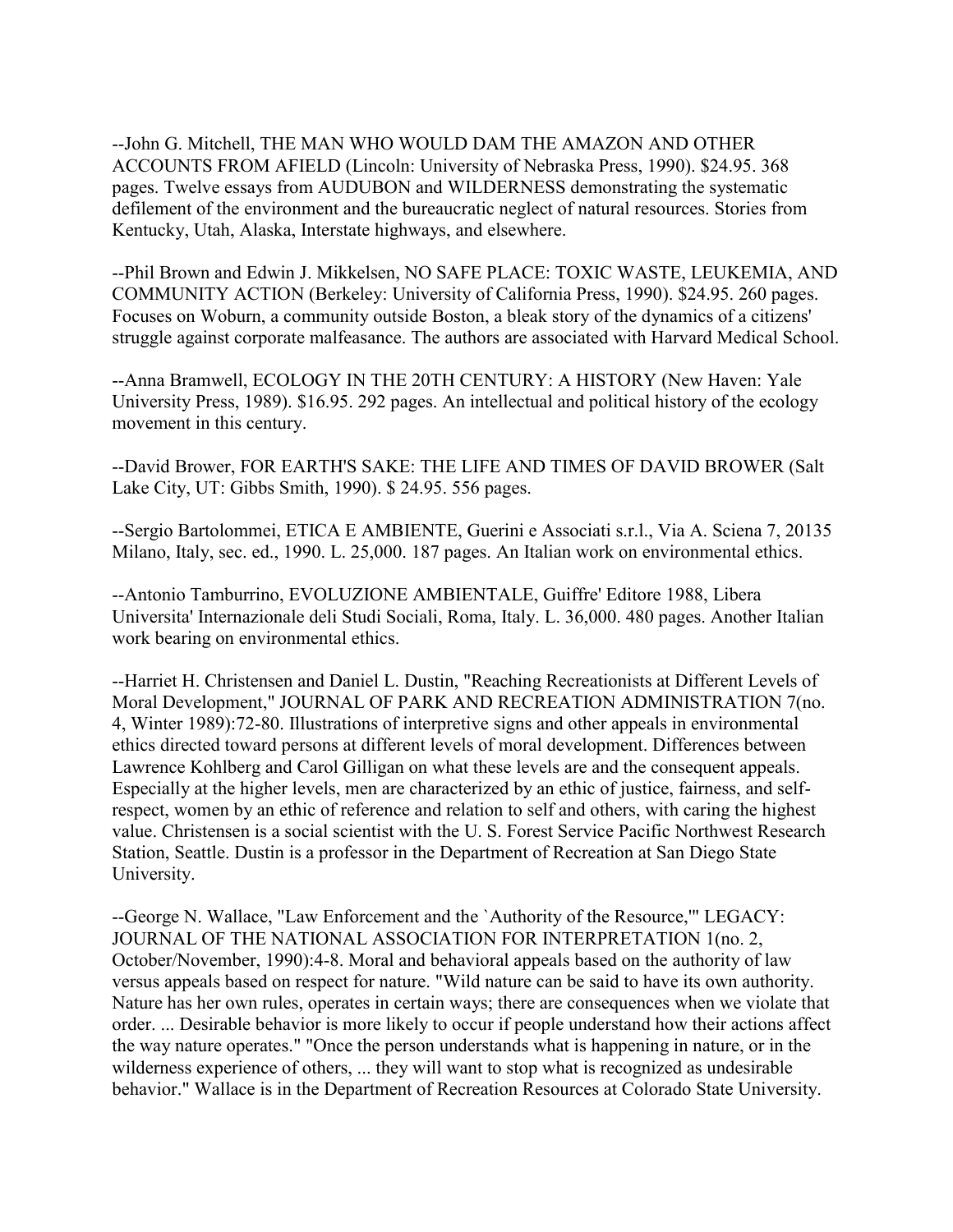--W. Michael Hoffman, Robert Frederick, and Edward S. Petry, Jr., eds., BUSINESS, ETHICS, AND THE ENVIRONMENT (New York: Quorum Books, 1990).

--Eric Katz, "Defending the Use of Animals by Business: Animal Liberation and Environmental Ethics," in Hoffman, Frederick, and Petry, above. Katz argues "that the adoption by business of a more conscious environmentalism can serve as a defense against the animal liberation movement. This strategy may seem paradoxical: how can business defend its use of animals by advocating the protection of the environment? But the paradox disappears once we see that animal liberation and environmentalism are incompatible practical moral doctrines." "Business must stress that the primary value to be promoted in the human interaction with the animal kingdom is the natural fit with the ecological processes. ... As long as animals are used in ways that respect their natural integrity or their natural functions in ecological systems, then they are being treated with the proper moral consideration. Human beings, as natural omnivores, are not acting directly against moral value when they raise and kill animals for food." Katz is professor of philosophy at the New Jersey Institute of Technology.

--Alan S. Miller, GAIA CONNECTIONS: AN INTRODUCTION TO ECOLOGY, ECOETHICS, AND ECONOMICS (Savage, MD: Rowman and Littlefield, 1991). 288 pages, \$17.95 paper; \$52.25 hardcover. Whether or not the Gaia hypothesis holds up within the formal boundaries of the earth sciences, it is metaphysically correct. Until we come to think of the Earth as a complex, fecund, self-sustaining organism, we will have difficulty moving beyond the shallowest levels of ecology. Chapters on environmental ethics, the moral demand of the steady state, bioethics, economics as if nature mattered, the social sources of environmental values, ecoethics and modern war, and much more. Miller is at the University of California, Berkeley.

--R. Behro, "STS Perspective: Theology Not Ecology," BULLETIN OF SCIENCE, TECHNOLOGY AND SOCIETY, vol 9, no. 5, 1989.

--Loren Wilkinson, ed., EARTHKEEPING IN THE NINETIES: STEWARDSHIP AND THE RENEWAL OF CREATION (Grand Rapids: Eerdmans, October 1991). A much revised and enlarged edition of a preceding EARTHKEEPING twelve years ago. Four main sections: (1) "The State of the Planet," (2) "Historical Roots," and "Our Mind Today" (environmental movement and the search for religious meaning), (3) "The Earth is the Lord's" (Biblical teachings), (4) What Shall We Do?"

--Aldo Leopold, THE RIVER OF THE MOTHER OF GOD AND OTHER ESSAYS (Madison: University of Wisconsin Press, 1991). Now released (see ISEE NEWSLETTER Fall 1990, p. 13). Reviewed in THE CHRISTIAN SCIENCE MONITOR, April 17, 1991, p. 13.

--John E. Young, DISCARDING THE THROWAWAY SOCIETY. Worldwatch Paper 101, January 1991. "Industrial economies eventually secrete as waste most of the raw materials they devour." "The United States alone consumed more minerals from 1940 to 1976 than did all of humanity up to 1940." Young is a co-author of STATE OF THE WORLD 1990.

--Reg Lang and Sue Hendler, "Environmental Ethics: Ethics and Professional Planners," in Don MacNiven, ed., MORAL EXPERTISE: STUDIES IN PRACTICAL AND PROFESSIONAL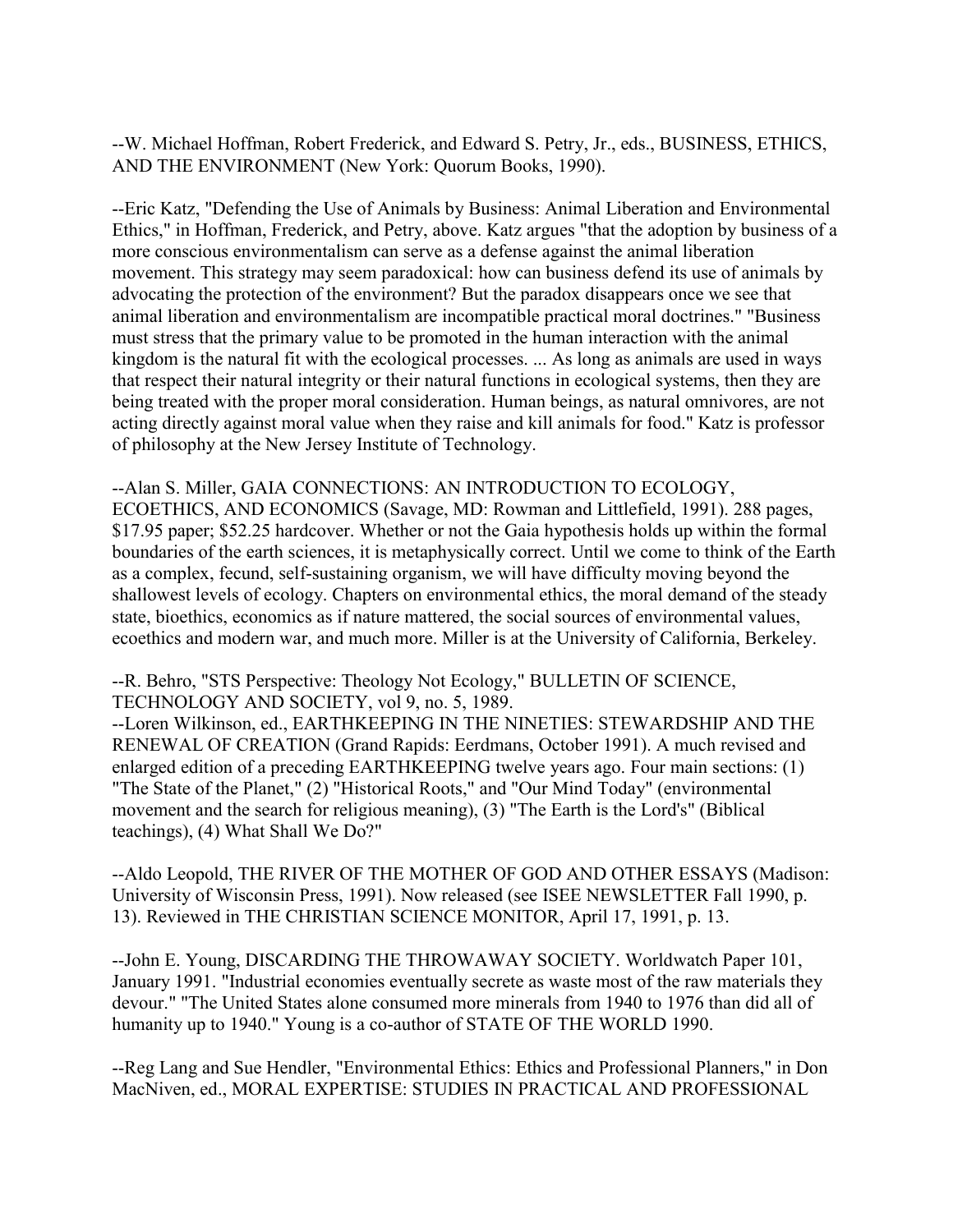ETHICS (London: Routledge, 1990). With attention to the conflicts between planners and developers, focused on the Ontario Professional Planners Institute. Lang is professor of environmental studies, York University, Toronto. Hendler is in the school of urban and regional planning, Queens University, Kingston, Ontario.

--Robert H. Haynes, "Ecce Ecopoiesis: Playing God on Mars," --Christopher P. McKay, "Does Mars Have Rights: An Approach to the Environmental Ethics of Planetary Engineering." Both in Don MacNiven, ed., MORAL EXPERTISE: STUDIES IN PRACTICAL AND PROFESSIONAL ETHICS (London: Routledge, 1990) Haynes ask whether we ought to create new biospheres and ecosystems on planets like Mars and answers, tentatively, yes. But he thinks that the answer must be tentative because the ethical theories currently available cannot adequately deal with the moral problem here. McKay argues that current ethical systems are essentially earthbound, whether anthropocentric or biocentric. Only a cosmocentric ethics, currently unavailable, can provide us with the answers, and in such an ethic we might assign intrinsic value and rights to lifeless planets.

The Haynes article is also published in German translation as "Etablierung von Leben auf dem Mars durch gerichtete Panspermie: Technische und ethische Probleme der ôkopoese." In BIOLOGISCHES ZENTRALBLATT (AN INTERNATIONAL JOURNAL OF CELL BIOLOGY, GENETICS, EVOLUTION, AND THEORETICAL BIOLOGY) (Leipzig) 109(1990):193-205.

--Theodore D. Goldfarb, eds., TAKING SIDES: CLASHING VIEWS ON CONTROVERSIAL ENVIRONMENTAL ISSUES, 4th edition (Guilford, CT: The Dushkin Publishing Group, 1991). \$10.95 softcover. A new edition of an introductory reader that is being regularly updated. About half of the thirty-six selections are new. The book is cast in a yes/no debate format around 18 issues, e.g. "Does Wilderness Have Intrinsic Value?" "Is Brazil Serious about Preserving its Environment? "Does Global Warming Require Immediate Action?, and authors, who often originally wrote in somewhat different contexts, are chosen to say yes or no. All the readings are at popular level. This can be a good book to wake up sleepy freshmen; there is an instructor's manual with test questions. But it tends to be noisy and the debate formate is not always the best for serious analysis of these questions in more advanced courses. Goldfarb is an environmental chemist at the State University of New York at Stony Brook.

--Holmes Rolston, III and James E. Coufal, "A Forest Ethic and Multivalue Forest Management," JOURNAL OF FORESTRY, April 1991. The Society of American Foresters currently has under active consideration adopting a professional statement including a land ethic, and the April issue of the JOURNAL OF FORESTRY addresses that issue. Rolston and Coufal call for a shift from a multiple use ethic to an ethic of multiple values, a shift to deepen a commodity orientation to a community orientation, and a joining of human and biotic values, recognizing that "the forest itself is value-laden." "A forest ethic will require an unprecedented use of science and conscience, applied science and applied ethics." "Deeper appreciation of forests could be forestry's greatest benefit to society." "The integrity of foresters and the integrity of forests are bound together." Rolston is professor of philosophy at Colorado State University. Coufal is professor of forestry, College of Environmental Science and Forestry, State University of New York, Syracuse.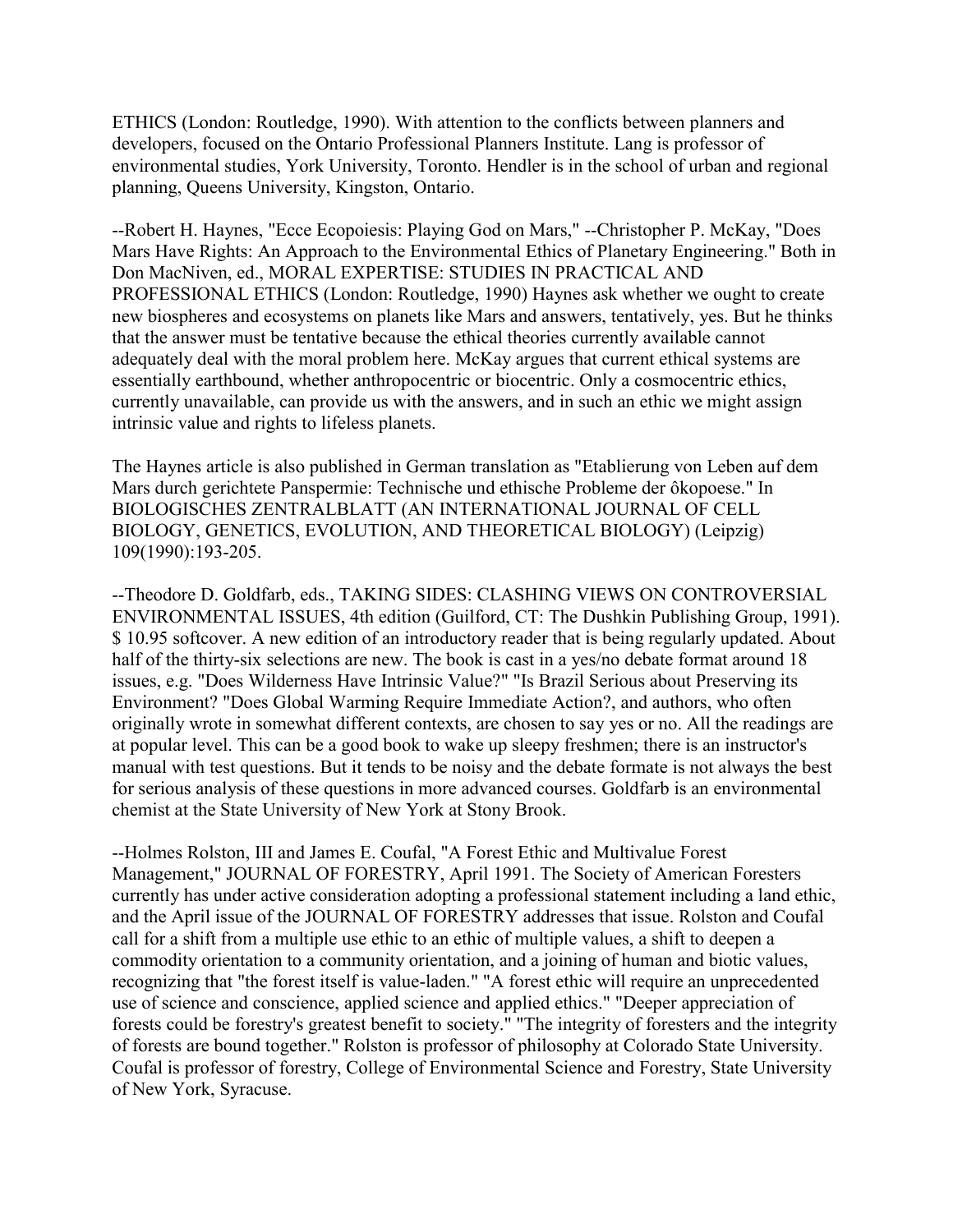--Alan G. McQuillan, "Is National Forest Planning Incompatible with a Land Ethic?" JOURNAL OF FORESTRY 88 (no. 5, May 1990):31- 37. "Can forest planning adhere in principle to Leopold's land ethic and juggle multiple uses in practice?" "The question about which lands are suitable for timber production is NOT one that the professional is well-prepared to answer." "It is hardly surprising that the agency [U. S. Forest Service] tends toward schizophrenia." McQuillan is director of the Wilderness Institute and a professor at the University of Montana, Missoula.

--John Lemons, "The Need to Integrate Values into Environmental Curricula," ENVIRONMENTAL MANAGEMENT 13(no. 2, 1989):133-147. Many environmental problems are controversial because of conflicting values and there is no consensus as to which values should have precedence. Environmental managers must have a full understanding of such values and the principles of ethics that can be used in decision making. Unfortunately, the integration of values into curricula has often not been explicit or comprehensive. University-trained environmental managers do not possess the knowledge, skills, and methods necessary for more ethically based decisions. Specific curricula are analyzed. Environmental programs should more fully include teaching about values and ethics. Lemons is in the Division of Life Sciences, University of New England and is editor of THE ENVIRONMENTAL PROFESSIONAL.

--Jon Magnuson, "Reflections of an Oregon Bow Hunter," CHRISTIAN CENTURY, March 13, 1991. The Lutheran campus pastor at the University of Washington in Seattle goes bow hunting for elk with one of the Pacific Northwest's most respected trophy bow hunters, also a churchman. Magnuson fears that "as populations become increasingly urbanized and technologically sterile, natural cycles of decay, death and rebirth become dangerously romanticized and more remote from realities of daily life." He worries that antihunting protests have "triggered more guilt than I'd like to admit." His guide urges "the need to recognize the natural world for its own values and laws. He is a committed bow hunter because it draws him into a relationship and harmony with the natural world. You have to learn to respect the animal you hunt." After three days of immersion in the Oregon wilds, Magnuson gets a short. "I am poised with the decision whether or not to loose the arrow. A prayer now on my lips. My fingers release" "to identify myself with an ancient primordial ritual, the spilling of blood."

--William Anderson, GREEN MAN: THE ARCHTYPE OF OUR ONENESS WITH THE EARTH (San Francisco: Harper and Row, 1990). A search for "green" in architecture and art of the past. Harper is selling this book with a wraparound that says: "To keep our Earth green, Harper, San Francisco, will plant two trees in the Rainforest for every one used in the publication of this book."

--Kathryn A. Kohm, BALANCING ON THE BRINK OF EXTINCTION: THE ENDANGERED SPECIES ACT AND LESSONS FOR THE FUTURE (Washington, D. C. and Covelo, CA: Island Press, 1991). 318 pages. Twenty articles reflecting over a decade and a half of experience implementing the Endangered Species Act and anticipating what next. Some original articles; some published earlier. Some examples: Michael J. Bean, "Looking Back over the First Fifteen Years"; Holmes Rolston, III, "Life in Jeopardy on Private Property" (a shorter version of an article that appeared in the UNIVERSITY OF COLORADO LAW REVIEW, vol. 61, no. 2, 1990); Steven L. Yaffee, "Avoiding Endangered Species/Development Conflicts Through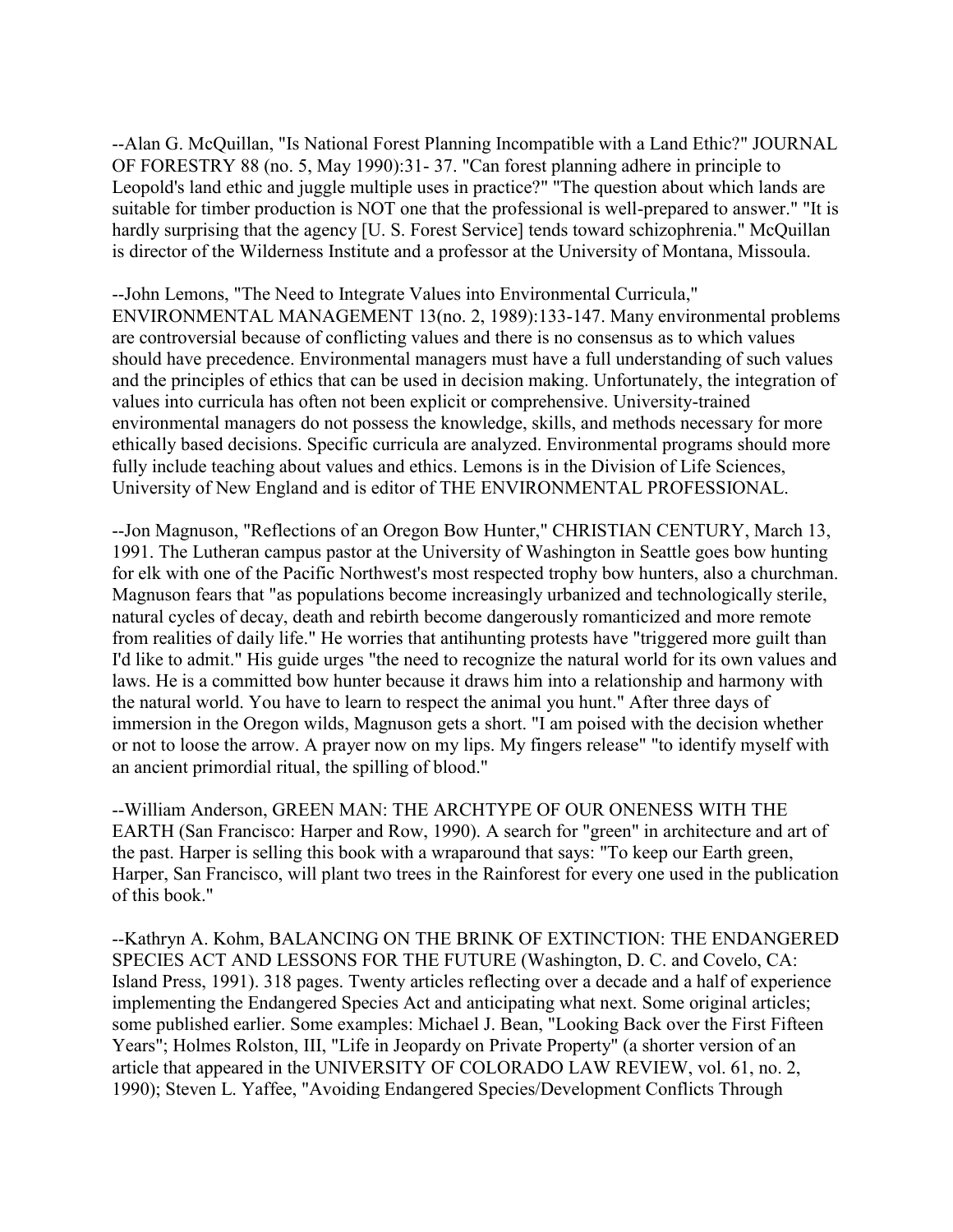Interagency Consultation"; A. Dan Tarlock, "Western Water Rights and the Act"; Hal Salwasser, "In Search of an Ecosystem Approach to Endangered Species Conservation" and Anne H. Ehrlich and Paul R. Ehrlich, "Needed: An Endangered Humanity Act?" Readable by collegelevel students and a useful reference. Kathryn Kohm is an editor and writer specializing in biodiversity conservation and other natural resource issues, formerly with the Wilderness Society.

--Dieter Birnbacher, ed., ôKOLOGIE UND ETHIK (Stuttgart: Philipp Reclam, 1988). A reprint of an anthology first published in 1980. One of the few works on environmental philosophy available in Germany. Contains mostly translations of articles originally in English.

--Dieter Birnbacher, VERANTWORTUNG FöR ZUKöNFTIGE GENERATIONEN (Stuttgart: Philipp Reclam, 1988). Responsibilities to Future Generations.

--D. L. Eckberg and T. J. Blocker, "Varieties of Religious Involvement and Environmental Concerns: Testing the Lynn White Thesis," JOURNAL FOR THE SCIENTIFIC STUDY OF RELIGION vol. 28, no. 4, December 1989.

--Susan Armstrong-Buck, "What Process Philosophy Can Contribute to the Land Ethic and Deep Ecology," TRUMPETER 8(1991):29-34. An analysis of intrinsic and inherent value, with attention to Callicott, Rolston, Regan, and others, also analysis of the sense of self-identification in deep ecology in Naess, Fox, Fox, and others. Armstrong-Buck claims that process metaphysics can complement these attempts at forming an environmental ethic, although process metaphysics is not without its own difficulties. Armstrong-Buck is professor of philosophy at Humboldt State University, Arcata, CA.

--J. M. Curryrop, "Contemporary Christian Eschatologies and their Relation to Environmental Stewardship," PROFESSIONAL GEOGRAPHER, vol. 42, no. 2, May 1990.

--Michael J. Samways, "Bioempathy and Feng Shui Conservation," ENVIRONMENTAL CONSERVATION 16(1989):357-60. With attention to the intrinsic value and conservation of insects, also the compatibility of land use with insect conservation. See also his "Insect Conservation and Landscape Ecology: A Case-history of Bush Crickets (Tettigoniidae) in Southern France," ENVIRONMENTAL CONSERVATION 16(1989):217-226. Samways is professor of entomology at the University of Natal, Pietermaritzburg, South Africa

--Bret Wallach, AT ODDS WITH PROGRESS: AMERICANS AND CONSERVATION (Tempe: University of Arizona Press, 1991). Conservation in America is a distinctively American expression of an almost universal uneasiness about the character of the modern world. Environmental conservation strikes far deeper than the technical concerns of specialists. Those who care about the natural world should confess it, instead of hiding forever behind the masks of utility or compassion or even science. Wallach is a geographer.

--Rolf Edberg and Alexei Yablokov, TOMORROW WILL BE TOO LATE: EAST MEETS WEST ON GLOBAL ECOLOGY (Tempe: University of Arizona Press, 1991). Conversations between a Swedish statesman, delegate to the United Nations, and a Soviet biologist, Deputy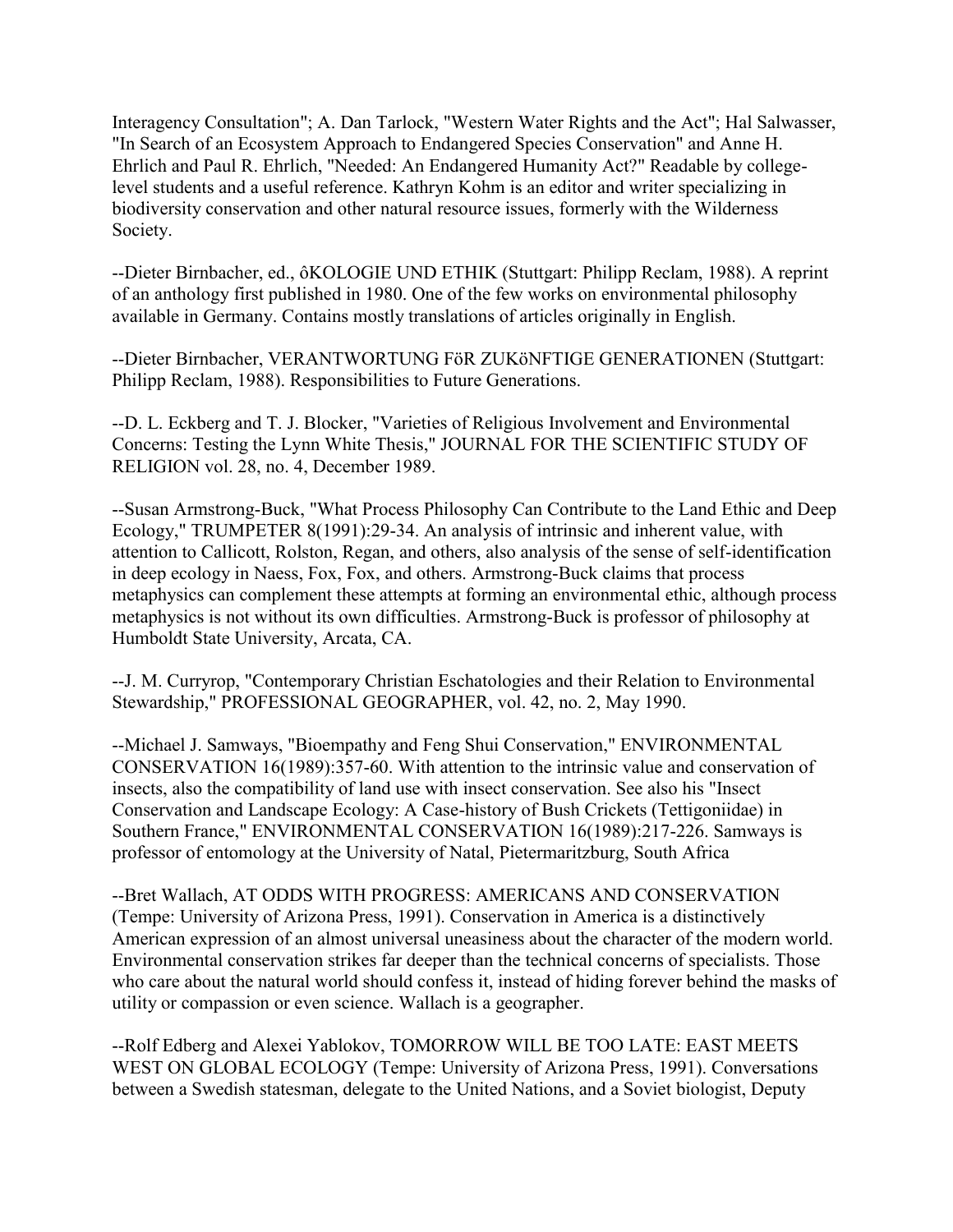Chairman of the Committee of the Supreme Soviet on Ecology, on population growth, pollution, biological extinction, nuclear hazards, and technical proliferation. "We have no respect anymore for oneness, wholeness, the unimpaired state of things. And respect is precisely what we need in order to live on Earth according to its laws. We've created a robot that orders us around ... and now the robot has subjected us to its will."

--Conrad Joseph Bahre, A LEGACY OF CHANGE: HISTORIC HUMAN IMPACT ON VEGETATION IN THE ARIZONA BORDERLANDS (Tempe: University of Arizona Press, 1991). 250 pages. \$ 29.95. Most of the degradation of southeastern Arizona lands has occurred since the Anglo settlers began to arrive in the 1870's. Bahre is a geographer at the University of California, Davis.

--Robert Gottlieb and Margaret FitzSimmons, THIRST FOR GROWTH: WATER AGENCIES AS HIDDEN GOVERNMENT IN CALIFORNIA (Tempe: University of Arizona Press, 1991). 285 pages. \$ 35.00 California water agencies have been a hidden government, driven by a mission of growth, and water development in California faces a quite problematic future. Both authors are in Urban Planning at UCLA.

--Patrick C. West and Steven R. Brechin, eds., RESIDENT PEOPLES AND NATIONAL PARKS: SOCIAL DILEMMAS AND STRATEGIES IN INTERNATIONAL CONSERVATION (Tempe: University of Arizona Press, 1991). 420 pages. \$ 29.95. National Parks in the U.S. are protected from human exploitation and habitation but the American model may not always be relevant to other economic, social, and cultural contexts. Examples of parks from around the world to address the rights of third world peoples faced with relocation or blocked from access to essential resources. An examination of the moral issues associated with moving peoples, particularly disadvantaged ones, in the name of conserving representative ecosystems.

--C. Dean Freudenberger, GLOBAL DUST BOWL: CAN WE STOP THE DESTRUCTION OF THE LAND BEFORE IT'S TOO LATE? (Minneapolis: Augsburg, 1990). Freundenberger claims that "agriculture is the responsibility of the entire society." He advocates more education regarding Earth ethics and regenerative "agroecology that preserves and enhances natural resources." Forests and grasslands, much more than being natural resources, are awesome relational environments that teach us creaturehood. Freudenberger is professor of international development, missions, and rural church at the Clarement School of Theology. He has written about agriculture in national and religious life for two decades.

--KwaZulu Conservation Trust, "An African Dilemma: Conservation Must Be Balanced by Human Needs," FINANCIAL MAIL (South Africa), November 23, 1990, pp. 57-75. A sensitive study of the tradeoffs between wildlife conservation and the needs of the poor, largely blacks, in South Africa. Focuses on KawZulu, the land of the Zulu, a self-governing yet non-independent state made up of fragmented chunks of the province of Natal, carved out by the vagaries of colonial and subsequent apartheid politics. This is also a region of spectacular wildlife, with some of the principal designated conservation areas in South Africa. The blacks, although often on their own original lands, have been marginalized from white society, have seriously overpopulated, and do not always make intelligent use of their own lands (for example their large numbers of cows used as status symbols). Many examples are given of how blacks can derive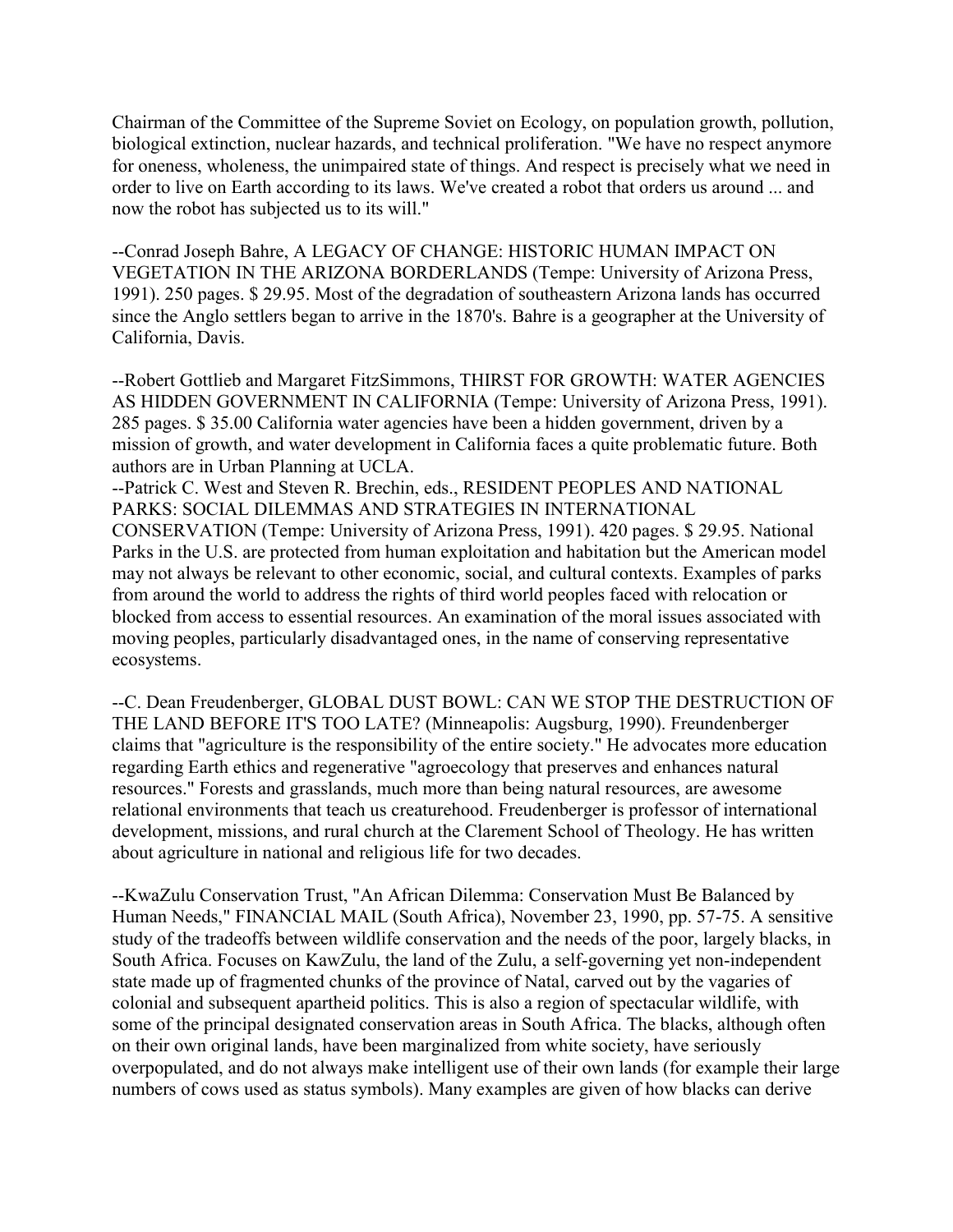income and sustainable harvest from reserved lands, with continuing populations of wildlife. In this region, more than elsewhere in South Africa, blacks have been incorporated into the professional personnel of wildlife management. A good contact on these matters is Wayne Elliott, P. O. Box 145, Melmoth 3835, South Africa, who is a white South African employed as a professional wildlife manager by the black KwaZulu government.

--Marti Kheel, "From Heroic to Holistic Ethics: The Ecofeminist Challenge," in Greta Baard, ed. ECOFEMINISM: WOMEN'S RELATIONSHIP WITH THE EARTH.

--Carol S. Robb and Carl J. Casebolt, eds., COVENANT FOR A NEW CREATION: ETHICS, RELIGION, AND PUBLIC POLICY (Maryknoll, New York: Orbis Books, 1991). 350 pages. Paper \$17.95. Argues that degradation of the biosphere has evolved through the ownership mentality of a privileged few and that a covenant relationship with the Earth can restore and protect ecological integrity. Biblical economic principles, theologies of creation, exploitation of the Amazon in the light of liberation theology, speciesism, the creation-covenant-ethics relationship, the role of moral theology in environmental ethics, ecofeminism, and deep ecology. Robb and Casebolt are at the Center for Ethics and Social Policy, Graduate Theological Union, Berkeley.

--Irene Diamond and Gloria Ornstein, eds., REWEAVING THE WORLD: THE EMERGENCE OF ECOFEMINISM (San Francisco: Sierra Club Books, 1990). \$14.95. 320 pages. Twenty-six contributors. The restoration of harmony in a global environment damaged by a devaluation of nature and women.

--Marti Kheel, "Ecofeminism and Deep Ecology: Reflections on Identity and Difference," in Robb and Casebolt, above. An abridged version is in Diamond and Ornstein, above. Ecofeminism and deep ecology share the view that ecological problems arise from a failure to feel connected to all life. Deep ecology transcends human self-consciousness. But Kheel warns that the tasks involved in reconnecting human sensibilities with the rest of nature are quite different for women than for men, because the self is different for the two genders. This is illustrated with sport hunting. The crucial spiritual problem in the environmental crisis is not anthropocentrism but androcentrism.

--Charles Birch, William Eakin, Jay McDaniel, CONTEMPORARY APPROACHES TO ECOLOGICAL THEOLOGY (Maryknoll, New York: Orbis Books, 1991). 325 pages. Paper \$16.95. An emerging consensus among theologians and philosophers that an anthropocentric ethic must be replaced by an ethic of respect for life on Earth. Contributors include Sally McFague, Thomas Berry, John B. Cobb, Jr., Tom Regan.

--Linda Hasselstrom, "The Land Circle: Lessons," THE NORTH AMERICAN REVIEW 275, no. 4 (December 1990):4-11. Learning lessons from the land. THE NORTH AMERICAN REVIEW is a long established literary review published by the University of Northern Iowa.

--ENVIRONMENT 91/92, 10th edition (Sluice Dock, Guilford, CT 06437: Duskin Publishing Group, Inc.) 256 pages, softcover. \$ 10.95. 35 articles, 27 of them new, drawn from magazines and popular academic sources Sections on the global environment, world population, energy,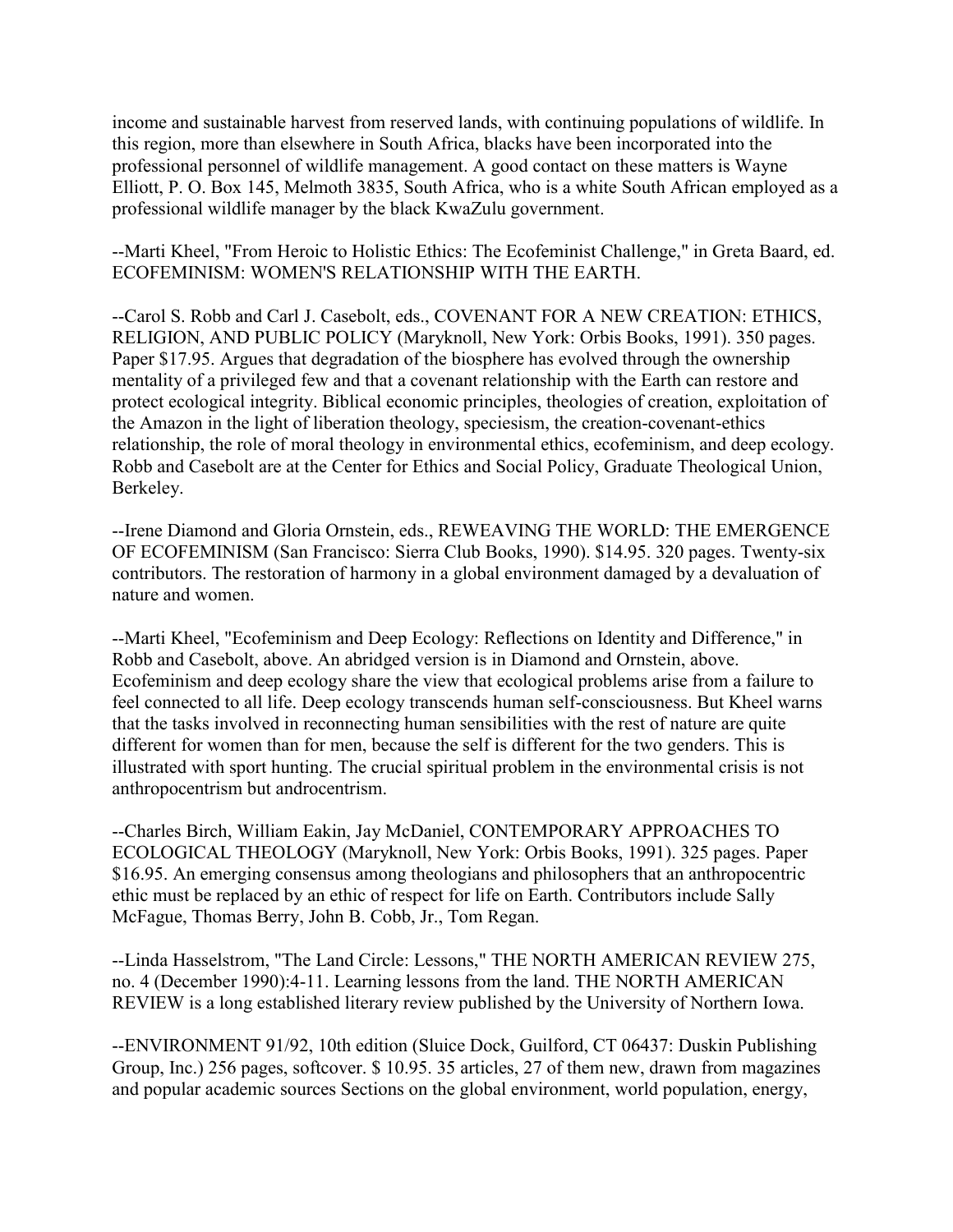pollution, land, water, and air resources, endangered species. Articles are facsimile reproduced from their original sources. An instructor's resource guide is available.

--Margaret L. Knox, "The Wise Use Guys," BUZZWORM: THE ENVIRONMENTAL JOURNAL, November/December 1990, pp. 30-36. "They love the land and can't stand to see it locked up." Features wise use advocates, such as Grant Gerber, founder of the Wilderness Impact Research Foundation, Elko, Nevada, to help fight the preservationists, or Ron Arnold of the Center for the Defense of Free Enterprise, Bellevue, Washington, who vows "to destroy the environmental movement once and for all" with legislation like the Property Rights Protection Act. The 167-page wise use agenda includes opening all wilderness to energy and mineral production, massive expansions of concessions in the national parks, amending the Endangered Species Act, amending the Wilderness System to allow hostels and toilets, developed campsites, motorized travel, and commodity industry in times of high demand, using gasoline taxes to build more ATV roads, and the systematic conversion of decadent old growth forests into young oxygen-producing stands to help reverse global warming. See also videotape, THIS LAND THAT IS OURS, below.

--Al-Hafiz B. A. Masri, ISLAMIC CONCERN FOR ANIMALS (Petersfield, Hants, England: The Athene Trust, 1987). The author was for many years the first Sunni Imam of the Shah Jehan mosque, Woking, United Kingdom. Includes 100 Quranic quotations and 50 from the Hadith. Dr. Masri has also produced a videotape in this field.

--Victor B. Scheffer, THE SHAPING OF ENVIRONMENTALISM IN AMERICA (Seattle: University of Washington Press, 1991), 240 pages. \$ 19.95. A history of the formative years of recent American environmentalism, 1960-1980, with an epilogue highlighting events from 1981- 1989. Scheffer has a career in biological research, university teaching, and natural science writing.

--W. T. Edmondson, THE USES OF ECOLOGY: LAKE WASHINGTON AND BEYOND (Seattle: University of Washington Press, 1991), 312 pages. \$ 19.95. Begins with a case study of Lake Washington, on the eastern edge of the city of Seattle, a success story in conservation, and develops a broad perspective on environmental problems. Shows how basic research is critical for solving and preventing such problems, providing that it is coupled with effective public action. Basic long-term scientific research is the source of knowledge that will allow us to avoid environmental disaster. Edmondson is professor emeritus of zoology at the University of Washington.

--Stephen J. Gould, "The Golden Rule--A Proper Scale for Our Environmental Crisis," NATURAL HISTORY, September 1990. Gould's proposal for "an appropriate environmental ethic." The usual environmental ethics rests on two mistaken premises: "(1) That we live on a fragile planet now subject to permanent derailment and disruption by human intervention; (2) that humans must learn to act as stewards for this threatened world." Both premises reflect false pride. Concerning the latter premise: "We are one among millions of species, stewards of nothing. By what argument could we, arising just a geological microsecond ago, become responsible for the affairs of a world 4.5 billion years old, teeming with life that has been evolving and diversifying for at least three- quarters of that immense span? Nature does not exist for us, had no idea we were coming, and doesn't give a damn about us." Concerning the former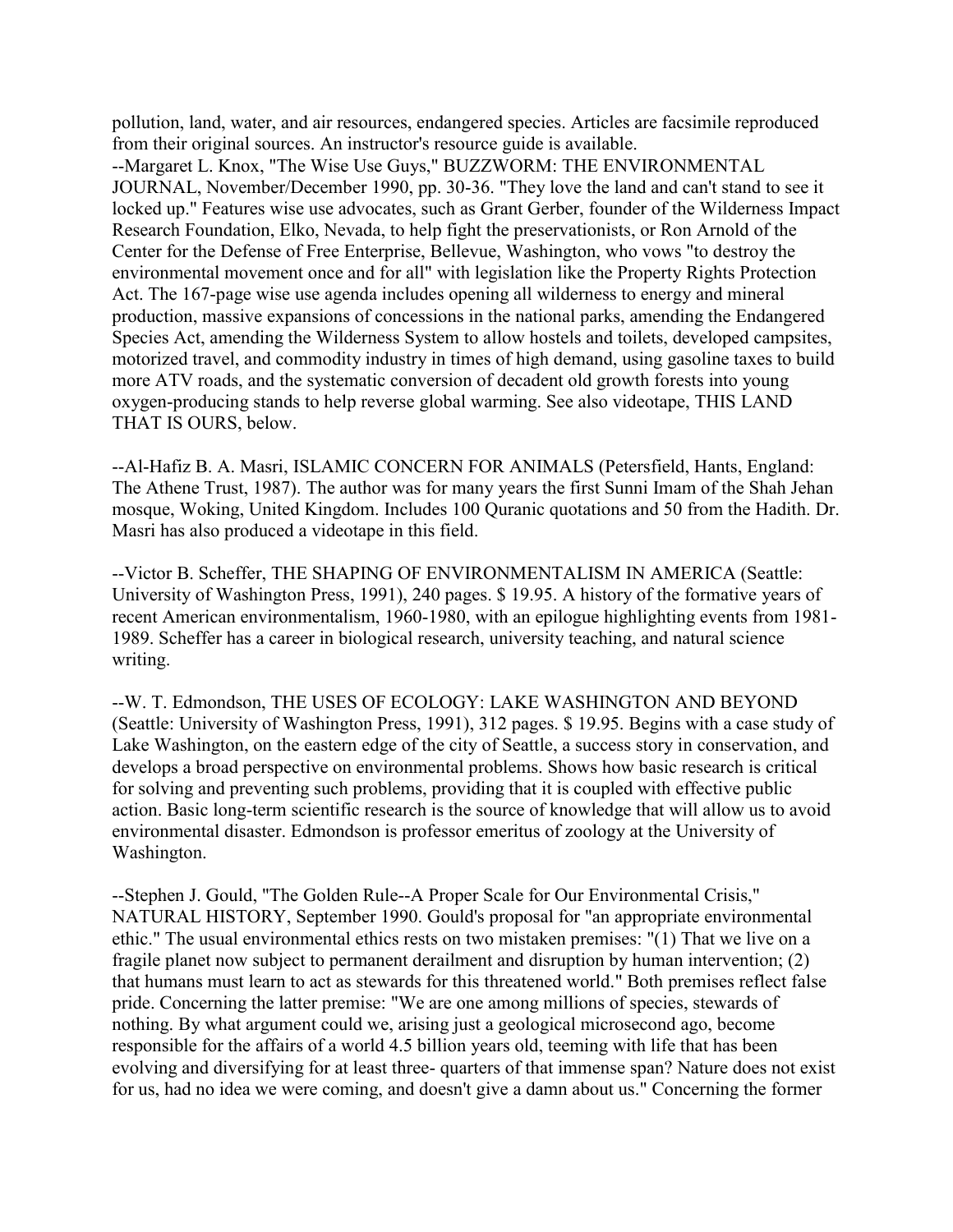premise: "We are virtually powerless over the earth at our planet's own geological time scale." "We can surely destroy ourselves, and take many other species with us, but we can barely dent microbial diversity and will surely not remove many millions of species of insects and mites. On geological scales, our planet will take good care of itself let time clear the impact of any human malfeasance."

Gould proposes a pact with our planet. The Golden Rule is widespread in human ethics; there is no "better principle based on enlightened self-interest." We should "execute such a pact with our planet ... while she is still willing to make a deal. If we treat her nicely, she will keep us going for a while. ... The earth is kinder than human agents in the art of the deal. She will uphold her end; we must now go and do likewise." So much for the planet that did not know we were coming and doesn't give a damn.

--Stephen J. O'Brien and Ernst Mayr, "Bureaucratic Mischief: Recognizing Endangered Species and Subspecies," SCIENCE, March 8, 1991. The Florida panther, the gray wolf, the red wolf, and the dusky seaside sparrow (now extinct) all involve hybrid populations and there is confusion about species, subspecies, and hybrids. O'Brien and Mayr claim that the biological species concept, species as "groups of actually or potentially interbreeding populations that are reproductively isolated from other such groups" can be applied to subspecies to formulate a hybrid policy.

"Biological species do not form hybrids that disintegrate population genetic organization, but subspecies may. The Hybrid Policy of the Endangered Species Act should discourage hybridization between species, but should not be applied to subspecies because the latter retain the potential to freely interbreed as part of ongoing natural processes. Upon the discovery of coyote DNA in Midwest wolves last year, State Farm Bureaus in Idaho, Montana, and Wyoming petitioned the United States Fish and Wildlife Service to remove the grey wolf from the endangered species list, since it was a hybrid species, not protected under the Endangered Species Act. The petition was turned down, and the Service is drafting a policy as to what is and what is not a hybrid. O'Brien is a geneticist with the National Cancer Institute and Mayr is professor of zoology at Harvard University. See entry below in "Issues" on Florida panthers.

--Arne Naess, "Should We Try To Relieve Clear Cases of Extreme Suffering in Nature? PAN ECOLOGY, vol. 6, no. 1, Winter 1991. Naess examines "the darker side of free nature." "Perseverance in the service of protecting nature, support of the deep ecology movement, does not imply any definite opinion on questions of unconditional goodness of nature as a set of ecosystems." "If adequate ecological knowledge were available, some of us would not hesitate to interfere on a large scale against intense and persistent pain." Naess would not interfere with most predation or parasitism, but thinks there are exceptions. He would, if he could, eliminate a reindeer parasite, CEPHENOMYIA TROMPE, an insect whose larvae grow in the noses of reindeer and slowly suffocate them. "What do humans do when witnessing animals in what they think is unnecessary and prolonged pain? Those who intensively identify with the victims try to rescue them--provided it is not too late and a practical way is seen. Generalized, and made into a policy, rescue attempts would not amount to an attempt to interfere and reform nature." "Respect for the dignity of free nature and proper humility do not rule out planned interference on a greater scale, as long as the aim is a moderation of conditions of extreme and prolonged pain, human or nonhuman. Such pain eliminates the experience of a joyful reality. The higher levels of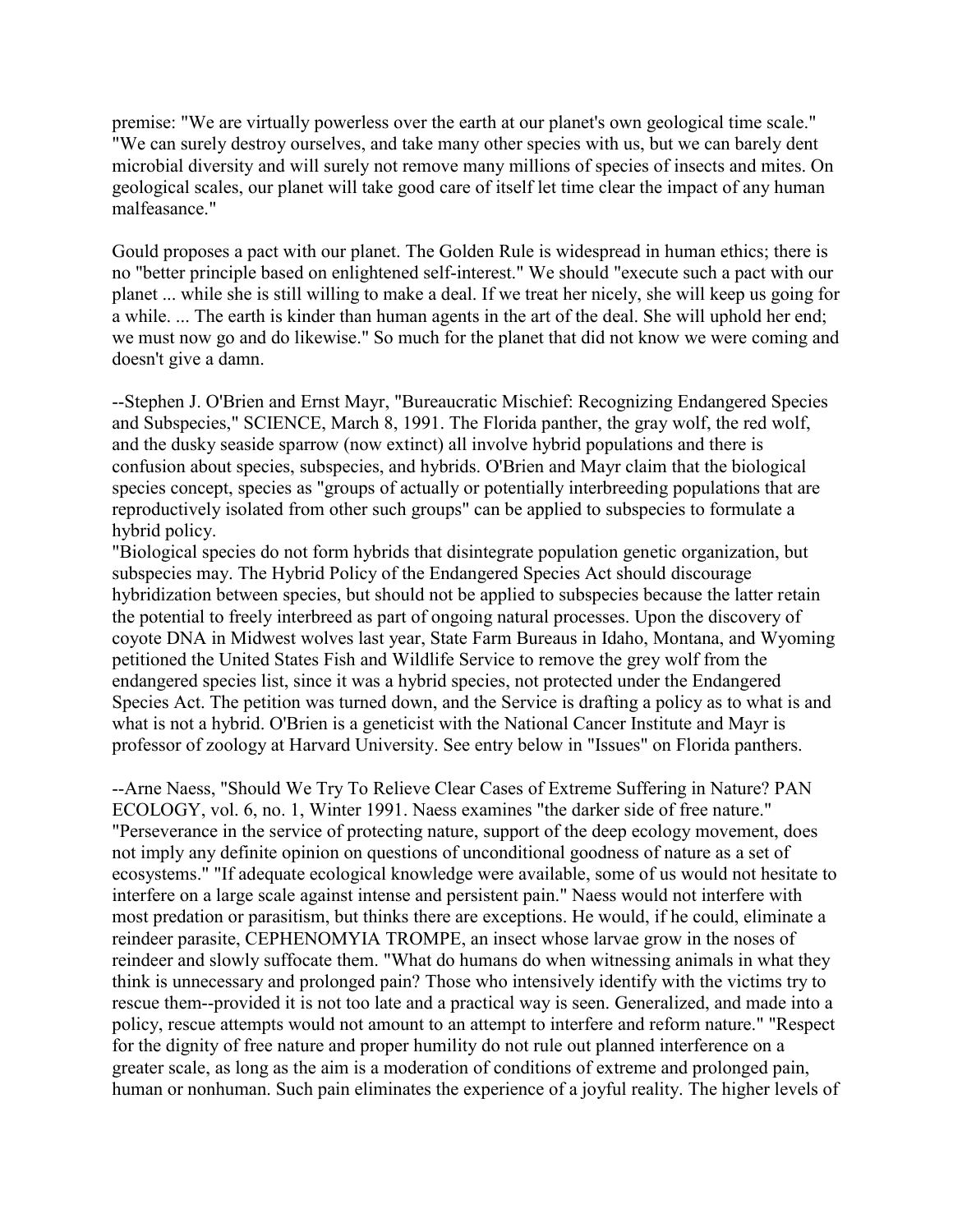self-realization of a mature being require assistance to other living beings to realize their potentialities, and this inevitably actualizes concern for the sufferers." Naess is professor emeritus of philosophy at the University of Oslo and the founder of deep ecology.

--Marshall Massey, "Where Are Our Churches Today? A Report on the Environmental Positions of the Thirty Largest Christian Denominations in the United States," FIRMAMENT, vol. 2, no. 4, Winter, 1991. "Over 70% of all U. S. Christians are now in denominations that either have active ecology ministries or are beginning to assemble ecological ministries." Programs are underway in the United Methodist Church (3rd largest), Evangelical Lutheran Church in America (5th), Presbyterian Church (USA) (8th), United Church of Christ (14th), Christian Church (Disciples of Christ) (20th), and programs are beginning in the Catholic Church (1st), the Southern Baptist Convention (2nd), the National Baptist Convention of America (9th), the Lutheran Church--Missouri Synod (10th), the Episcopal Church (12th), American Baptist Churches USA (13th), and the Seventh-day Adventist Church (24th). The larger denominations that have taken no action are the National Baptist Convention (4th), the Church of God in Christ (Memphis, TN) (7th), and the Church of Jesus Christ of the Later-day Saints has made a formal commitment to inaction (6th).

--Tim Cooper, "The Emergence of Christian Ecology in Britain," FIRMAMENT, vol. 2, no. 4, Winter 1991.

--Frederick W. Krueger, "Christian Ecology in the Soviet Union," FIRMAMENT, vol. 2, no. 4, Winter 1991.

--Victor Clube, ed., CATASTROPHES AND EVOLUTION (Cambridge University Press, 1990. \$ 44.50. The physical evidence and scientific arguments favoring the view that catastrophic events in the geological past have had a major influence on the course of evolution. Papers are accessible to a general reader interested in natural extinctions.

--Kenneth J. McNamara, eds., EVOLUTIONARY TRENDS (Tuscon: University of Arizona Press, 1990). 368 pages, paper \$ 24.95

--Kenneth Sherman, Lewis M. Alexander, and Barry D. Gold, eds., LARGE MARINE ECOSYSTEMS (Washington, DC: American Association for the Advancement of Science, 1990). 242 pages, \$ 39.95. Concepts in marine ecology, with implications for conservation.

--Richard Shearman, "The Meaning and Ethics of Sustainability," ENVIRONMENTAL MANAGEMENT 14(1990):1-8. Some have argued that the meaning of sustainability varies according to context. Shearman disputes this. It is not the meaning of sustainability that changes but our understanding of the context itself. Contradictions arise when conceiving each context in terms of sustainability. We should be concerned not with the meaning of sustainability but with the implications of sustainability as they affect the status quo. We must be prepared to answer the question: Why is sustainability desirable. This approach is applied to ecologically sustainable development. Shearman is in the program in Environmental Science, State University of New York, Syracuse.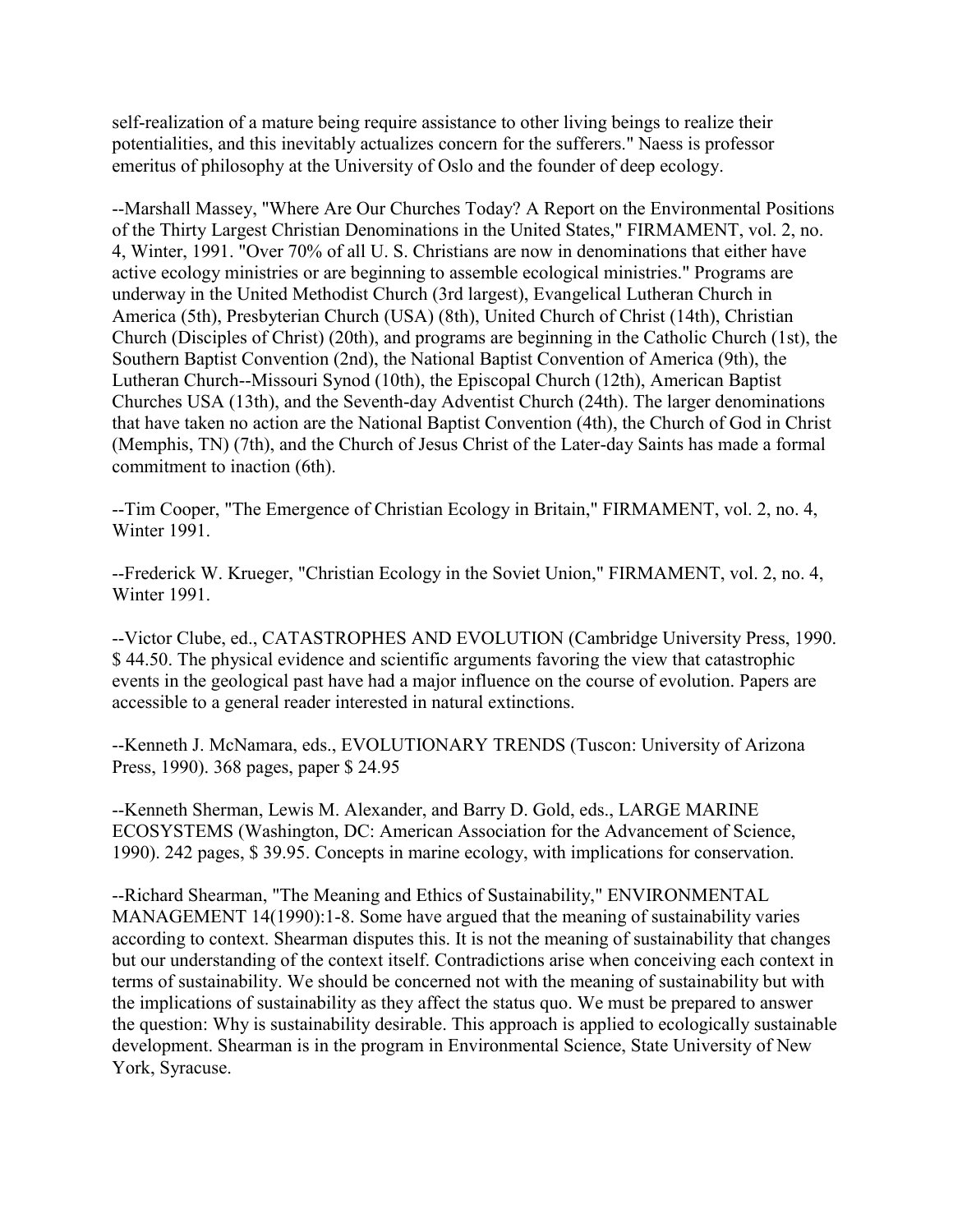--Gilbert F. LaFreniere, "Rousseau and the European Roots of Environmentalism,' ENVIRONMENTAL HISTORY REVIEW 14(no 4, Winter 1990):41-72. "Jean-Jacques Rousseau particularly deserves recognition by environmentalists for a complex view of man's relation to nature which greatly influenced the Romantic viewpoint." LaFreniere teaches environmental studies at Willamette University, Salem, Oregon.

--Richard Nawa, "The Value of Wild Steelhead," FLY ROD AND REEL, April 1991, pages 29- 31, 76-77. "Government agencies have a price for everything but know the value of nothing." "The complex and dynamic nature of stream habitat is ignored in favor of management by numbers."

--Harry Middleton, "A Sense of Place," SOUTHERN LIVING, March 1990, pages 106-113. The South's past depended on its land. Now, in a very different sense, so does its future. A plea for environmental conservation and sensitivity to the landscape in the rapidly growing U. S. South, faced with frequent environmental degradation.

--Martin B. Hocking, "Paper Versus Polystyrene: A Complex Choice," SCIENCE 251(February 1, 1991):504-505. By some ways of reckoning, foam cups damage the environment less than paper cups. The chemicals and energy used in making paper for cups as well as the emissions from incinerating or burying paper cups, exceeds the impact of making and disposing of cups made of plastic foam. Hocking is a chemistry professor at the University of Victoria, British Columbia.

Andrew Brennan, "Environmental Awareness and Liberal Education," BRITISH JOURNAL OF EDUCATIONAL STUDIES, May 1991. There is "potential in environmental studies for the renewal of the educational process." Humans think and orient themselves in the world using "frameworks of ideas." "We can perhaps best break away from modes of thought that draw on only one or two frameworks by providing TRANS-DISCIPLINARY units and degree programmes which encourage multi-framework thinking. Examples of these include degree programmes in human ecology, drawing upon the disciplines of various sciences as well as philosophy, politics and international law."

--Andrew Brennan, "Steps Towards a Greener University: The First Report of the Green University Task Force," December 1990. A University of Stirling report on making that university's campus green in operational and academic terms. Brennan is the principal author. Copies from him, Department of Philosophy, University of Stirling, address earlier.

The following publications can be obtained from the Secretary, Division of Philosophy and Law, Research School of Social Sciences, Australian National University, Canberra, ACT, 2600, Australia. Prices are in Australian dollars.

--Richard Sylvan, UNIVERSAL PURPOSE, TERRESTRIAL GREENHOUSE, AND BIOLOGICAL EVOLUTION, 1990. Price to be advised.

--Richard Sylvan, THREE ESSAYS ON DEEPER ENVIRONMENTAL ETHICS, 1987, \$5.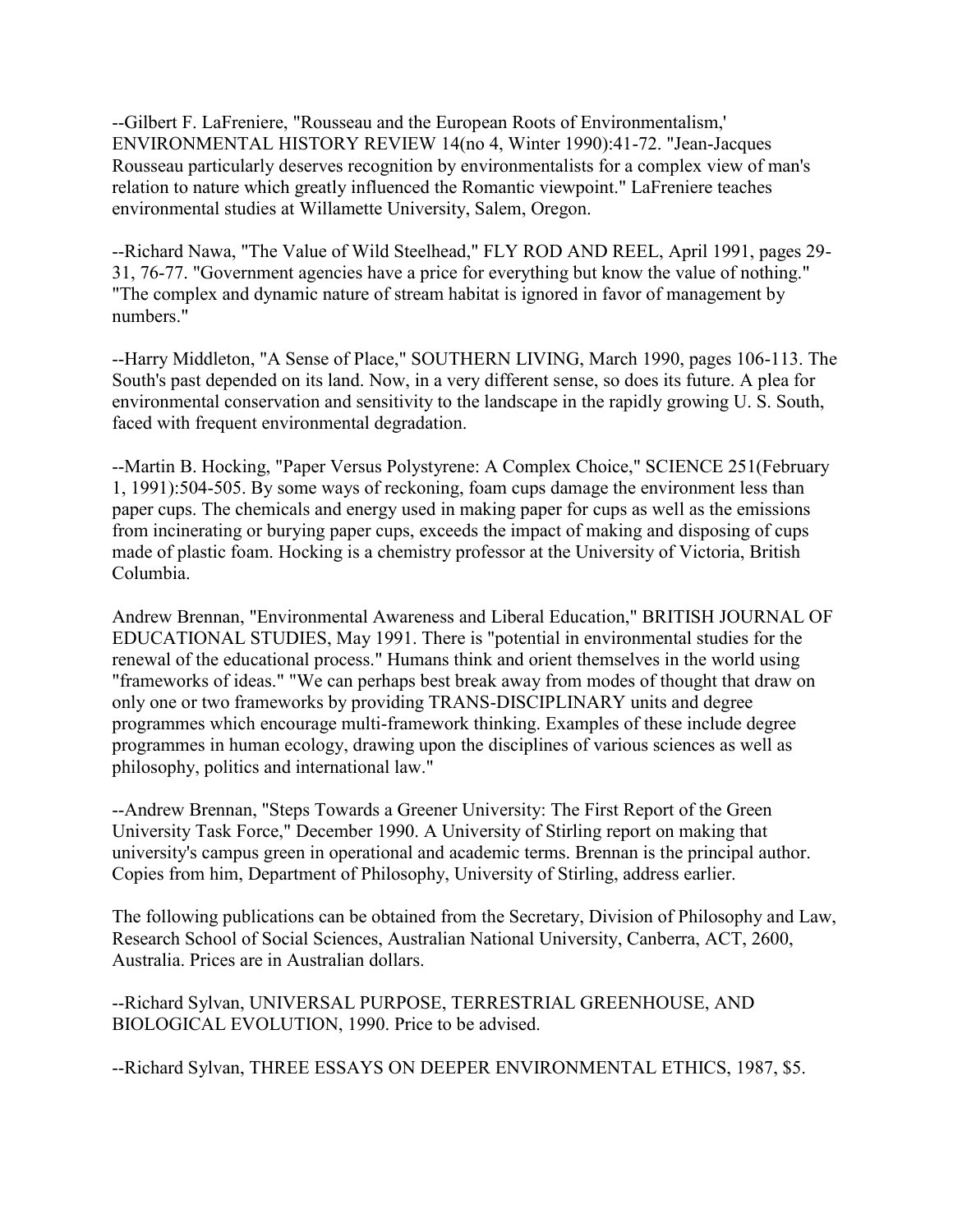--Richard Sylvan, A CRITIQUE OF DEEP ECOLOGY. Free.

--Richard Sylvan, TOWARDS A COSMO-LOGICAL SYNTHESIS, 1985. Free.

--D. H. Bennett, OVERPOPULATION, RESOURCES, ENVIRONMENT: FOCUS AUSTRALIA, 1987. \$3.50.

--D. Mannison et al., eds., ENVIRONMENTAL PHILOSOPHY, 1980. \$10.00

--L. E. Johnson, A MORALLY DEEP WORLD, 1987. Free.

## **Videotapes and media**

WORLD POPULATION. 6.5 minutes. A graphic simulation of the history of human population growth. An environmentally oriented plea for concern over escalating population. Population trends are simulated on a dark world map, on which lights indicate population. Time passes, indicated by a seconds counter and symbols (the Romans, the Pilgrims, Industry, etc.), with an explosion of population in the last few seconds. An effective discussion starter, though subsequent questions need to be addressed: whether modern industry, agriculture, medicine has increased the carrying capacity of the planet, etc. Produced by Zero Population Growth and Southern Illinois University at Carbondale, a revised version of an earlier tape. \$ 32.95. Zero Population Growth, Inc., 1400 16th Street, N. W., Suite 320, Washington, DC 20036. Phone 202/332-2200.

THIS LAND THAT IS OURS. Videotape by Blue Ribbon Coalition, dedicated to "Preserving our natural resources FOR the public instead of FROM the public." Argues for multiple use of public lands, a "win-win option" against the "negative management philosophy" of wilderness designation, in which everyone loses except single sector self-interest groups, like backpackers. Lots of all terrain vehicles and four wheel drives and emphasizes maximum access to the out-ofdoors. Contains a considerable appeal that ORV's let the handicapped have access to the wildlands, denied by the prohibition of motors. Blue Ribbon Coalition is a consortium of interest groups of ATV users, timber, mining, construction, and manufacturing interests, claiming a total membership of 400,000 in the member organizations, "all negatively impacted by restrictive land policies that preclude the possibility of sharing our precious resources for multiple use." Wise use is contrasted with "lock-out" selfish use (dramatically shown by a padlocked wild scene). Useful as a discussion starter. Neglects to notice that some 98% of the U. S. has been designated for multiple use and only some 2% designated wilderness. Available for \$ 19.95 from Blue Ribbon Coalition, Inc., P. O. Box 1427, Idaho Falls, ID 83403-1427. Phone 208/522-7339. or P. O. Box 5449, Pocatello, ID 83202. 208/237-3460. See also Knox, "The Wise Use Guys," entry above.

EARTH FIRST! THE POLITICS OF RADICAL ENVIRONMENTALISM, 63 minute videotape presenting the Earth First! position. Dave Foreman speaking at a rally, and various others are interviewed, pro, con, and mixed on radical environmentalism. Scenes of tree spiking, sand put into bulldozers, protests and arrest before bulldozers, pulling up survey stakes and other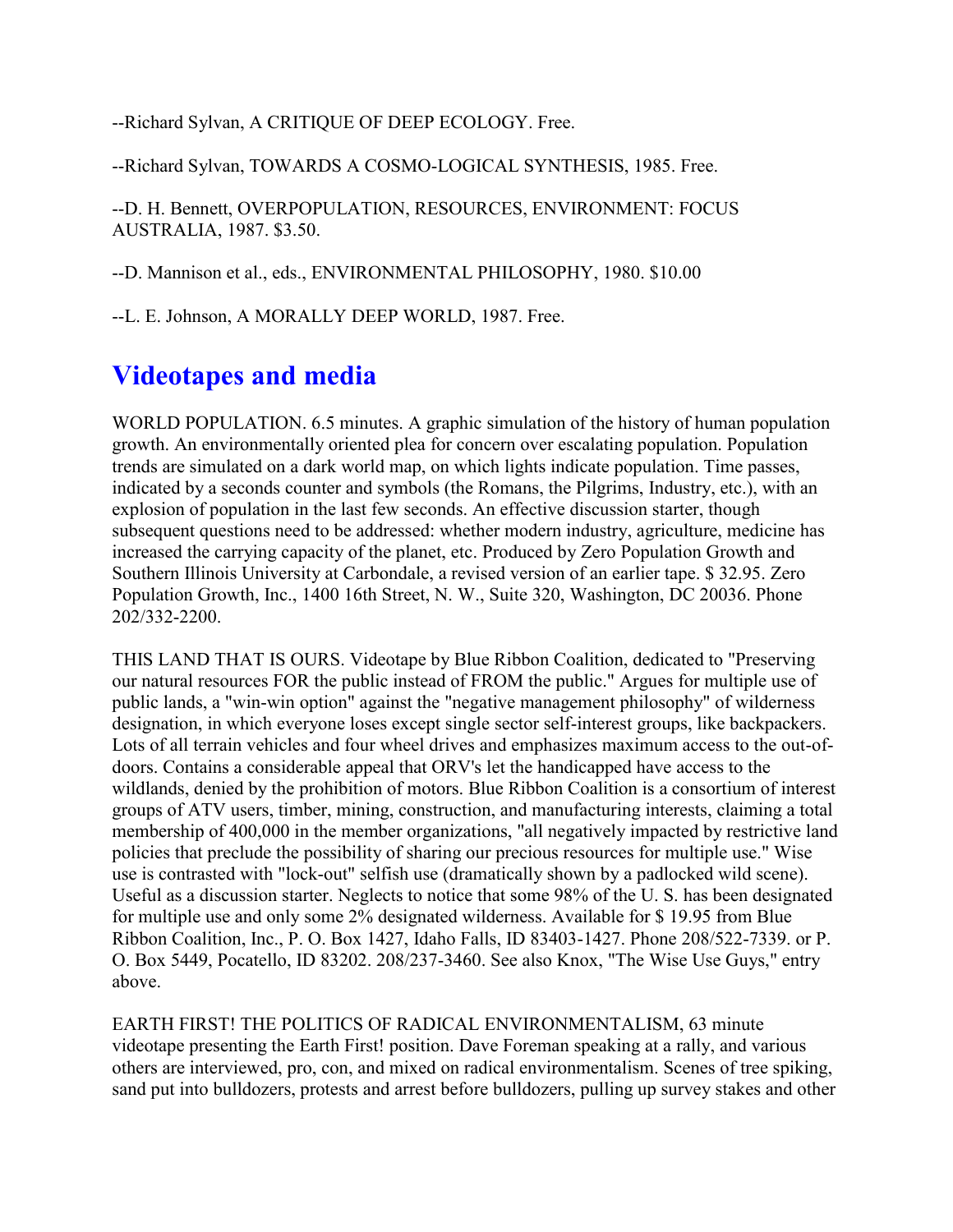acts of civil disobedience. Interview with Bill Devall, co-author of DEEP ECOLOGY. Criticisms of Sierra Club and other "moderate" environmentalist organizations. Sierra Club expects to reform the system and is anthropocentric. Earth First is trying to subvert the system and is biocentric. An essentially appreciative reply by a Sierra Club spokesperson. Some philosophical defense of biocentrism. Executive Producer: John Burns. Producer/Director Christopher Manes. 1987 production. Christopher Manes is the recent author of GREEN RAGE: ENVIRONMENTALISM AND THE UNMAKING OF CIVILIZATION (see Newsletter, I, 1). He was a Fulbright scholar and early associate editor of EARTH FIRST!, later at law school at the University of California at Berkeley. Various copies are around, but it is not easy to get a copy. A recent distributor address is Green Rage Productions, 11741 Sterling Ave., Suite E, Riverside, CA 92503. (Thanks to Ned Hettinger, Department of Philosophy, College of Charleston, Charleston, SC 29424, Phone 803/792-5786, who has a copy. Holmes Rolston also has a copy.)

THE STATE OF THE WORLD WITH LESTER BROWN. 30 minutes. An interview with Bill Moyers, from the TV Series A World of Ideas with Bill Moyers. Lester Brown, founder of the Worldwatch Institute, says, "We have now reached a point where the principal threats to our security are no longer ideological differences or military aggression ... but the degradation of the planet." \$ 39.95 from PBS Video (a Department of the Public Broadcasting Service), 1320 Braddock Place, Alexandria, VA 22314-1698. Phone 800/424-7963. Fax 703/739-5269.

CHANGING AGENDAS WITH GRO HARLEM BRUNDTLAND. 30 minutes. An interview with Bill Moyers, from the TV Series A World of Ideas with Bill Moyers. Recounts how the Harvard-educated physician by training became Norwegian prime minister and an ardent environmentalist, coordinating the Brundtland Report, with its focus on sustainable development. \$ 39.95 from PBS Video, address above.

The Audubon Schedule on PBS, Tuesday nights, this summer follows. Check local times and local stations may rebroadcast at other times.

July 9, DANGER AT THE BEACH July 16, WILDFIRE July 23, HOPE FOR THE TROPICS July 30, IF DOLPHINS COULD TALK August 6, THE NEW RANGE WARS August 13, ANCIENT FORESTS: RAGE OVER TREES August 20, ARCTIC REFUGE: A VANISHING WILDERNESS August 27, WOLVES

SAFE PLANET: THE GUIDE TO ENVIRONMENTAL FILM AND VIDEO is available for \$7.50 from Media Network, 121 Fulton Street, New York, NY 10038. Phone 212/619-3455. Evaluates over 80 selected films and videos for use in environmental ethics, conservation, and education.

"Pulse of the Planet" is a two-minute radio series, offered on many PBS stations. Sound portraits and commentary on the state of the Earth. The program is fed once a month to local stations via satellite, and the two-minute modules used according to local scheduling. Contact Murray Street Enterprises, 47 Murray Street, New York, NY 10007. Phone 212/619-1475. "Living on Earth" is a half hour program, weekly, on PBS, fed on Fridays but subject to rebroadcast. Contact Steve Curwood or Wendy Curwood at Jana West Communications, 151 Vasal Lane, Cambridge, MA.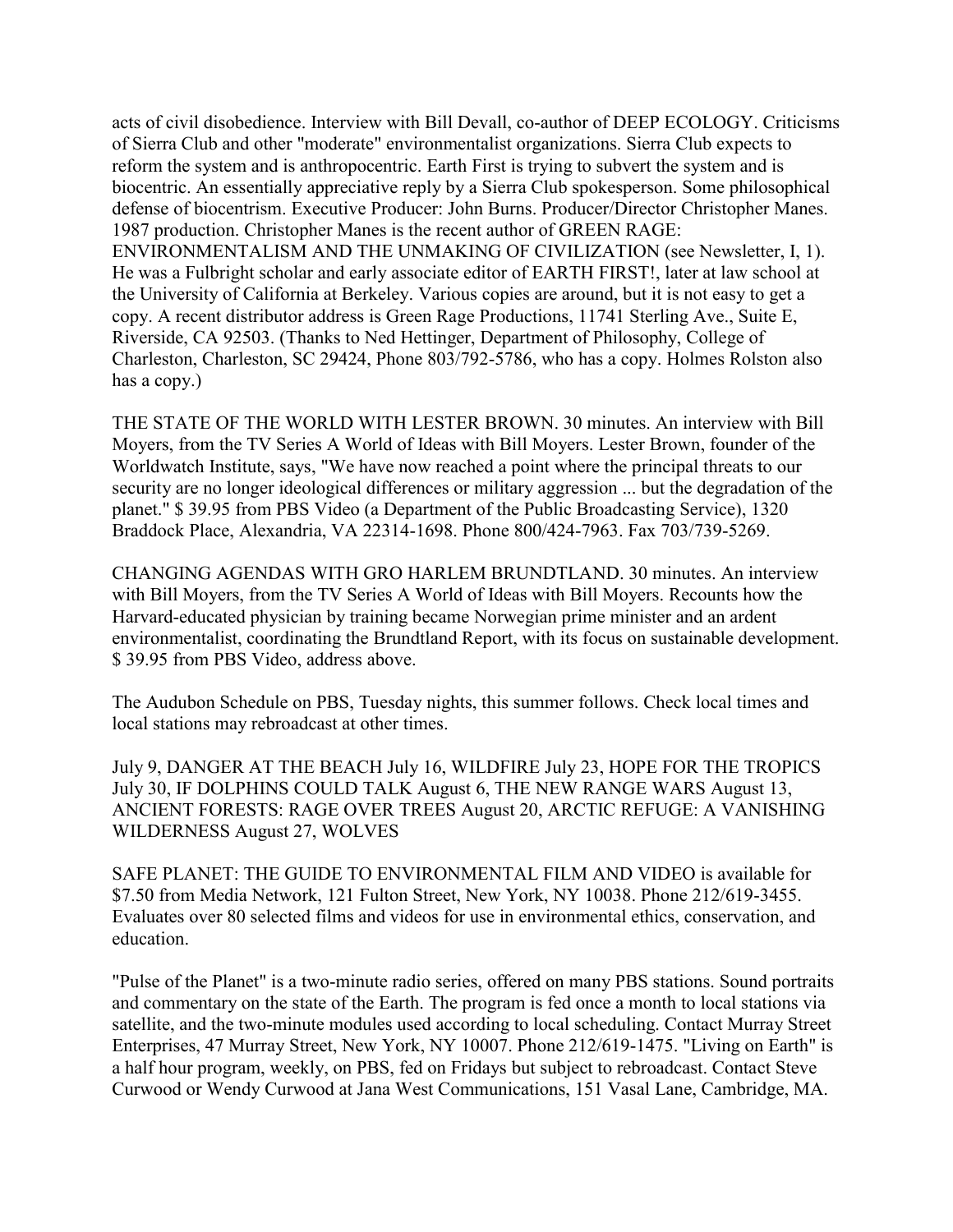Phone 617/661-5736. A PBS contact is Lisa Florian, Phone 202/822-2621.

Reminder: Holmes Rolston has a list of videotapes for environmental ethics, available on request. Please also call to his attention for this Newsletter other relevant videotapes. Videotapes, sometimes only excerpts from them, can be effective discussion starters.

#### **Issues**

The Council of Biology Editors meeting in Denver May 4-7 will devote a session to the use of animals in biology teaching and experimentation, concerned about rising protests, also about relevant editorial criteria. Bernard Rollin will speak and lead a workshop. In other issues, the Council will hear Jack Ward Thomas, author of the (revised) official report finding a jeopardy opinion on the spotted owl in the Pacific Northwest. The Council of Biology Editors meeting draws between 400 and 500 editors of biological publications.

A September 1990 Japanese symposium on "Plants and Planet Earth: In Quest of a Harmonious Relationship Between Human Civilization and Natural Ecosystems" was held in Osaka. The philosophical premise of the meeting, supported particularly by the Japanese participants representing the humanities, was that nature is a harmonious system independently of humans but that humans have upset nature. This claim drew heavy criticism from a group of Japanese biologists who maintained that a static concept of harmony is mistaken. Story in BIOSCIENCE, January 1991.

Psychologists and the care and use of animals. The Board of Directors of the American Psychological Association has issued a revised statement of the "Ethical Principles of Psychologists," printed in AMERICAN PSYCHOLOGIST 43, no. 3 (March 1990):390-395. The final section deals with the care and use of animals. "An investigator of animal behavior strives to advance understanding of basic behavioral principles and/or to contribute to the improvement of human health and welfare. In seeking these ends, the investigator ensures the welfare of animals and treats them humanely. Laws and regulations notwithstanding, an animal's immediate protection depends upon the scientist's own conscience." "A psychologist trained in research methods and experienced in the care of laboratory animals closely supervises all procedures involving animals and is responsible for ensuring appropriate consideration of their comfort, health, and humane treatment." "Psychologists make every effort to minimize discomfort, illness, and pain of animals. A procedure subjecting animals to pain, stress, or privation is used only when an alternative procedure is unavailable and the goal is justified by its prospective scientific, educational, or applied value. Surgical procedures are performed under appropriate anaesthesia: techniques to avoid infection and minimize pain are followed during and after surgery. When it is appropriate that the animal's life be terminated, it is done rapidly and painlessly." Do we still need animal welfare committees, with representatives from outside psychology?

"Guidelines for the Use of Animals in Research," ANIMAL BEHAVIOR 41(1991):183-186. A joint statement by the Ethical and Animal Care committees, respectively, of the Association for the Study of Animal Behavior and the Animal Behavior Society. Manuscripts in ANIMAL BEHAVIOR may not be accepted for publication unless they meet these guidelines.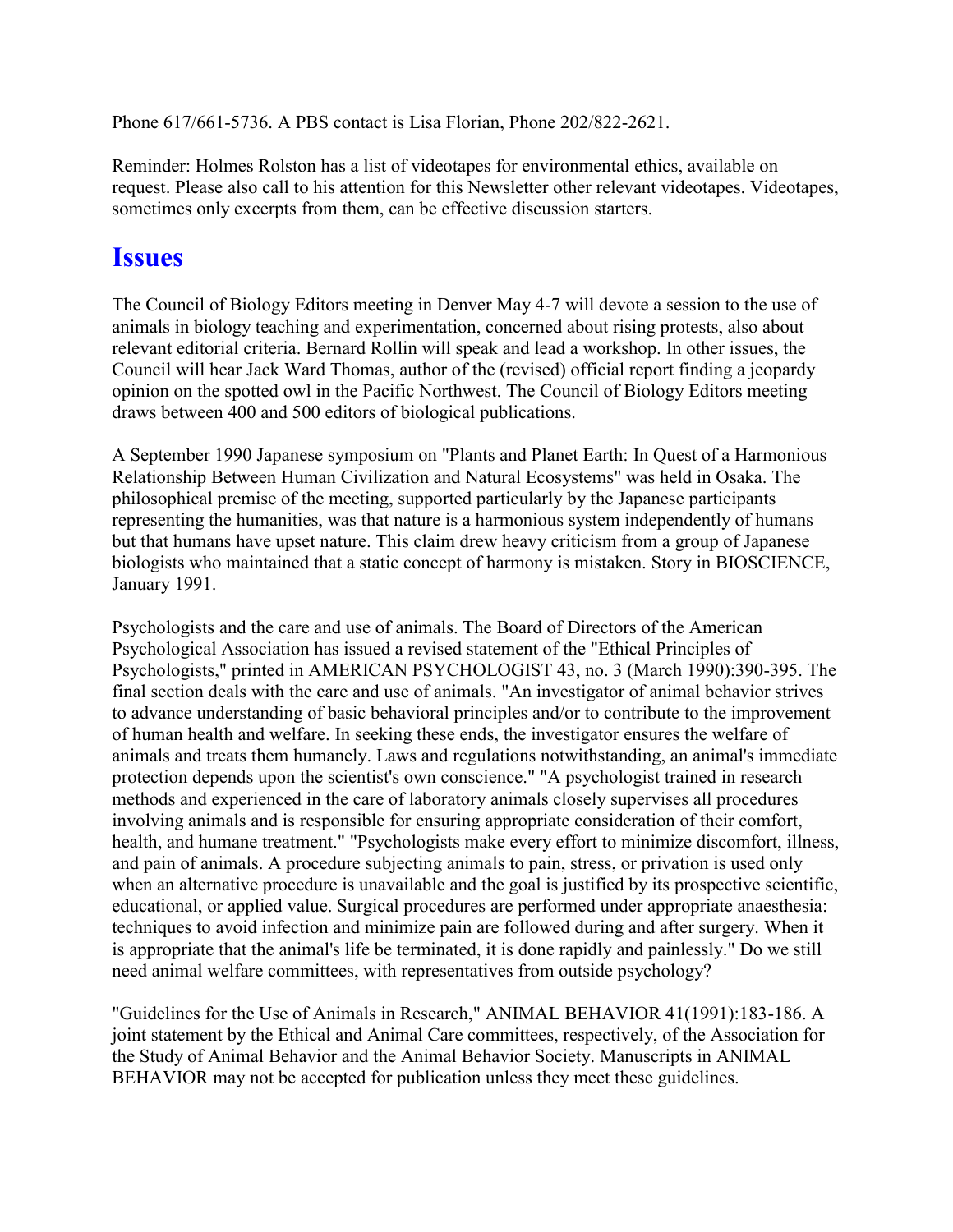Handicapped access to wilderness areas. This has become a matter of some concern in the U. S. Forest Service, the Park Service, and other wilderness management agencies, given the national interest in accommodating the handicapped. It is also being used as an argument against designating further wilderness areas and an argument for relaxing the general prohibition of motorized access to wilderness, also an argument for road-building. Can the handicapped be given adequate access to the natural world in nonwilderness areas? Do horses provide sufficient handicapped access to wilderness areas? Are any and all persons unable to walk or ride in the wilderness, owing to physical failing, including aging, handicapped? How much access to wilderness is warranted to anyone? Access to the more remote areas and highest peaks? (A blind hiker recently completed the entire Appalachian Trail.) Are the rights of the handicapped to the experience of nature different in from elsewhere in public life? The field of environmental ethics needs some homework here. Does anyone want to write a paper for presentation at an ISEE session or for publication analyzing this issue?

The Association of Forest Service Employees for Environmental Ethics (AFSEE) continues phenomenal growth, now numbering over 5000 members, started only a couple years ago. (The U.S. Forest Service has some 25,000 professional employees, depending on how some secretarial and other staff are counted; total employees 38,000.) An article on AFSEE appears in the NEW YORK TIMES, March 4, 1990. AFSEE offers a resource packet to forest service employees who wish to clarify their citizen's rights and duties as employees of the U. S. Forest Service, including a booklet on "General Free Speech Guidelines," with documents and statements by Forest Service Supervisors, by lawyers, officials of the National Federation of Federal Employees, and others, also with articles on science and advocacy. Contact AFSEE, P. O. Box 11615, Eugene, OR 97440. Phone 503/484-2692.

R. Max Peterson, formerly U. S. Forest Service Chief, who retired in 1987, says, "Anybody on the back on an envelope could have figured out that the rate of [timber] harvest cannot be sustained." He estimates that timber harvests should be reduced 25% from current levels. Peterson spoke to 200 Forest Service employees of the Wenatchee National Forest (Washington) in March 1989. Story in WENATCHEE (WASHINGTON) WORLD, March 22, 1989.

Retired Northwest regional forester James F. Torrence, who stepped down in August 1989, in his first interview after leaving the U. S. Forest Service, said, "I don't think there's anyone who knows these forests as well as I do, and I'm very concerned about what is happening." Torrence expressed "particular alarm" at recent proposed legislation, including that of Senator Mark O. Hatfield, Republican from Oregon and Senator Slade Gordon, Republican from Washington, that could let Congress and top Bush administration officials override professional forest management estimates of sustainable yield. Torrence estimates that cuts must be reduced 30% overall to reach a sustainable yield, independently of questions about protection for the spotted owl, which may reduce cuts 50%. Torrence claims that Congress, as well as Eastern forest officials, have refused to face up to changing environmental values in the West and been unwilling either to listen or to make tough decisions appropriately. He reports that the U.S. Forest service in the West had to balk at mandated cuts to protect wilderness areas while under review. Story in THE OREGONIAN (Seattle), July 22, 1990.

Mountain goats in Yellowstone? Mountain goats (OREAMNOS AMERICANUS) are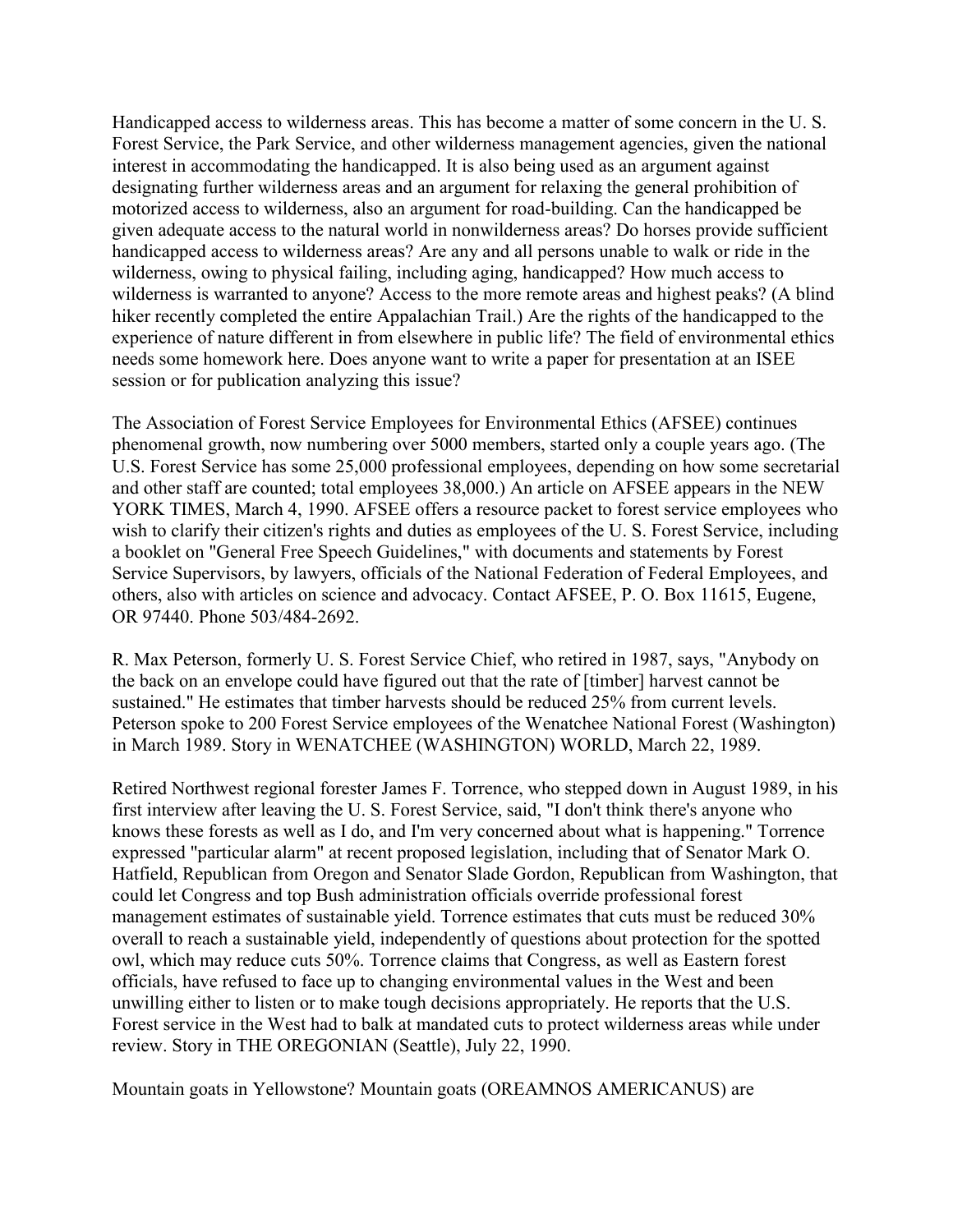indigenous to western North America but in the United States were historically limited to northern Idaho, northwestern Montana, and western Washington. They have been variously introduced into previously uninhabited areas, often by state wildlife agencies. Recently, mountain goats have begun to appear in both Yellowstone and Grand Teton National Parks, probably from nearby introduced populations but possibly from indigenous populations in Montana and Idaho. The close juxtaposition of native and introduced populations puts the origin of the dispersing goats in doubt. Mountain goats are not thought to be historic natives in the Greater Yellowstone Ecosystem, although they were probably prehistorically present. Park officials do not expect immediate problems, although introduced goats in the Olympic Peninsula of Washington have profoundly altered the native fauna and flora of Olympic National Park. The first question raised in the flow chart of possible actions by park officials is: "Are goats native?" If so, they recommend no action. If not, various alternatives are considered. They comment that the answer is as philosophical as it is scientific. On the scientific side, DNA fingerprinting may be used to determine the origin of the incoming goats. John W. LaundrÇ, Department of Biological Sciences, Idaho State University, has prepared a report at Park Service request, "The Status, Distribution, and Management of Mountain Goats in the Greater Yellowstone Ecosystem," September 1990. Contact John Varley, Division of Research, Yellowstone National Park, Yellowstone Park, WY 83020.

Wildlife art and environmental ethics. Wildlife artists are increasingly turning to art as means for environmental protest and conservation. Famed wildlife artist Robert Bateman, a Canadian, has effectively juxtaposed pristine forests against the obliterated wastelands of timber clearcut--for example his "Carmanah Contrast," protesting logging in British Columbia. This has often antagonized the artists' supporters. Terry Isaac, an Oregon artist, painted "On the Precipice-- Spotted Owl" and raised the hackles of the timber industry. At the prestigious Easton Waterfowl Festival, which attracts 20,000 viewers, Nolan Haan displayed "One Over the Limit," a bluewinged teal hen floating dead in the water, discarded by a hunter. Because of protests, he was asked to remove the painting from the festival, whereupon he removed his other paintings as well. British artists David Shepard and Simon Combes have defended African wildlife against poachers. A Bateman print for the World Wildlife Fund raised over \$1.5 million. Other Bateman works include, "Injured Bald Eagle," an eagle injured by a shooter, "Fur Seal Tangled in Synthetic Netting," and "Oil Spill Washed upon the Beach."

Kent Ullberg, a native of Sweden now resident in Corpus Christi, Texas, sculpted "Requiem for Prince William Sound," a bald eagle struggling against a coating of debilitating oil, which enraged some viewers at a showing in Denver, but won the silver medal at the Allied Artists of America annual show in New York City. Heiner Hertling, a German-born artist now in Michigan, painted, "Second Thoughts," depicting a hunter contemplating a rare, dead canvasback held in his hands, which, in hindsight, he ought not to have shot. Carl Brenders' "The Survivors" depicts two Canada geese with two spent shotgun shells in the foreground and an empty beer bottle beyond. Several artists have favorably interpreted the Yellowstone fires. Story by Todd Wilkinson, "Finding Environmental Consciousness Through Wildlife Art," in WILDLIFE ART NEWS, March/April 1990. See also Bateman's address, "The Best Things in Life Are Not Free Anymore," and Nolan Haan's commentary in the same issue. Also Michael McIntosh, "A Question of Quality" in the November/December 1990 and January/February 1991 issues. (Thanks to Barbara Allen)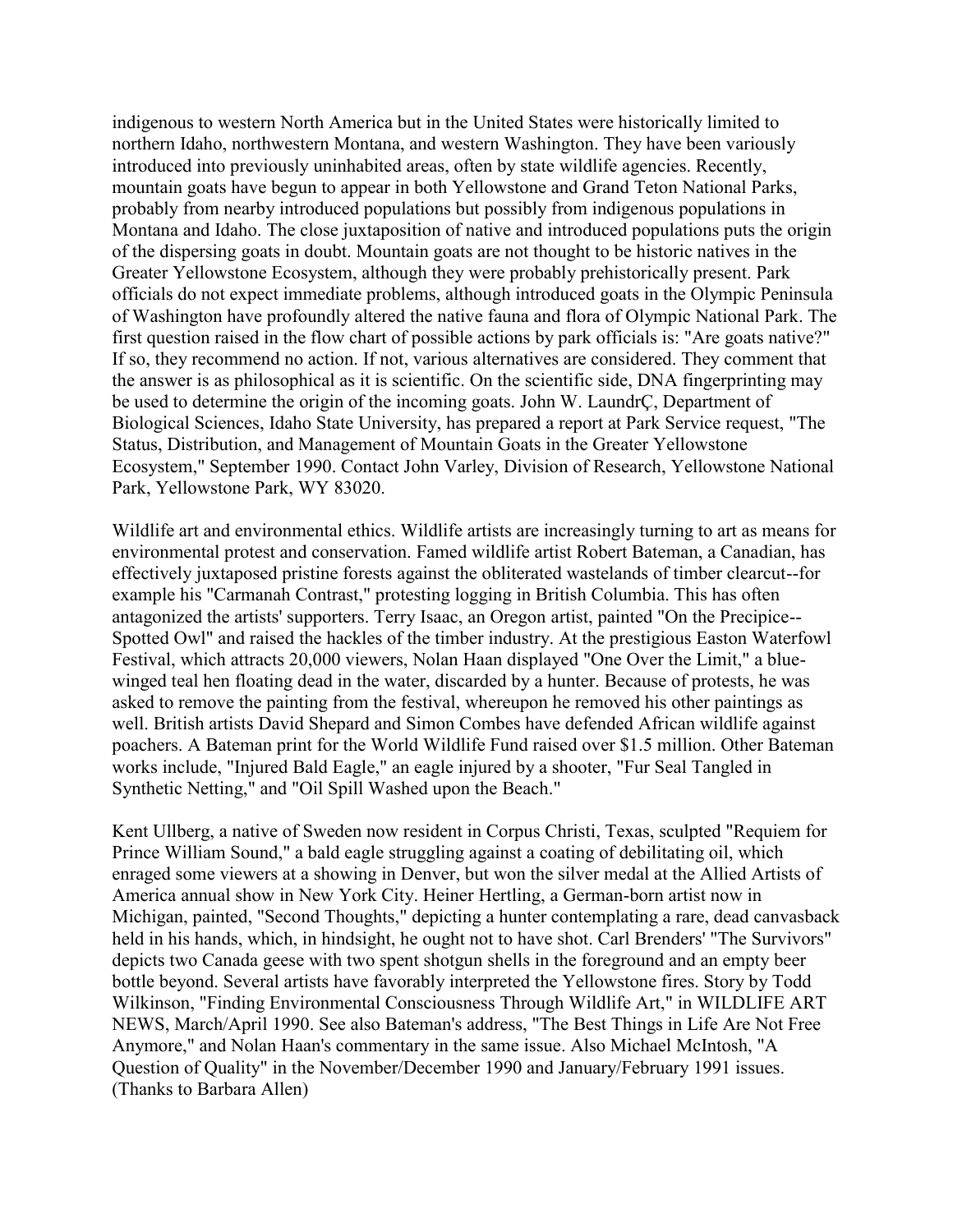Bangkok, Thailand Conference on Environment and Development. On 10-16 October 1990 the United Nations Development Programme, the United Nations Environment Programme, and the Economic and Social Commission for Asia and the Pacific hosted a Ministerial-level Conference on Environment and Development in Asia and the Pacific in Bangkok. A Media/NGO Symposium held in conjunction with this was attended by 114 national, regional, and international NGO's representing 65 nations and territories. There were also present 25 members of the Asian Forum of Environmental Journalists and 40 other media professionals from Asia and the Pacific. The Symposium formulated and passed unanimously a "Universal Code of Environmental Conduct" (2 pages in length) and a set of 15 recommendations to the ministeriallevel delegates. Two papers of interest were O. P. Dwivedi, University of Guelph, Ontario, "Environmental Ethics and Society," and Nancy Nash, "Faith and the Future." This was the first of regional conferences that the United Nations is hosting in preparation for the June 1991 United Nations Conference on Environment and Development in Brazil. Contact Nancy Nash, Buddhist Perception of Nature, 5 H Bowen Road, lst Floor, Hong Kong. Telephone 5-233464. Fax 852 869 1619.

The Wildlife Society in a Special Council Meeting October 12-13, 1990, approved unanimously the following as the first priority issues of the Society: 1990 Farm Bill regulations, federal budgets, nongame funding, old growth forests management, wetlands loss. Second priority issues: animal welfare, biological diversity, proposed Federal Aid in Pesticide Development and Reassurance Act, grazing on public lands, land management planning for U. S. Forest Service and Bureau of Land Management, National Wildlife Refuge Management, North American Waterfowl Management Plan, oil development on the Arctic National Wildlife Refuge, trapping, and wolf restoration.

The Council also discussed the formation of a new national coalition to support hunting and fishing and oppose animal rights. More than 125 conservation, sportsmen, agriculture, biomedical industry, and outdoor media representatives are organizing a national coalition to support responsible resource management and campaign against animal rights extremism. The Council also considered a working draft of a new position statement on exotic species release and management in North America. The position statement on "Responsible Human Uses of Wildlife" was given final approval (see ISEE Newsletter, I, 2, Summer 1990, p. 29). The Wildlife Society, 5410 Grosvenor Lane, Bethesda, MD 20814.

Ocean dumping to be banned in 1995. Forty-three treaty signatory nations meet in London in November to agree to the dumping ban. They also took steps to discourage sea burial of radioactive wastes, end international waste trading, and address serious problems of land-based sources of ocean pollution.

Gorillas at the center of a propaganda war. Radio Rwanda reported this spring that armed rebels crossed the Ugandan border into the Parc National des Volcans and threatened to kill the mountain gorillas living there. These are the gorillas made famous through the work of Diane Fosse and the film GORILLAS IN THE MIST. There are about 310 animals known to be living in the park. The threat to kill the gorillas was allegedly to cripple ecotourism, which accounts for the largest source of Rwanda's foreign exchange. But the Rwandan Patriotic Front (the rebels in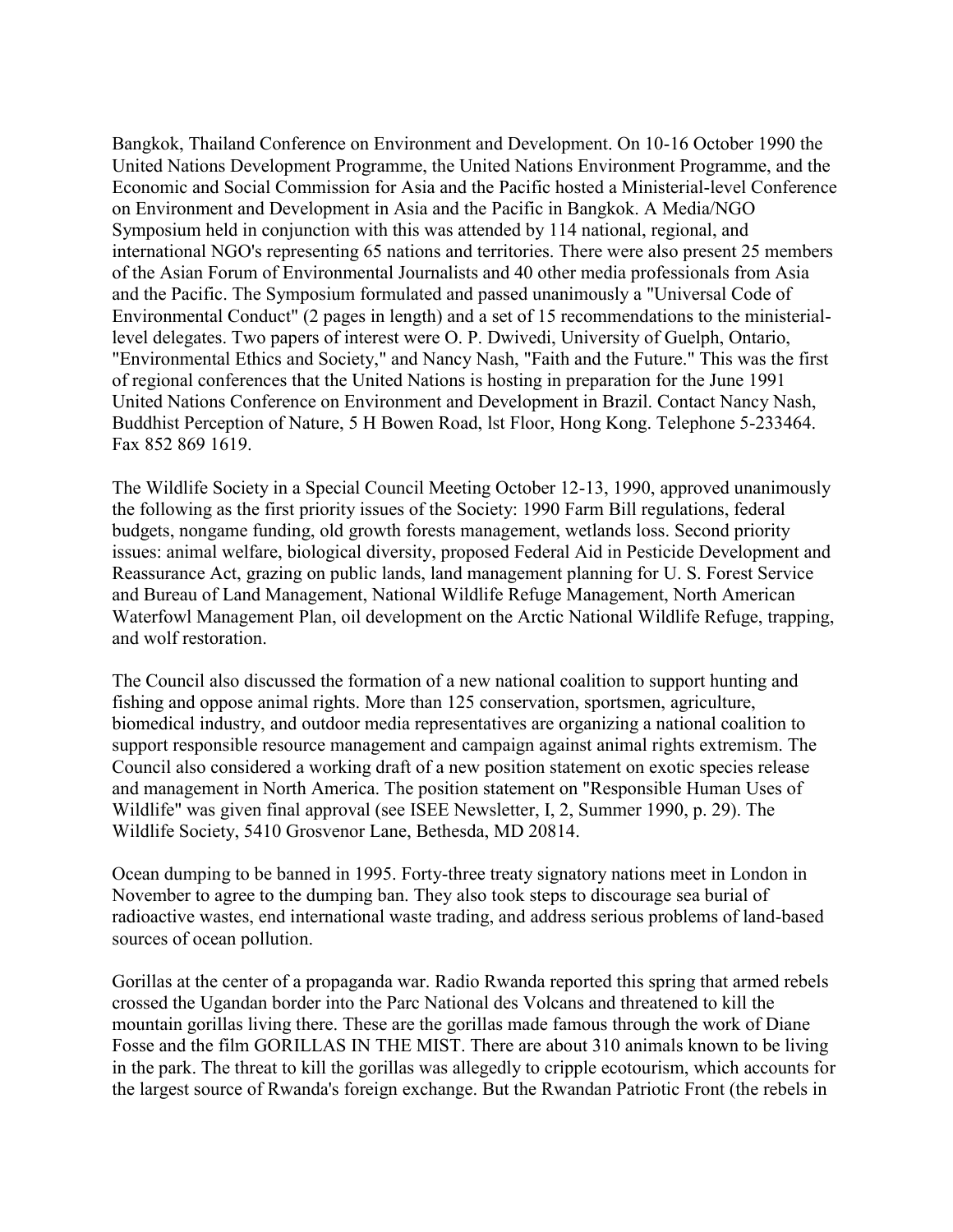question) in turn denied such a threat and claimed that not only were they not harming the gorillas but were in fact protecting them from the Rwandan governments reckless environmental properties. Charges of exploiting the primate population for propaganda purposes were hurled by both sides.

Beyond concern for the primates, the incident is unusual as a political struggle couched in terms of not destroying the environment. Each side has tried to score points by appearing to be the more responsible protector, the most environmentally conscious, alleging that the other is exploiting the environment for political purposes. Contact the Morris Animal Foundation/The Digit Fund at 303/790-2345 or 800/234-2345. Thanks to Mark C. E. Peterson, Department of Philosophy, University of Wisconsin, Washington County, 400 University Drive, West Bend, WI 53095. Phone 414/335-5200. Peterson is also a good contact.

Efforts are rising to reform the 1872 Mining Law, an incredibly archaic law, still in effect for hardrock minerals--gold, copper, lead, uranium and many other substances--on all federallyowned public lands, including wilderness areas, national parks, national forests, and wildlife refuges. The last Congress more movement on reform than in any prior year, and many regulating agencies want reform. The law was written when there were no gasoline engines and mining was done with pick and shovel. There are no royalties to the U. S. Treasury; there is no restoration required when miners leave, no bonds required to clean up old poisoned mine sites, no expiration date on miner's claims, and nothing to prevent the "miner" from selling the land to developers. This leaves, for example, 2,000 pre-existing claims inside national parks. But mining companies dislike the movement for reform. An editorial in MINING WORLD NEWS, September 1990, comments, "It is as if the nation has gone mad in a frenzy of pagan worship of nature. Federal agencies seem possessed by a demon force which is exacting nothing less than the ritualist sacrifice of the mining industry on the alter of gods of environmental extremism."

Ecological damage could be enormous in the Persian Gulf. Most of the mammals--several species of whales, bottle-nosed dolphins, and the dugong, an animal similar to Florida's manatees--were already threatened before being drenched with oil. Thousands of species of marine life, birds, shrimp, crabs, fish, sea turtles, are adversely affected, some already endangered. The Basra babbler, a bird endemic to the Gulf, is threatened. The tiny island of Karan, directly in the oil spill, is the breeding ground for 80% of the green sea turtles in the gulf, already an endangered species. The Gulf is a major bird flyway for Palearctic birds, migrating from Siberia to Africa, and the coastal wetlands a critical link in their food chain. The Gulf is essentially a closed body of water and it will not recover from its pollution for a long time. There may also be contamination from bombed chemical plants along the Euphrates and Tigris rivers and from bombed nuclear research reactors. Whether the burning oil wells affect the ecology worldwide will depend on how long they burn. The extent of various atmospheric effects is unknown. Global warming, depletion of the ozone layer, and effects on the Asian monsoon rains are other fears. The tracks of military vehicles and hundreds of miles of fortifications have disrupted the "desert pavement" that stabilizes sand and dust particles; the disruption is expected to release major dust storms and to accelerate the shifting of sand dunes in a way that is detrimental to desert ecosystems.

Florida panthers. Animal rights groups have sued U.S. Fish and Wildlife Service to stop a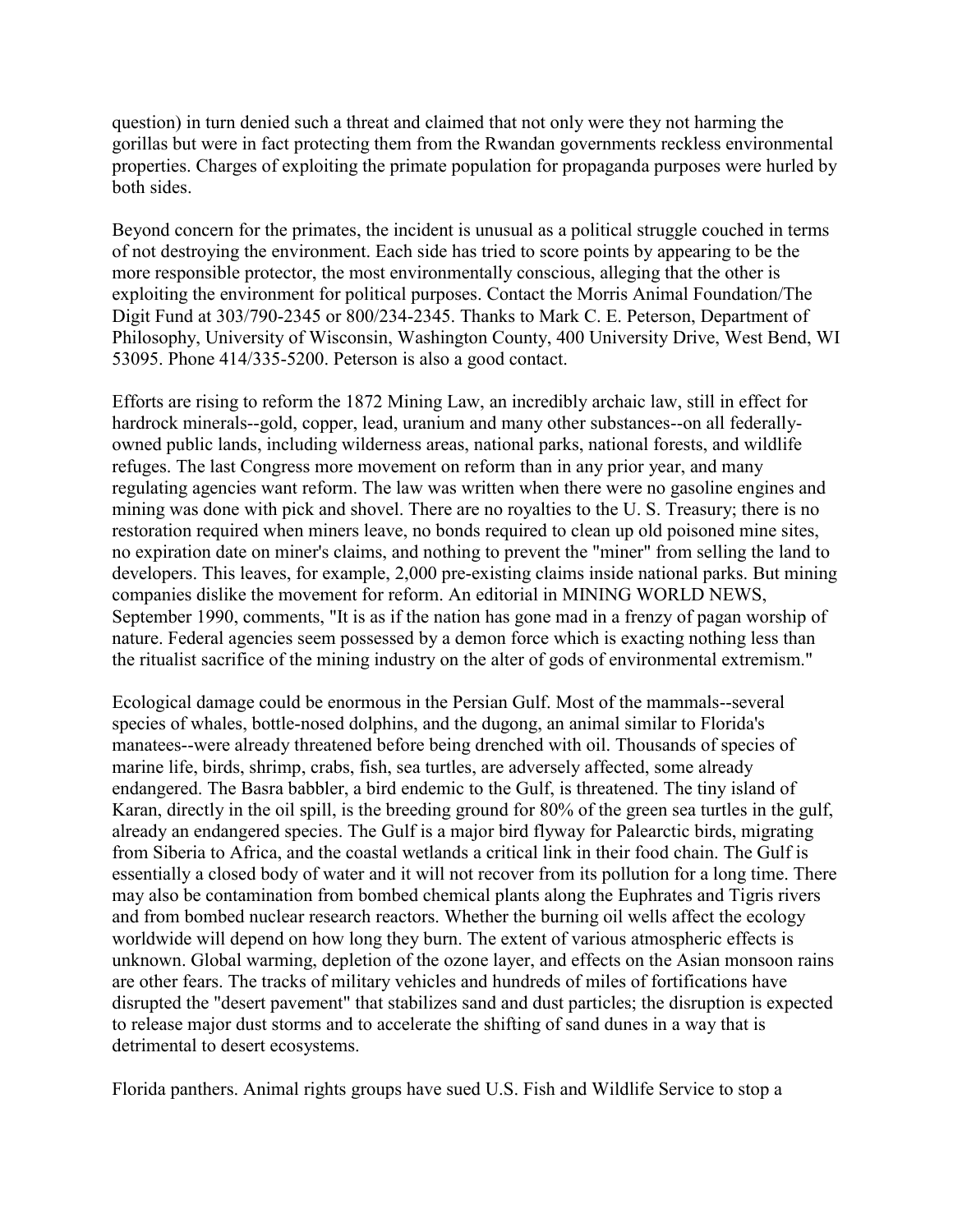captive breeding program that USFW maintains is the only hope of the cat's survival in the wild. FELIS CONCOLOR CORYI, a subspecies, darker, with longer legs, smaller feet, lighter in weight than the western cougars, survives in a population of about 30-50 in limited habitat in southern Florida. Biologists report genetic defects in the small population (inbreeding depression) and a computer model predicts that without captive breeding there is an 85% probability that the cat will die out in 25 years. With a captive breeding program, the model predicts at 95% probability that the cat will survive in the wild for 100 years retaining 90% of its current genetic diversity. The Florida cats already have been reduced to about half of the genetic diversity of the western cats. The Wilderness Society, Defenders of Wildlife, National Audubon Society, and the Sierra Club support the captive breeding program. The Fund for Animals, the Humane Society of the United States, the Animal Protection Institute of America, the Animal Rights Foundation of Florida, and In Defense of Animals oppose it, objecting to the disruption of the animals involved and to uncertainties in the breeding program. A temporary compromise is allowing the capture of some kittens this year in prospect of a future breeding program. See also the O'Brien and Mayr entry above.

Another wrinkle is that DNA analysis shows that some South American DNA is present in the Florida cats, presumably from a local menagerie that released captive cougars in the late 1950's and 1960's, possibly mistaking South American and Florida cats. By some accounts this makes the Florida cats a hybrid, not protected under the Endangered Species Act. The exotic DNA, though it makes the subspecies impure, may, nevertheless, be of benefit in increasing genetic vitality. Some of the animal rights groups advocate importing outside cats to improve the chances of the Florida cats' survival, but USFW wants to gamble on as pure a subspecies as possible. See story in SCIENCE, March 8, 1991.

Care of dogs and primates in research. The Department of Agriculture has issued its final rules, after six years of labor and much controversy, implementing the Animal Welfare Act Amendments of 1985. The rules are published, 79 pages, in the February 15 FEDERAL REGISTER. An earlier version in 1989 was rejected under a hail of negative public comments. Estimates of new facilities and personnel to implement the regulations have been reduced from \$ 1.75 billion to about \$ 537 million. Accounting for much of the decrease are relaxed requirements regarding exercise for dogs and psychological well-being of primates. One claim is that intervening research has shown that dog and monkey well-being is better promoted by socializing than by more space.

Costs of a clean environment. The United States spent \$ 115 billion to clean up pollution in 1990--about 40% of the defense budget and just of 2% of the gross national product. The Environmental Protection Agency has released a report, ENVIRONMENTAL INVESTMENTS: THE COSTS OF A CLEAN ENVIRONMENT, which also projects that costs will rise to \$ 171 - \$ 185 billion by the year 2000, equal to about 60% of the defense budget and 2.6% to 2.8% of the GNP. EPA has analyzed private sector spending to comply with environmental regulations and the spending of various government agencies. The EPA budget was \$ 5.5 billion. The figure is much larger than anticipated, counters some claims that pollution control is underfunded, indicates that industries have internalized these costs more than was realized, and may trigger more debate on the costs of a clean environment.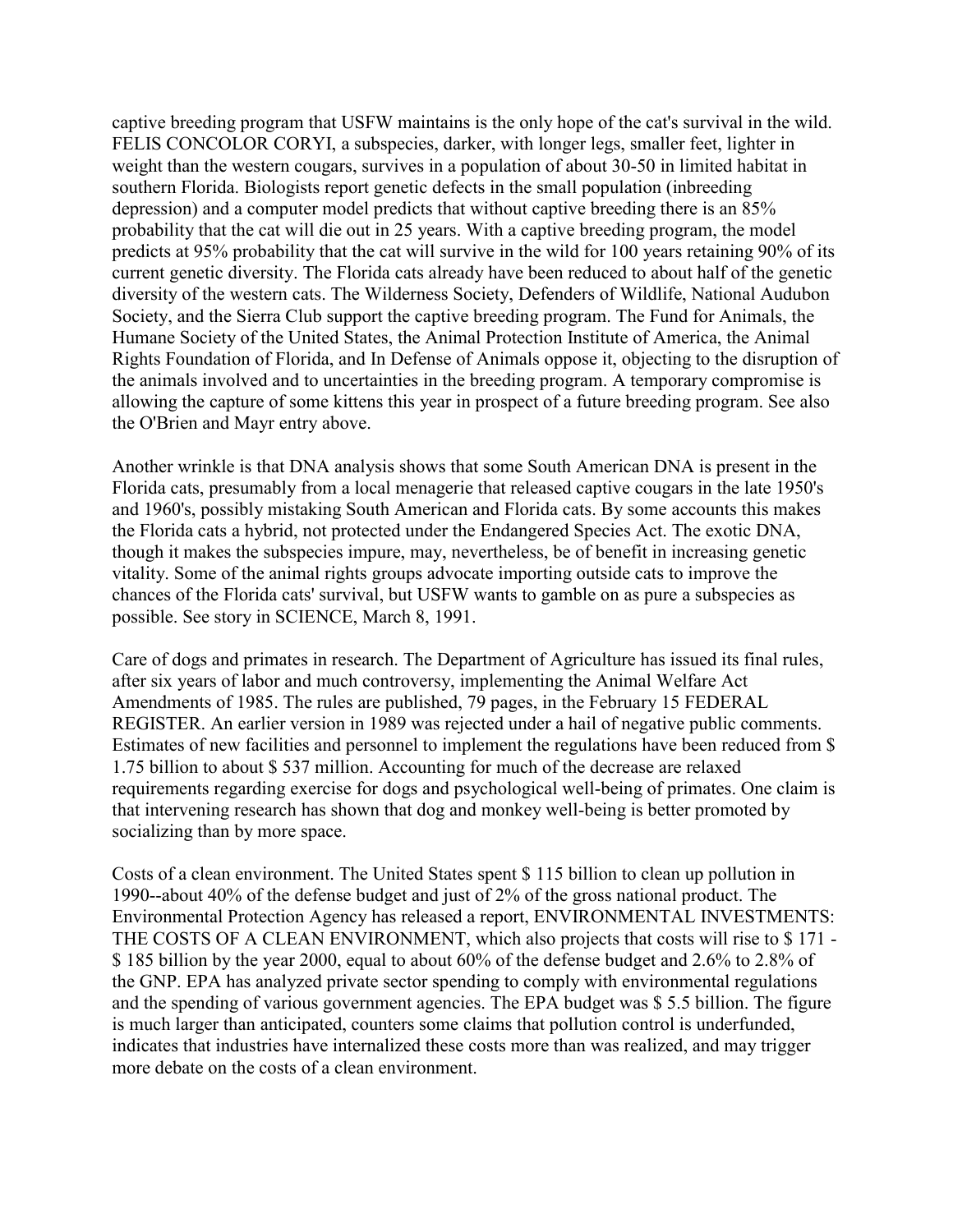Jonathon DeLuca, a philosophy student at the University of Windsor, Ontario, as a part of a class project, began to inquire about the effects of pollutant emissions from Allied Chemical Canada Inc., and General Chemical Canada, Ltd., which has resulted in Ontario's Ministry of the Environment setting up four monitoring stations to determine the extent of damages. DeLuca has also formed an environmental advocacy group that has requested the companies to set up a \$ 20 million endowment fund modeled after the fund that Allied was compelled by court decision to set up in Virginia, following the celebrated Kepone case there. Story in THE WINDSOR STAR, March 2, 1991.

Zebra mussels are invading the Great Lakes. Unknown in North America until 1988, the tiny mussel, the size of a fingernail, has become a pest whose exploding population has prompted alarming predictions of millions of dollars' worth of damage to water- supply systems and the ruination of the sport-fishing industry. Native to the Caspian Sea region of the Soviet Union, the zebra mussel spread into the canals, rivers, and lakes of Western Europe beginning more than 150 years ago. The mussel is virtually unchallenged by natural predators in U.S. waters and reproduces rapidly. Some predict that the zebra mussel will expand throughout the entire East Coast river system within a few decades. The mussel is a keystone species and has the power to restructure aquatic ecosystems. Story in TIME, January 21, 1991.

Recent and Upcoming Events --March 3-7. "Towards a Healthy Global Environmental: Preservation, Development, and Restoration," symposium at Davidson College. Speakers included Wyche Fowler, U. S. Senator from Georgia; Herman Daly, The World Bank; Kerry Smith, North Carolina State University; William S. Lee, Chairman and President, Duke Power Company; George M. Woodwell, Woods Hole Marine Biological Laboratory; Orrin Pilkey, Duke University; and Holmes Rolston, Colorado State University.

--March 7-9, "Environmental Ethics: Now and into the 21st Century," California State University, Fullerton. Details earlier in general announcements.

--March 12-15. Biodiversity of the Rocky Mountains. A Symposium at Colorado State University, sponsored by College of Forestry and Natural Resources, CSU, U. S. Fish and Wildlife Service, U. S. D. A. Forest Service, National Park Service, the Nature Conservancy, and the Audubon Society. Speakers included: Thomas Lovejoy, Smithsonian Institution; Holmes Rolston; Jerry F. Franklin, University of Washington; Phil Pister, Desert Fishes Council; and Joan Nassauer, University of Minnesota. Dozens of papers reporting details of on-the-ground conservation in the Rocky Mountain area. For a report, contact Rick Knight, Department of Fishery and Wildlife, Colorado Sate University, Fort Collins, CO 80523.

--March 14-16. "Ecological Prospects: Theory and Practice," at Loyola Marymount University, Los Angeles, CA. Featured 21 prominent speakers; among them: Daniel B. Botkin, University of California; J. Baird Callicott, University of Wisconsin, Stevens Point; Albert J. Fritsch, Director, Science in the Public Interest; Lynn Margulis, University of Massachusetts; Jay B. McDaniel, Hendrix College; Rosemary Radford Reuther, Garrett Evangelical Theological Seminary; Arthur H. Westing, International Peace Research Institute, Oslo. Contact: Christopher Chapple, Loyola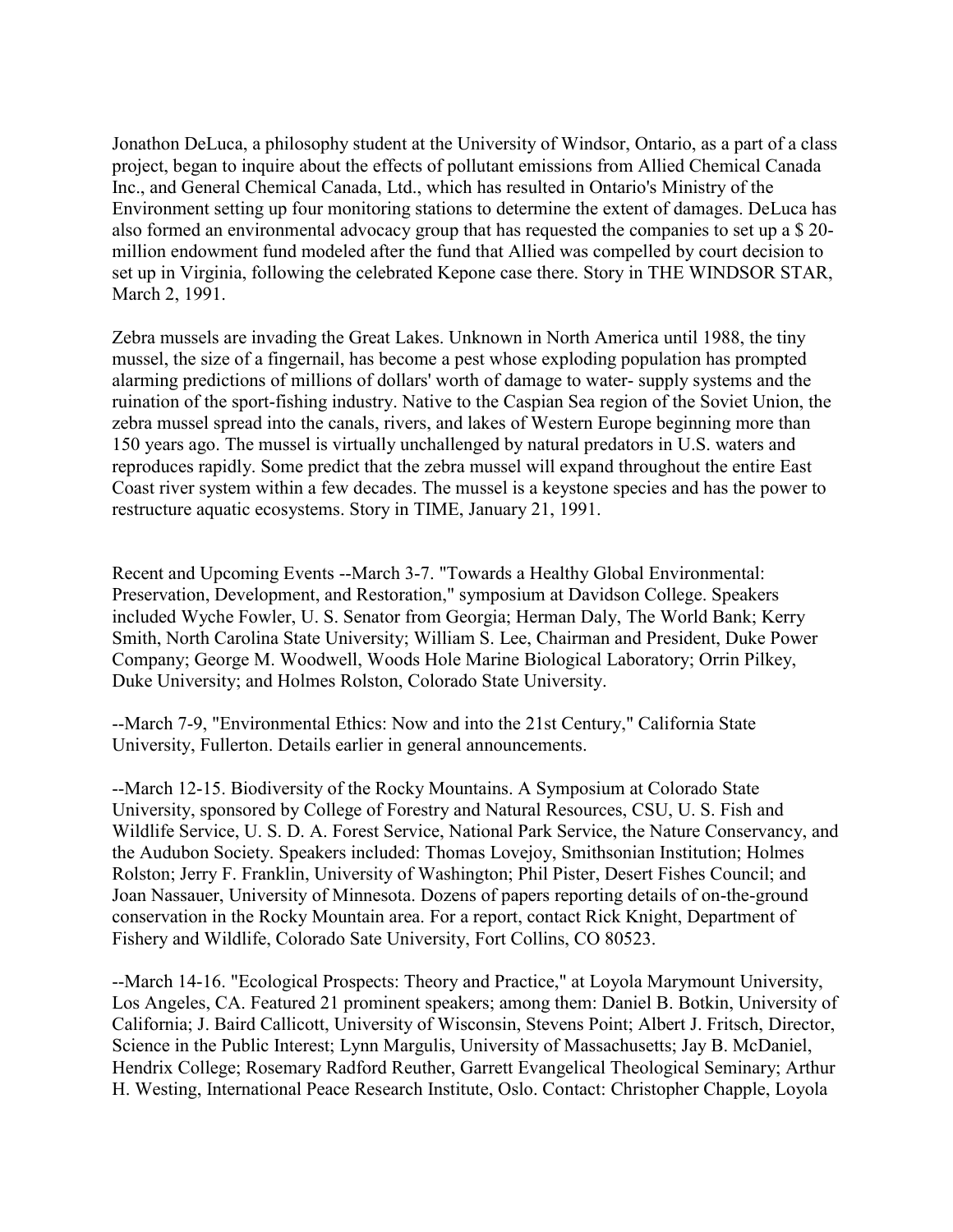Marymount University, Los Angeles, CA 90045. Phone 213/338-2907.

--April 4-7. 5th Australian Ecopolitics Conference, University of New South Wales, Sydney. See details earlier.

--April 8-10. Issues and Technology in the Management of Impacted Wildlife, Snowmass Village, Aspen, Colorado. Contact Susan Q. Foster, Thorne Ecological Institute, 5398 Manhattan Circle, Boulder, CO 80303. Phone 303/499-3647.

--April 15-19, Management for Biotic Diversity Workshop, at Colorado State University, Fort Collins. A hands-on workshop on the resolution of apparently conflicting goals. Includes considerable introduction to and analysis of strengths and weaknesses of computer modeling. Registration \$ 475.00. Contact Richard L. Knight, Department of Fishery and Wildlife Biology, Colorado State University, Fort Collins, CO 80523. Phones 303/491-6714 and 303/491-5020.

--April 18-21. "Environmental Rights in Conflict" at the University of Arkansas at Little Rock. Sponsored by the Philosophy and Religious Studies Department. Main Speakers: Eugene Hargrove, Philosophy, University of North Texas; Deal Hudson, Philosophy, Fordham University; Thomas Fleming, Editor, CHRONICLES, Rockford, Illinois; Jay McDaniel, Department of Religion, Hendrix College; Melvin Kranzberg, History of Technology, Georgia Institute of Technology; Eugene Spitler, Chevron, USA, San Francisco; Norbert Schedler, Honors, University of Central Arkansas; Curtis Hancock, Philosophy, Rockhurst College; Eugene Bianchi, Department of Religion, Emory University; Laura Westra, University of Windsor, Ontario. Contact: Professor Joseph Pappin III, Philosophy and Religious Studies, University of Arkansas, Little Rock, AR 72204. Phone 501/569-3313.

--April 24-27. Western Social Science Association in Reno, Nevada, with a section on Resource and Public Land Use. Professionals from economics, political science, sociology, environmental psychology, human ecology, natural resources, and recreation will participate. Contact: Nina Burkhardt, National Ecology Research Center, 4512 McMurray Avenue, Fort Collins, CO 80525-3400.

--April 25-27. ISEE session at the Central Division, APA, in Chicago. See details above.

--May 1-5. International Earth Education Conference, Potsdam, NY. The program includes sessions on creating Earth education programs, with a focus on outdoor education. Contact: The Institute for Earth Education, Box 288, Warrenville, IL 60555. Phone 708/393-3096.

--May 9-11. National Conference on Economic Value of Wilderness in Jackson, Wyoming. Papers are especially invited for a session on noneconomic methods of valuing wilderness. Contact: Claire Payne, Southeastern Forest Experiment Station, Forestry Sciences Lab, Carlton Street, Athens, GA 30602.

--May 10-12. "Earth Ethics Forum `91: Green Visions and Pathways for the 3rd Millennium" to be held at Saint Leo College, Saint Leo (North Tampa), Florida. Speakers: Thomas Berry, Kristin Shrader- Frechette, J. Ronald Engel, Hazel Henderson, Laura Westra, Virginia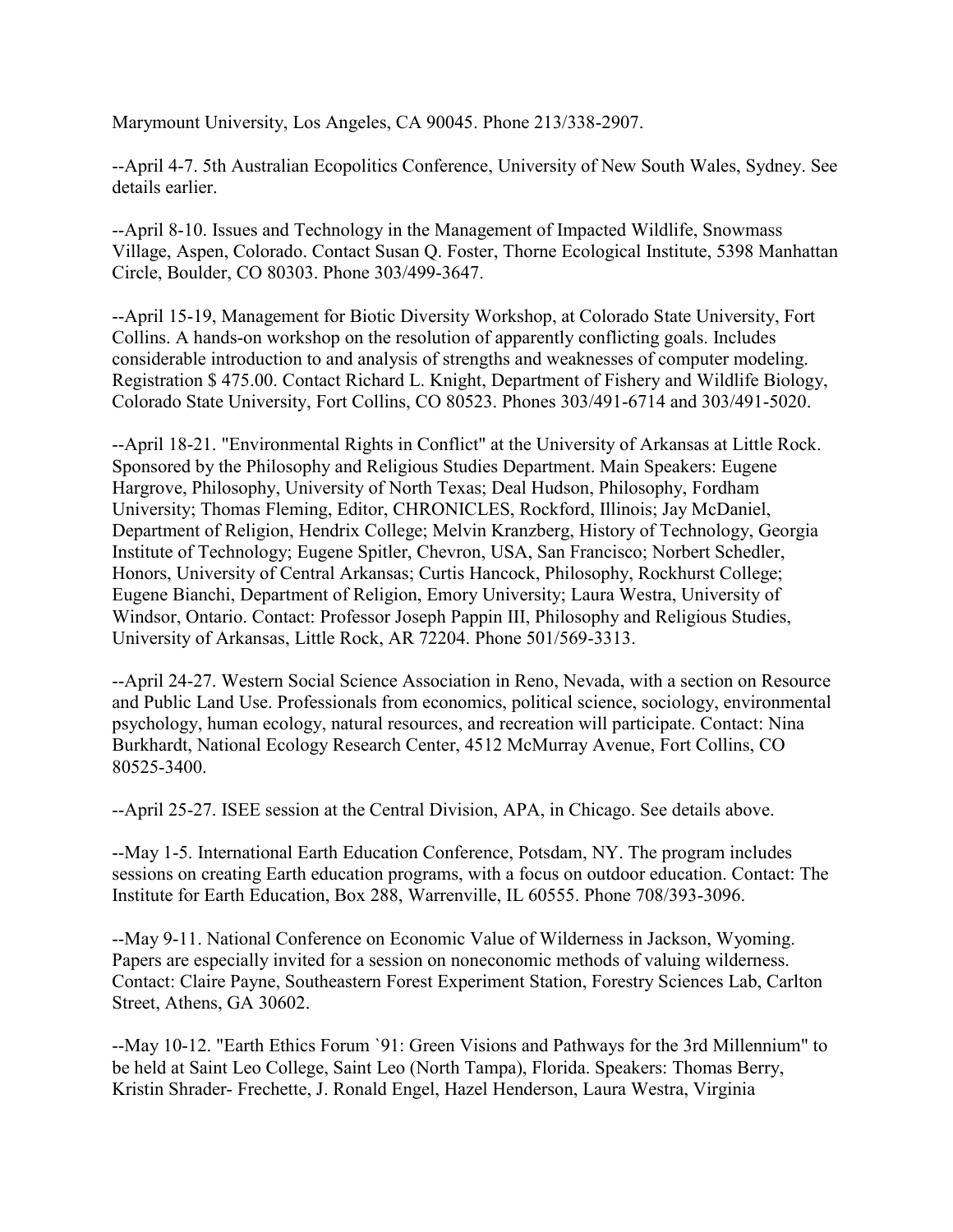Abernethy. In all, 25 speakers from the U.S., Canada, Europe, Africa, and Asia will present in plenary and parallel sessions. Attendance fee is \$ 95.00 which includes meals. Contact Saint Leo College, Department of Religious Studies, P. O. Box 2127, Saint Leo, FL 33574-2127. Phone 813/397-9042. Or: Earth Ethics Forum '91, Earth Ethics Research Group, Inc., 13938 85 Terrace North, Seminole, FL 34646. Phone 813/397-9042. --May 10-12. Varieties of Sustainability: Reflecting on Ethics, Environment, and Economic Equity. Asilomar Conference Center, Pacific Grove, CA. Sponsored by the Agriculture, Food, and Human Values Society and the Agroecology Program, University of California, Santa Cruz. Includes over 100 speakers from different disciplines. Contact: AFHV Conference, Agroecology Program, University of California, Santa Cruz, CA 95064.

--May 14-19. International Conference on Science and the Management of Protected Areas. Acadia University, Wolfville, Nova Scotia. A call for papers has been issued. Contact Neil Munro, Director, Policy Planning and Research, Canadian Parks Service, Atlantic Region, Environment Canada, Historic Properties, Halifax, Nova Scotia, Canada B3J 1S9.

--May 18-23. Society for Ecological Restoration, Third Annual Conference, Orlando, Florida. Keynote addresses: Ariel Lugo, director of the U. S. Forest Service Institute of Tropic Forestry, Puerto Rico; Marjorie H. Carr, Florida Defenders of the Environment, on the restoration of Florida's Oklawaha River; William R. Jordan, III, Arboretum, University of Wisconsin-Madison, on the philosophy of restoration. With numerous field trips. Contact SER Conference, 1207 Seminole Hwy, Madison, WI 53711. Phone: 608/262-9547. Fax 608/262-5209.

--May 24-27. Fifth Annual National Forest Reform Powwow, Angelfire, New Mexico. Hosted by Lighthawk, a group of conservation pilots, co-sponsored by several dozen environmentalist organizations. Held near an airstrip and at a Girl Scout Camp abutting Carson National Forest, with many field trips and many environmental activist leaders. Vicinity of Taos, northeast of Santa Fe. Contact Lighthawk, P. O. Box 8163, Santa Fe, NM 87504-8163.

--June 7-11. Technology and Environmental Responsibility: A New Age for Impact Assessment. Eleventh Annual Meeting of the International Association for Impact Assessment, University of Illinois at Urbana-Champaign. Plenary presentations by Joseph Coates, on impact assessment in the 21st century; Rabel J. Burdge, University of Illinois on future trends in environmental impact assessment; Henk A. Becker, University of Utrecht, on the future of impact assessment in the European community; Lynton Caldwell, Indiana University, on the larger significance of environmental impact assessment. Numerous other presentations and field trips. Contact Conferences and Institutes, University of Illinois at Urbana-Champaign, 302 East John St., Suite 202, Champaign, IL 61820. Pat Franzen, Phone 217/333-2883.

--June 9-14. "Human Responsibility and Global Change," International Conference on Human Ecology, at Goteborg, Sweden. Sponsored by the University of Goteborg, The Royal Swedish Academy of Sciences, and others. Contact Maj-Lis Foller, Department of Human Ecology, University of Goteborg, Viktoriagatan 13, S-411 25 Goteborg, Sweden. Phone +46 (31) 631310.

--June 15-20. American Society of Ichthyologists and Herpetologists annual meeting, devoted this year to conservation biology, with over 150 papers on the conservation of fish, reptiles, and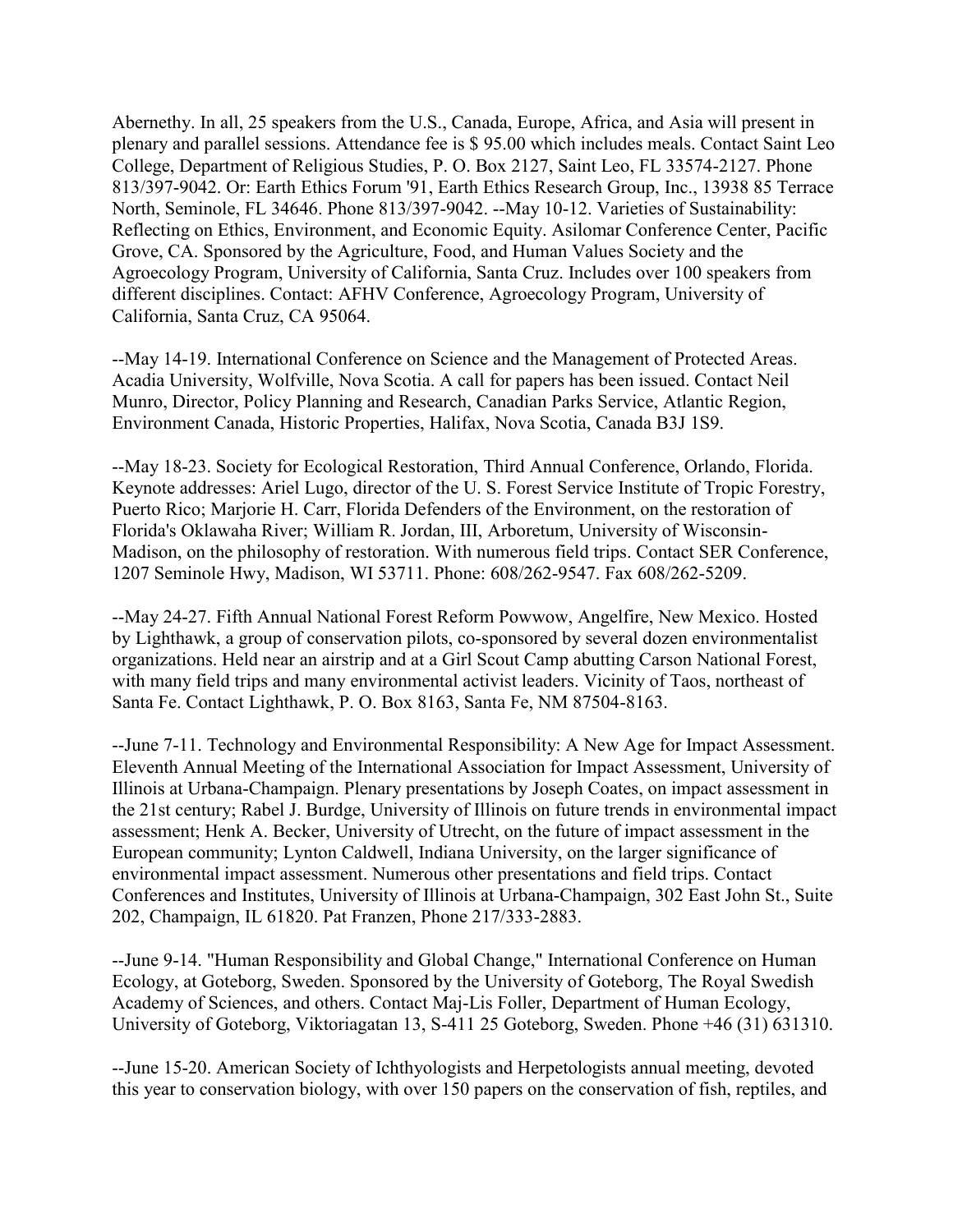amphibians, at the American Museum of Natural History in New York City.

--June 17-28, Colorado Mountain College, Environmental Leadership in Education Summer Institute. Held at Spring Valley Campus about five miles from Glenwood Springs, Colorado, in spectacular Colorado mountains. Graduate credit is available from Colorado School of Mines and undergraduate credit from Colorado Mountain College. Week one is People and the Environment; week two is environmental education. Participants may attend either or both weeks. Twenty-two leaders including Karen Warren, Philosophy, Macalaster College, and Holmes Rolston, Colorado State University. Contact Burke Miller Thayer, Program Director, Environmental Leadership in Education, Colorado Mountain College, 3000 Country Road 114, Glenwood Springs, CO 81601. Phone 303/945-7481 or 963- 0993.

--June 19-22, Symposium on the History of Agriculture and the Environment, National Archives Building, Washington, D. C. Contact Douglas Helms, National Historian, Soil Conservation Service, P. O. Box 2890, Washington, DC 20013. Phone 202/447- 3766.

--June 20-22, Symposium on National Forest History and Interpretation, Missoula, Montana. Contact the Center for Continuing Education, University of Montana, Missoula, MT 59812. Phones 406/243-4623 or 243-2900.

--June 23-29, Fourth Annual Wildbranch Workshop in Outdoor, Natural History, and Environmental Writing, Sterling College, Craftsbury Common, Vermont. Contact: David Brown, Director, Sterling College, Craftsbury Common, VT 05827. Phone 802/586-7711 or 800/648- 3591. Sterling College is a small, private two-year liberal arts college whose programs focus on environmental studies and natural resources.

--July 12-14. Environmental Ethics Curricula Development Workshop, Denton, Texas. See details earlier.

--July 12-15. Joint Session of the Mind and Aristotelian Societies, Durham, England, with ISEE session on July 13. See details in general announcements.

--July 14 and following. World Congress of Landscape Ecology, the professional meeting of the International Association of Landscape Ecology, in Ottawa, Canada.

--July 21-25. World Conference of Philosophy, Nairobi, Kenya, on "Philosophy, Man and the Environment." See more detailed announcement earlier.

--July 29-31, Conference on the Discourse of Environmental Advocacy, Alta, Utah. Focuses on how persons communicate about and act toward the natural world and emergent environmental problems. Papers are invited. Contact: James G. Cantrill, Department of Speech, Northern Michigan University, Marquette, MI 49855.

--August 12-26. World-wide Decline in Hunting Session at the 20th World Congress of the International Union of Game Biologists in Godollo, Hungary. Contact: Fern Filion, Session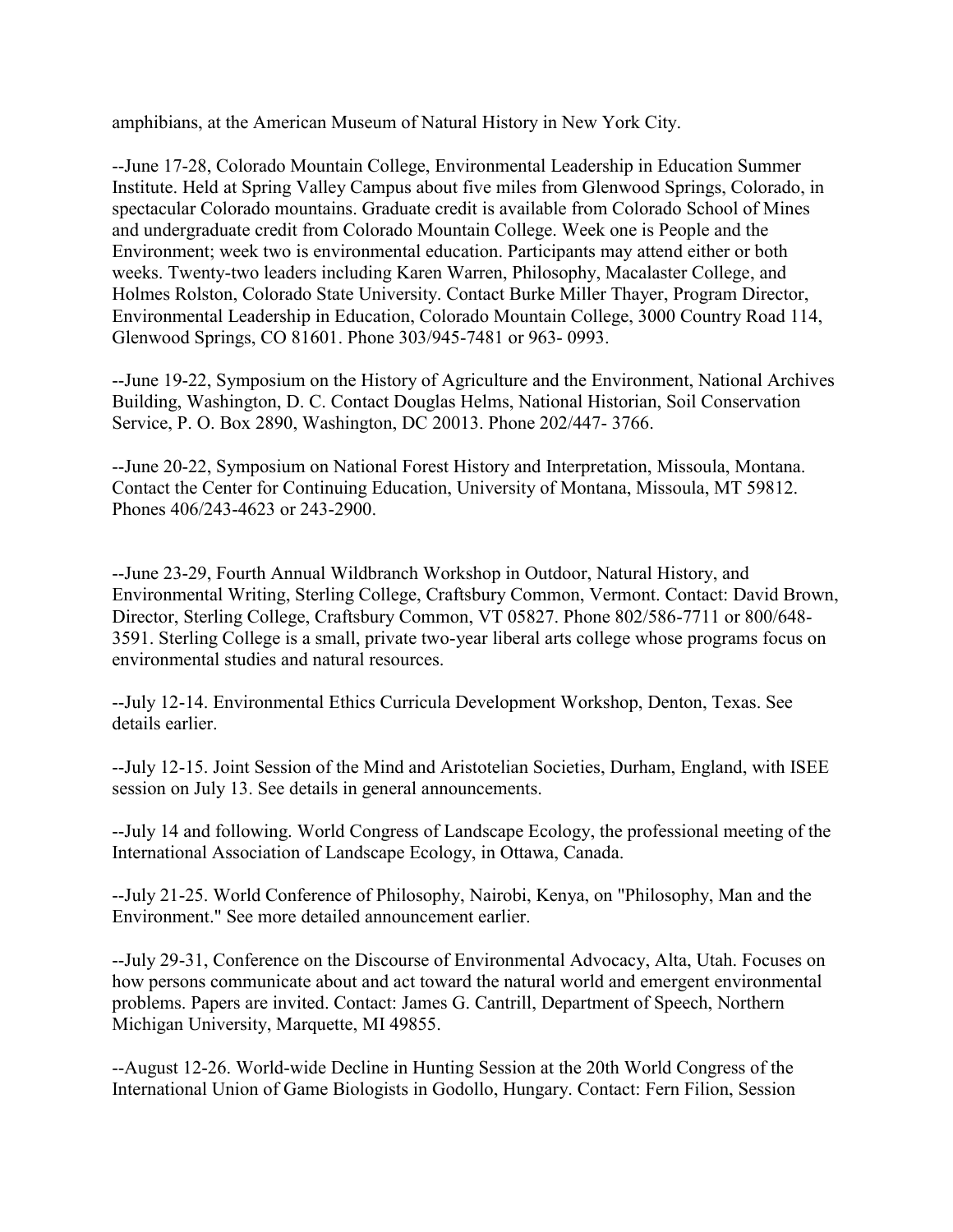Chair, Canadian Wildlife Service, Environment Canada, Ottawa, K1A OH3, Canada. Fox 819/953-6283.

--August 18-25. Wittgenstein and Environmental Ethics. The Fifteenth International Wittgenstein Symposium will be held at Kirchberg/Wechsel, Lower Austria. The main theme will be "Applied Ethics and its Foundations," and one of six sections is "Environmental Ethics and Bioethics"; another is "The Ethics of Science and Technology." Participants include, Brenda Almond (Hull), Robin Attfield (Cardiff), Dieter Birnbacher (Essen), Stephen Clark (Liverpool), R. M. Hare (Florida), Tom Regan (North Carolina State), Nicholas Rescher (Pittsburgh), Peter Singer (Clayton), Richard Sylvan (Canberra) and many others. Paper are invited, in English or German; deadline May 31. Contact the Austrian Ludwig Wittgenstein Society, A-2880 Kirchberg/Wechsel, Markt 2, Austria. Phone 02641 or 2557. A United States contact is Philip Hugly, Department of Philosophy, University of Nebraska, Lincoln, NE 68588-0321. Phone 402/472-2425. Up to six graduate or undergraduate credits may be earned in conjunction with attending this conference. Contact Ronald L. Burr, University of Southern Mississippi, Hattiesburg, MS 39406-5015. Phone 601-266- 4518.

--September 10-12. Conference on "International Arrangements for Reaching Environmental Goals, September 10-12, at the University of Strathclyde, Glasgow, Scotland. Details in general announcements.

--September 27-29. Conference on "Biology, Ethics, and the Origins of Life," at Colorado State University. Contact Holmes Rolston, Department of Philosophy, Colorado State University, Fort Collins, CO 80523. Phone 303/491-6315.

--October 4-6. Triangle Animal Awareness 1991 Festival, in the Raleigh-Chapel Hill-Durham, NC area. This will include an art exhibition, music, theatre, literature, and speakers. Speakers include Randy Hayes, Rainforest Action Network, and Marti Kheel, Graduate Theological Union, Berkeley. Contact Tom Regan, Philosophy, North Carolina State University.

--October 15-17, 1991. "Stewardship: Managing Resources for a Common Future," at Duluth, Minnesota. A national conference sponsored by local, state, and federal agencies, recreation and conservation organizations, and agricultural and natural resources industries. Contact: National Stewardship Conference Information Center, 330 Canal Park Drive, Duluth, MN 55802. Phone 218/722- 6125. Fax: 218/722-2335.

--October 17-19. God, Earth and Human Community: The Post-Modern Religious Philosophy of John Macmurray, at Marquette University, Milwaukee, Wisconsin. On the centenary of Macmurray's birth. Papers are invited on many topics, including ecology and environmental philosophy. Contact Stanley Harrison, Department of Philosophy, Charles S. Coughlin Hall, Marquette University, Milwaukee, WI 53233.

--October 1991. Henryk Skolimowski conference at the Royal Castle in Warsaw, Poland. Includes addresses by the Dalai Lama, Gro Bruntland, Mother Teresa, Arne Naess, Thomas Berry, Murray Bookchin, and others. For further information contact Professor Henryk Skolimowski, 1002 Granger, Ann Arbor, MI 48104, who is also to occupy the first chair of